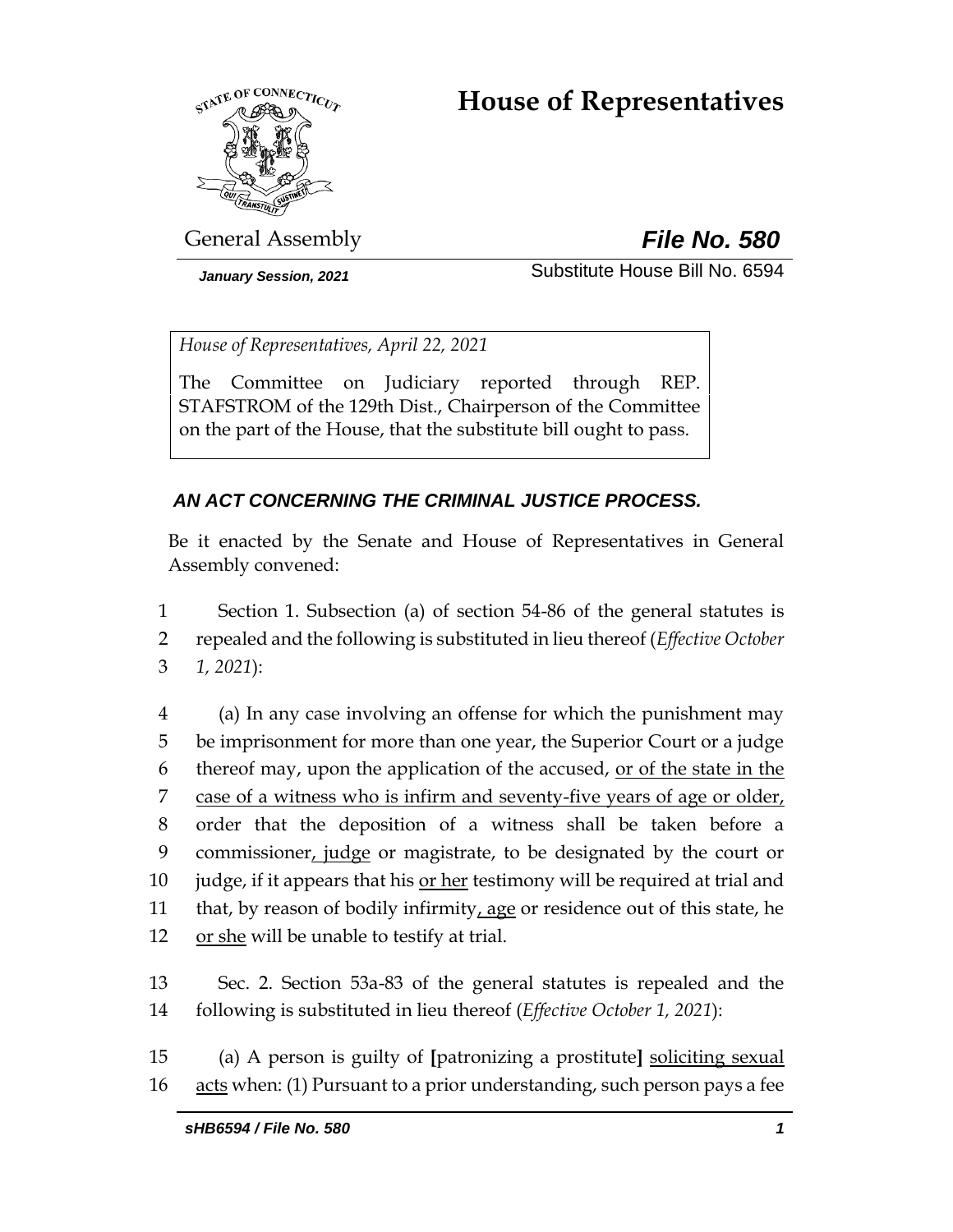to another person as compensation for such person or a third person having engaged in sexual conduct with such person; (2) such person pays or agrees to pay a fee to another person pursuant to an understanding that in return for such fee such other person or a third person will engage in sexual conduct with such person; or (3) such person solicits or requests another person to engage in sexual conduct with such person in return for a fee.

 (b) **[**Patronizing a prostitute**]** Soliciting sexual acts is a class A misdemeanor and any person found guilty shall be fined two thousand dollars.

 Sec. 3. Section 53a-84 of the general statutes is repealed and the following is substituted in lieu thereof (*Effective October 1, 2021*):

 (a) In any prosecution for prostitution in violation of section 53a-82 or **[**patronizing a prostitute**]** soliciting sexual acts in violation of section 53a-83, as amended by this act, the sex of the two parties or prospective parties to the sexual conduct engaged in, contemplated or solicited is immaterial, and it shall be no defense that: (1) Such persons were of the same sex; or (2) the person who received, agreed to receive or solicited a fee was a male and the person who paid or agreed or offered to pay such fee was a female.

 (b) In any prosecution for **[**patronizing a prostitute**]** soliciting sexual acts in violation of section 53a-83, as amended by this act, promoting prostitution in violation of section 53a-86, 53a-87 or 53a-88 or permitting prostitution in violation of section 53a-89, it shall be no defense that the person engaging or agreeing to engage in sexual conduct with another person in return for a fee could not be prosecuted for a violation of section 53a-82 on account of such person's age.

 Sec. 4. Section 7-22 of the general statutes is repealed and the following is substituted in lieu thereof (*Effective October 1, 2021*):

 Whenever complaint in writing is made to the **[**state's attorney for any judicial district**]** Attorney General that the town clerk of any town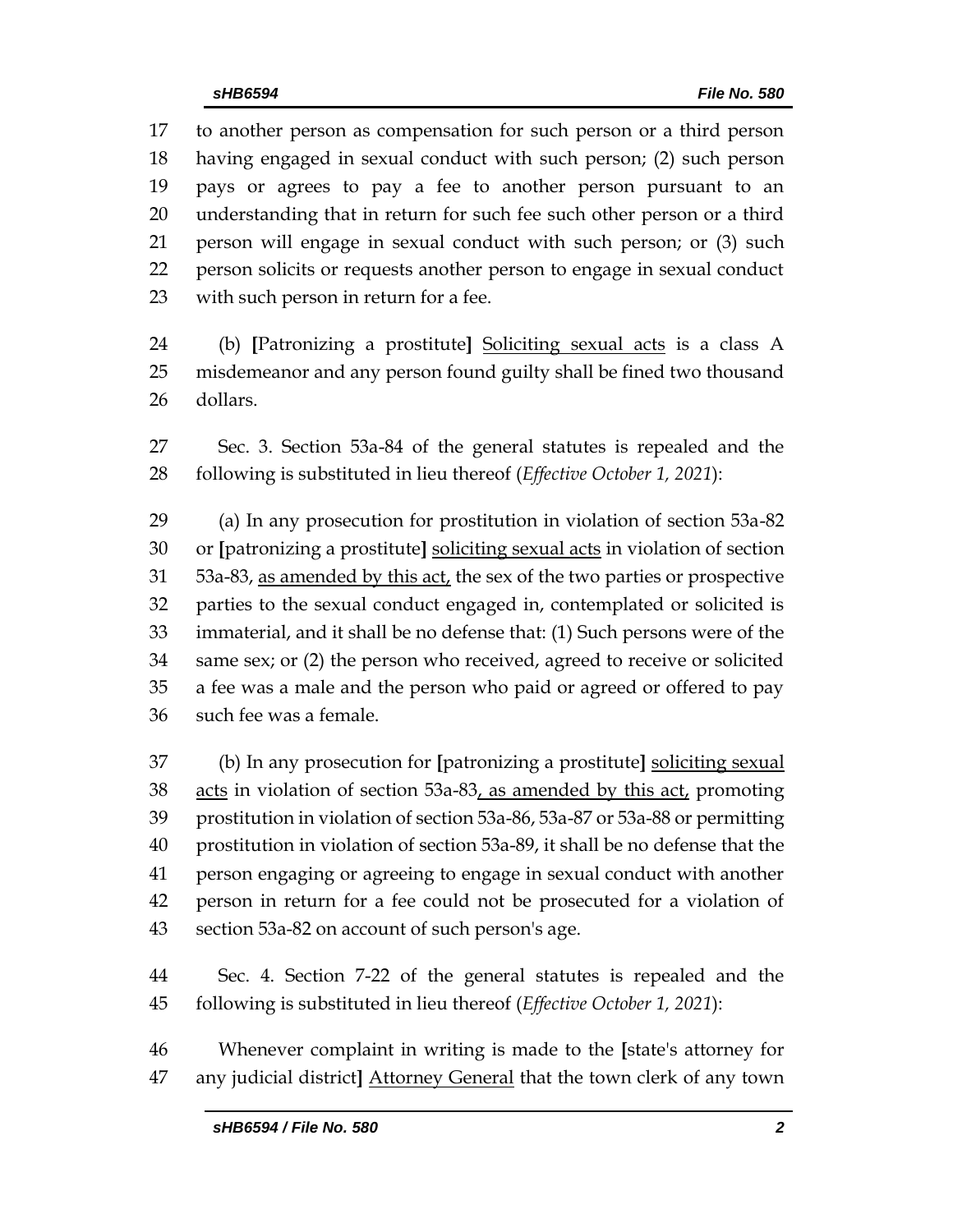**[**in such judicial district**]** is guilty of misconduct, wilful and material neglect of duty or incompetence in the conduct of such town clerk's office, **[**such state's attorney**]** the Attorney General shall make such investigation of the charges as **[**such state's attorney**]** the Attorney General deems proper and shall, if **[**such state's attorney**]** the Attorney 53 General is of the opinion that the evidence obtained warrants such action, prepare a statement in writing of the charges against such town clerk, together with a citation in the name of the state, commanding such town clerk to appear before a judge of the Superior Court at a date named in the citation and show cause, if any, why such town clerk should not be removed from office as provided in this section. **[**Such state's attorney**]** The Attorney General shall cause a copy of such statement and citation to be served by some proper officer upon the defendant town clerk at least ten days before the date of appearance named in such citation, and the original statement and citation, with the return of the officer thereon, shall be returned to the clerk of the superior court for the judicial district within which such town is situated. To carry into effect the proceedings authorized by this section, the **[**state's attorney of any judicial district**]** Attorney General shall have power to summon witnesses, require the production of necessary books, papers and other documents and administer oaths to witnesses; and upon the date named in such citation for the appearance of such town clerk, or upon any adjourned date fixed by the judge before whom such proceedings are pending, the **[**state's attorney**]** Attorney General shall appear and conduct the hearing on behalf of the state. If, after a full hearing of all the evidence offered by the **[**state's attorney**]** Attorney General and by and on behalf of the defendant, such judge is of the opinion that the evidence presented warrants the removal of such town clerk from office, the judge shall cause to be prepared a written order to that effect, which order shall be signed by the judge and lodged with the clerk of the superior court for the judicial district in which such defendant resides. Such clerk of the superior court shall cause a certified copy of such order to be served forthwith upon such town clerk, and upon such service the office held by such town clerk shall become vacant and the vacancy thereby created shall be filled at once in the manner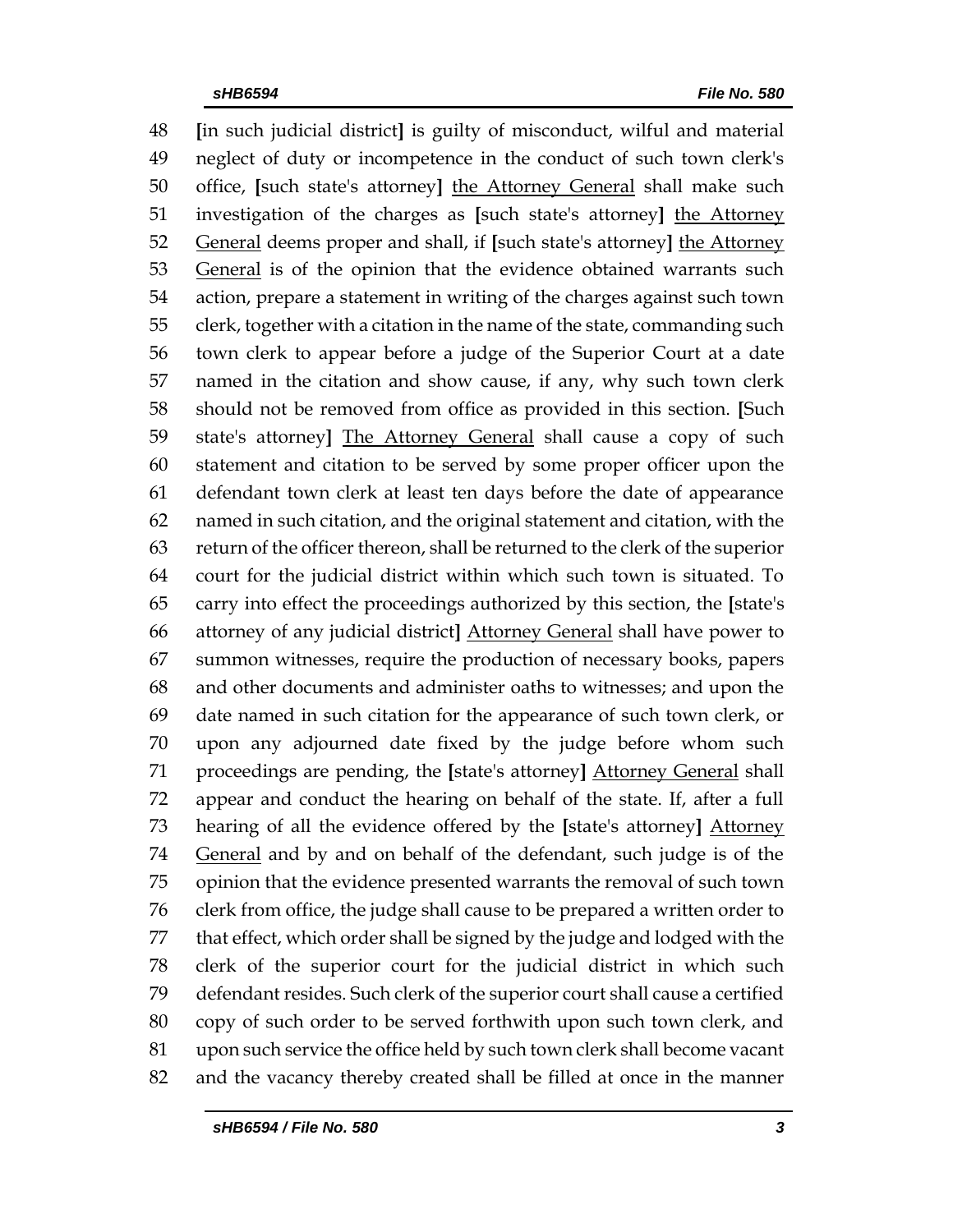provided in section 9-220. Any witnesses summoned and any officer making service under the provisions of this section shall be allowed and paid by the state the same fees as are allowed by law in criminal prosecutions.

 Sec. 5. Section 7-81 of the general statutes is repealed and the following is substituted in lieu thereof (*Effective October 1, 2021*):

 Whenever complaint in writing is made to the **[**state's attorney for any judicial district**]** Attorney General that the town treasurer of any town **[**in such judicial district**]** is guilty of misconduct, wilful and material neglect of duty or incompetence in the conduct of such town treasurer's office, **[**such state's attorney**]** the Attorney General shall make such investigation of the charges as **[**such state's attorney**]** the Attorney General deems proper, and shall, if **[**such state's attorney**]** the Attorney 96 General is of the opinion that the evidence obtained warrants such action, prepare a statement in writing of the charges against such town treasurer, together with a citation in the name of the state, commanding such town treasurer to appear before a judge of the Superior Court at a date named in the citation and show cause, if any, why such town treasurer should not be removed from office as provided in this section. **[**Such state's attorney**]** The Attorney General shall cause a copy of such statement and citation to be served, by some proper officer, upon the defendant town treasurer at least ten days before the date of appearance named in such citation, and the original statement and citation, with the return of the officer thereon, shall be returned to the clerk of the superior court for the judicial district within which such town is situated. To carry into effect the proceedings authorized by this section, the **[**state's attorney of any judicial district**]** Attorney General shall have power to summon witnesses, require the production of necessary books, papers and other documents and administer oaths to witnesses; and, upon the date named in such citation for the appearance of such town treasurer, or upon any adjourned date fixed by the judge before whom such proceedings are pending, **[**such state's attorney**]** the Attorney General shall appear and conduct the hearing on behalf of the state. If, after a full hearing of all the evidence offered by the **[**state's attorney**]** Attorney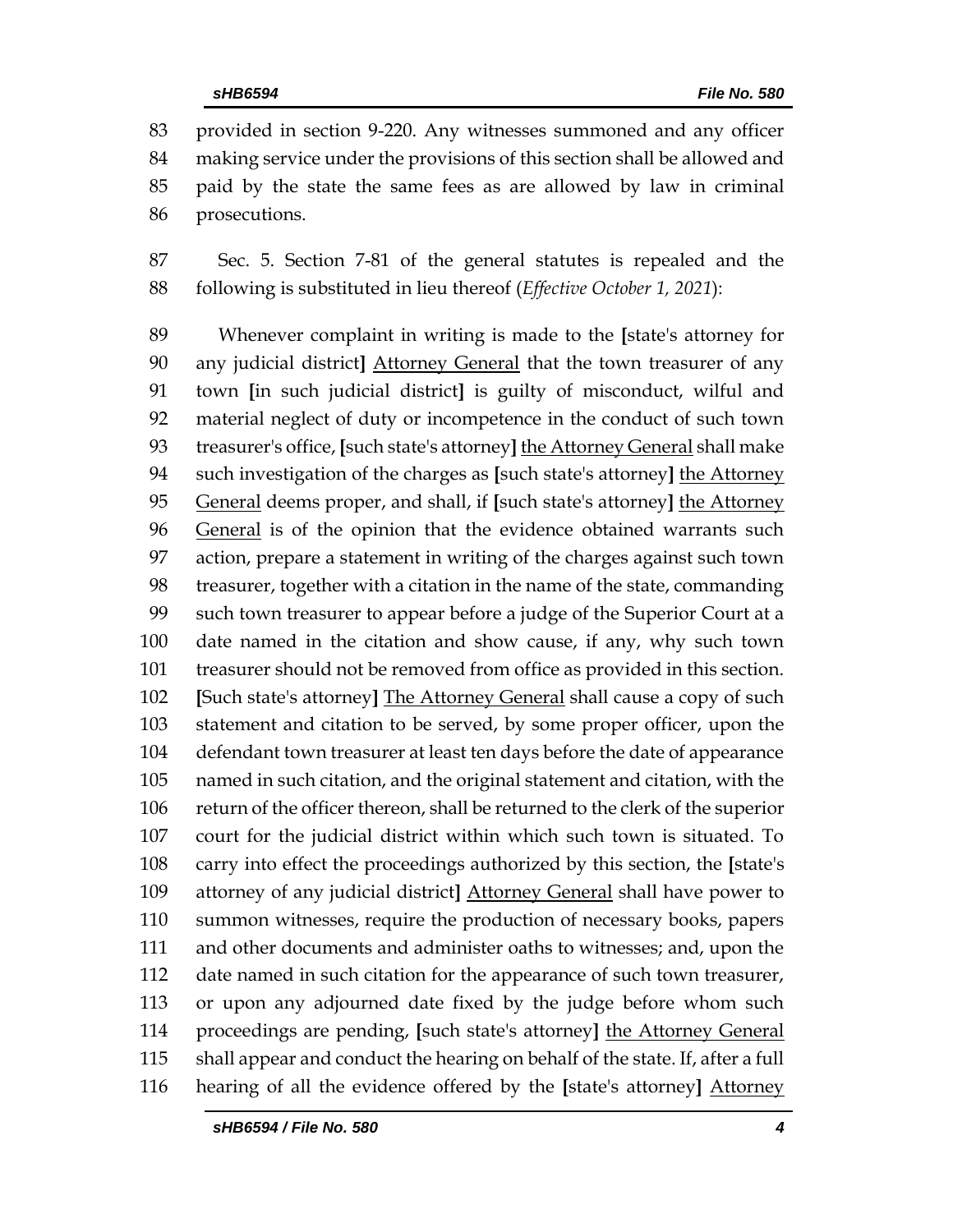General and by and on behalf of such defendant, such judge is of the opinion that the evidence presented warrants the removal of such town treasurer from office, the judge shall cause to be prepared a written order to that effect, which order shall be signed by the judge and lodged with the clerk of the superior court for the judicial district in which such defendant resides. Such clerk of the superior court shall cause a certified copy of such order to be served forthwith upon such town treasurer, and upon such service the office held by such town treasurer shall become vacant and the vacancy thereby created shall be filled at once in the manner provided in section 9-220. Any witnesses summoned and any officer making service under the provisions of this section shall be allowed and paid by the state the same fees as are allowed by law in criminal prosecutions.

 Sec. 6. Section 51-279b of the general statutes is repealed and the following is substituted in lieu thereof (*Effective October 1, 2021*):

 **[**(a)**]** The Chief State's Attorney shall establish a racketeering and continuing criminal activities unit within the Division of Criminal Justice. Such unit shall be available for the investigation and prosecution of criminal matters including, but not limited to, the illegal purchase and sale of controlled substances, criminal activity by gangs, fraud, corruption, illegal gambling and the recruitment of persons to carry out such illegal activities.

 **[**(b) The Chief State's Attorney shall establish a bond forfeiture unit within the Division of Criminal Justice. Such unit shall be responsible 141 for the collection, in the name of the state, and by suit when necessary, of all forfeited bonds payable to the state. Such unit may compromise and settle forfeited bonds for less than the amount thereof without regard to the expiration of any stay of forfeiture.

 (c) The Chief State's Attorney shall develop uniform standards for the compromise and settlement of forfeited bonds. Such standards shall be applied on a state-wide basis.**]**

Sec. 7. Section 54-72 of the general statutes is repealed and the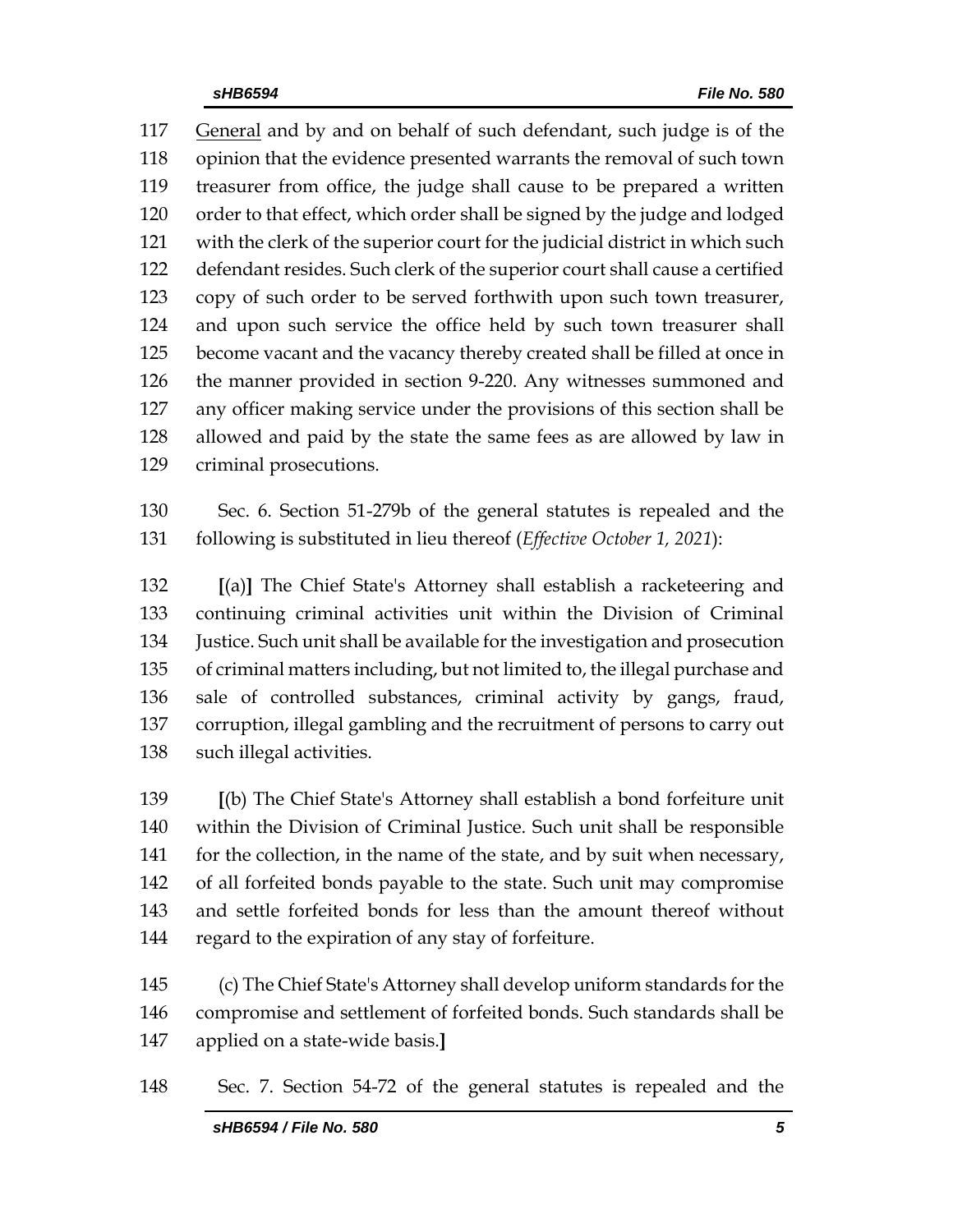## following is substituted in lieu thereof (*Effective October 1, 2021*):

 All fines, forfeitures and penalties, unless otherwise expressly disposed of by law, if imposed on any person by the Superior Court, shall belong to the state. When a fine, penalty or forfeiture is imposed by any statute as a punishment for any offense, and any part thereof is given to the person aggrieved or to him who sues therefor and the other part to the state, all proper informing officers shall make presentment of such offense to the court having cognizance thereof; and the whole of such fine, penalty or forfeiture shall in such case belong to the state. Whenever any corporation has incurred a penalty or forfeiture or is liable to a fine, the **[**state's attorney in the judicial district wherein such corporation is located or has its principal place of business in this state**]** 161 Attorney General may bring a civil action under the provisions of this section, in the name of the state, to recover such penalty, forfeiture or fine. The court shall render judgment, under the limitations of law, for the recovery of such penalty, forfeiture or fine, and issue execution therefor.

 Sec. 8. Section 54-73 of the general statutes is repealed and the following is substituted in lieu thereof (*Effective October 1, 2021*):

 The **[**state's attorney in the judicial district in which any forfeiture to the state accrues**]** Attorney General shall collect and pay **[**it**]** to the State Treasurer any forfeiture that accrues to the state; and, if in the opinion of the court the plaintiff is an improper person to collect **[**it**]** the 172 forfeiture, a separate execution may be issued in favor of the state.

 Sec. 9. Subsection (f) of section 1-110a of the general statutes is repealed and the following is substituted in lieu thereof (*Effective October 1, 2021*):

 (f) In all criminal proceedings in state **[**or federal**]** court in which the defendant is a public official or a state or municipal employee who is charged with a crime related to state or municipal office, the **[**Attorney General**]** state prosecutor shall notify the **[**prosecutor of the existence of**]** Attorney General of such proceedings and the Attorney General shall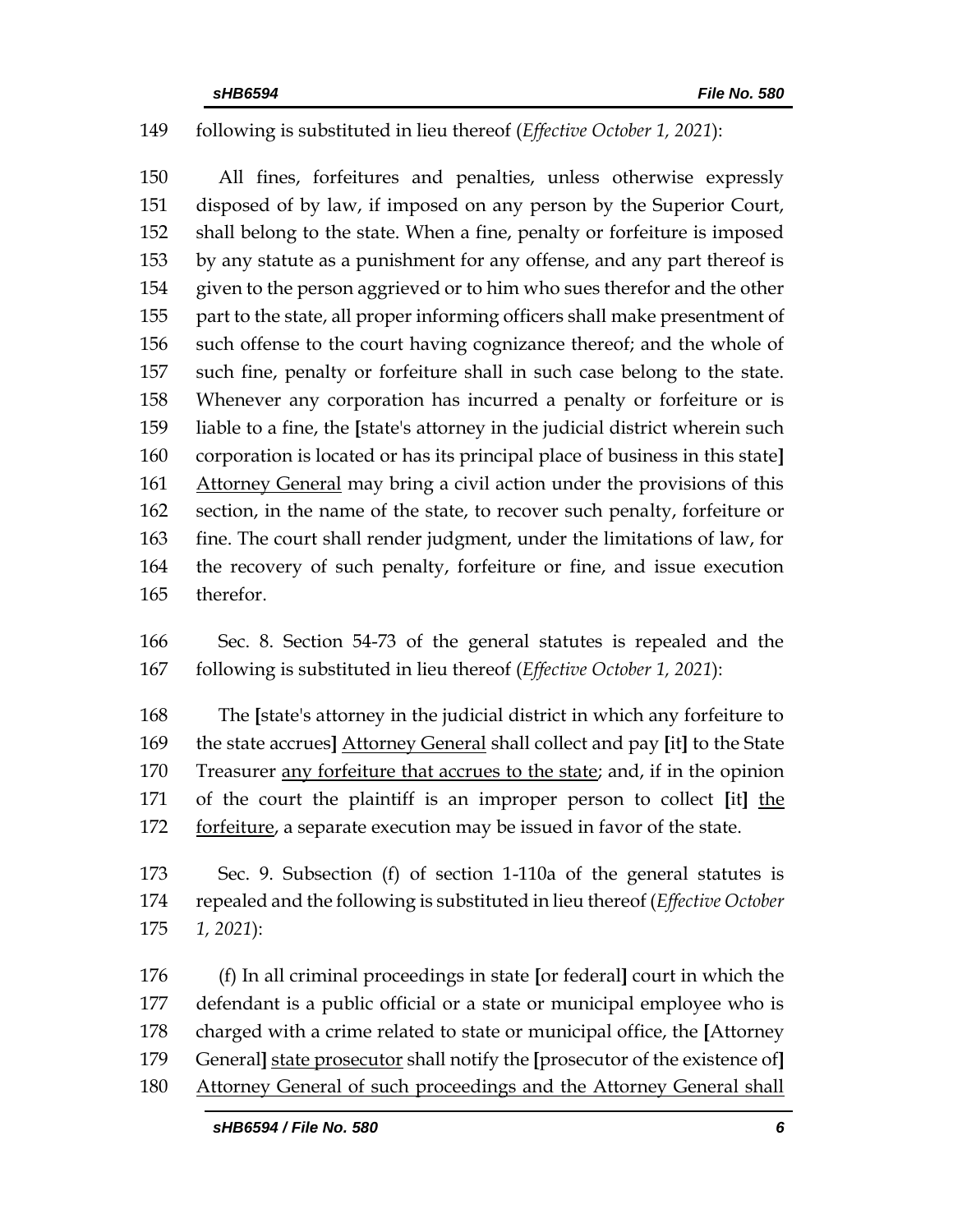pursue remedies under the pension revocation statute, **[**and**]** including the possibility that any fine, restitution or other monetary order made by the court **[**may**]** be paid from such official's or employee's pension.

 Sec. 10. Section 53a-290 of the general statutes is repealed and the following is substituted in lieu thereof (*Effective October 1, 2021*):

 A person commits vendor fraud when, with intent to defraud and acting on such person's own behalf or on behalf of an entity, such person provides goods or services to a beneficiary under sections 17b-22, 17b- 75 to 17b-77, inclusive, 17b-79 to 17b-103, inclusive, 17b-180a, 17b-183, 17b-260 to 17b-262, inclusive, 17b-264 to 17b-285, inclusive, 17b-357 to 17b-361, inclusive, 17b-600 to 17b-604, inclusive, 17b-749, 17b-807 and 17b-808 or provides services to a recipient under Title XIX of the Social Security Act, as amended, and, (1) presents for payment any false claim for goods or services performed; (2) accepts payment for goods or services performed, which exceeds either the amounts due for goods or services performed, or the amounts authorized by law for the cost of such goods or services; (3) solicits to perform services for or sell goods to any such beneficiary, knowing that such beneficiary is not in need of such goods or services; (4) sells goods to or performs services for any such beneficiary without prior authorization by the Department of Social Services, when prior authorization is required by said department for the buying of such goods or the performance of any service; **[**or**]** (5) accepts from any person or source other than the state an additional compensation in excess of the amount authorized by law; or (6) having 205 knowledge of the occurrence of any event affecting (A) his or her initial or continued right to any such benefit or payment, or (B) the initial or continued right to any such benefit or payment of any other individual 208 in whose behalf he or she has applied for or is receiving such benefit or payment, conceals or fails to disclose such event with an intent to fraudulently secure such benefit or payment either in a greater amount or quantity than is due or when no such benefit or payment is authorized.

Sec. 11. Section 53a-181f of the general statutes is repealed and the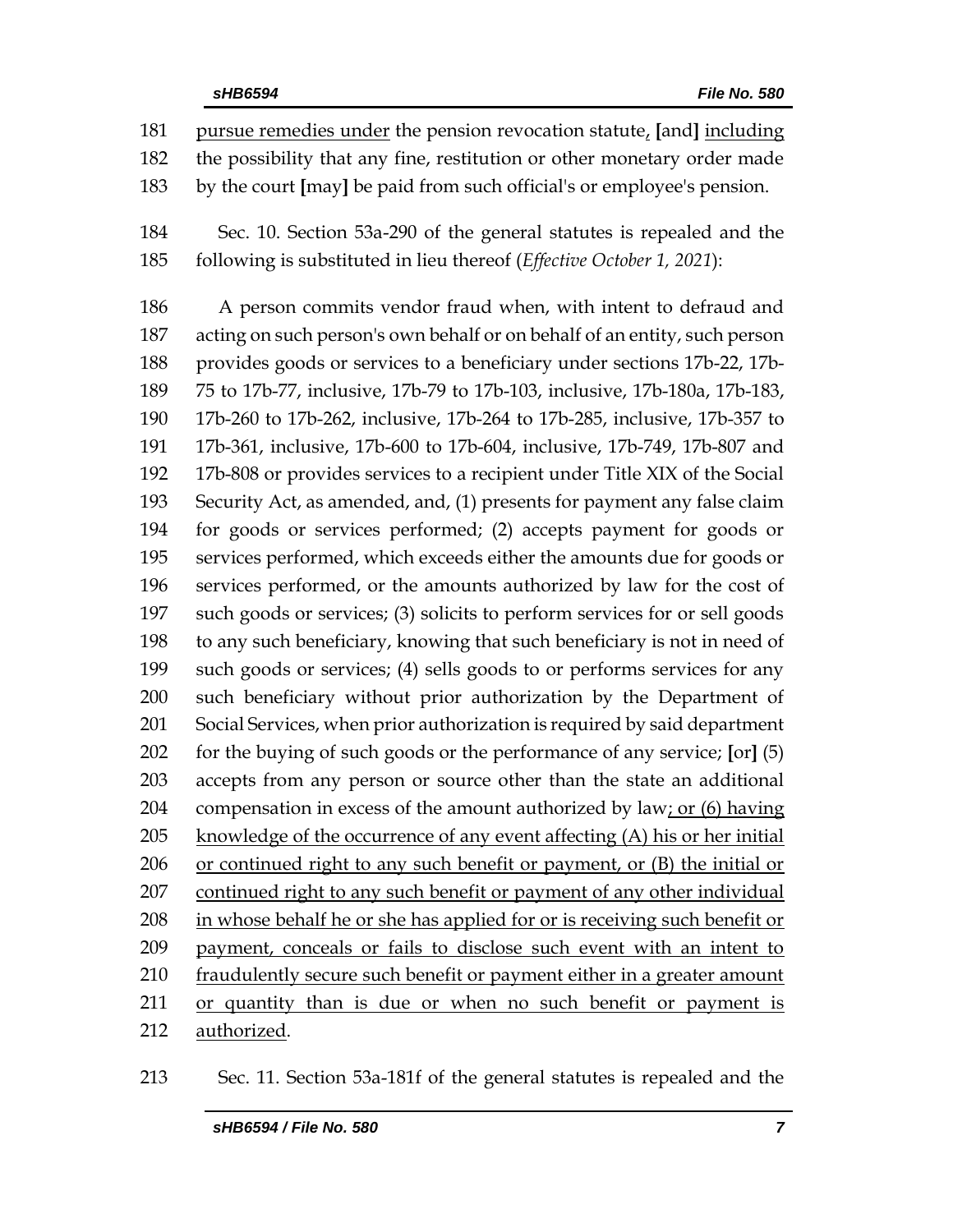## following is substituted in lieu thereof (*Effective October 1, 2021*):

 (a) A person is guilty of electronic stalking when such person **[**recklessly causes another person to reasonably fear for his or her physical safety by wilfully and repeatedly using a global positioning system or similar electronic monitoring system to remotely determine or track the position or movement of such other person**]** with the intent to kill, injure, harass or intimidate, places under surveillance another person or otherwise uses any interactive computer service or electronic communication service, electronic communication system or electronic monitoring system to engage in a course of conduct that: (1) Places such other person in reasonable fear of the death of or [serious bodily injury](https://www.law.cornell.edu/definitions/uscode.php?width=840&height=800&iframe=true&def_id=18-USC-402227300-1416750995&term_occur=999&term_src=title:18:part:I:chapter:110A:section:2261A) to (A) such person, (B) an immediate family member of such person, or  $(C)$  an intimate partner of such person; or  $(2)$  causes, attempts to cause or would be reasonably expected to cause substantial emotional distress 228 to a person described in subparagraph  $(A)$ ,  $(B)$  or  $(C)$  of subdivision  $(1)$ of this subsection.

- 
- (b) Electronic stalking is a class **[**B misdemeanor**]** D felony.
- Sec. 12. Section 53a-189c of the general statutes is repealed and the following is substituted in lieu thereof (*Effective October 1, 2021*):

 (a) A person is guilty of unlawful dissemination of an intimate image when (1) such person intentionally disseminates by electronic or other means a photograph, film, videotape or other recorded image of (A) the genitals, pubic area or buttocks of another person with less than a fully opaque covering of such body part, or the breast of such other person who is female with less than a fully opaque covering of any portion of such breast below the top of the nipple, or (B) another person engaged in sexual intercourse, as defined in section 53a-193, (2) such person disseminates such image without the consent of such other person, knowing that such other person understood that the image would not be so disseminated, and (3) such other person suffers harm as a result of such dissemination. For purposes of this subsection, "disseminate" means to sell, give, provide, lend, trade, mail, deliver, transfer, publish, distribute, circulate, present, exhibit, advertise or otherwise offer, and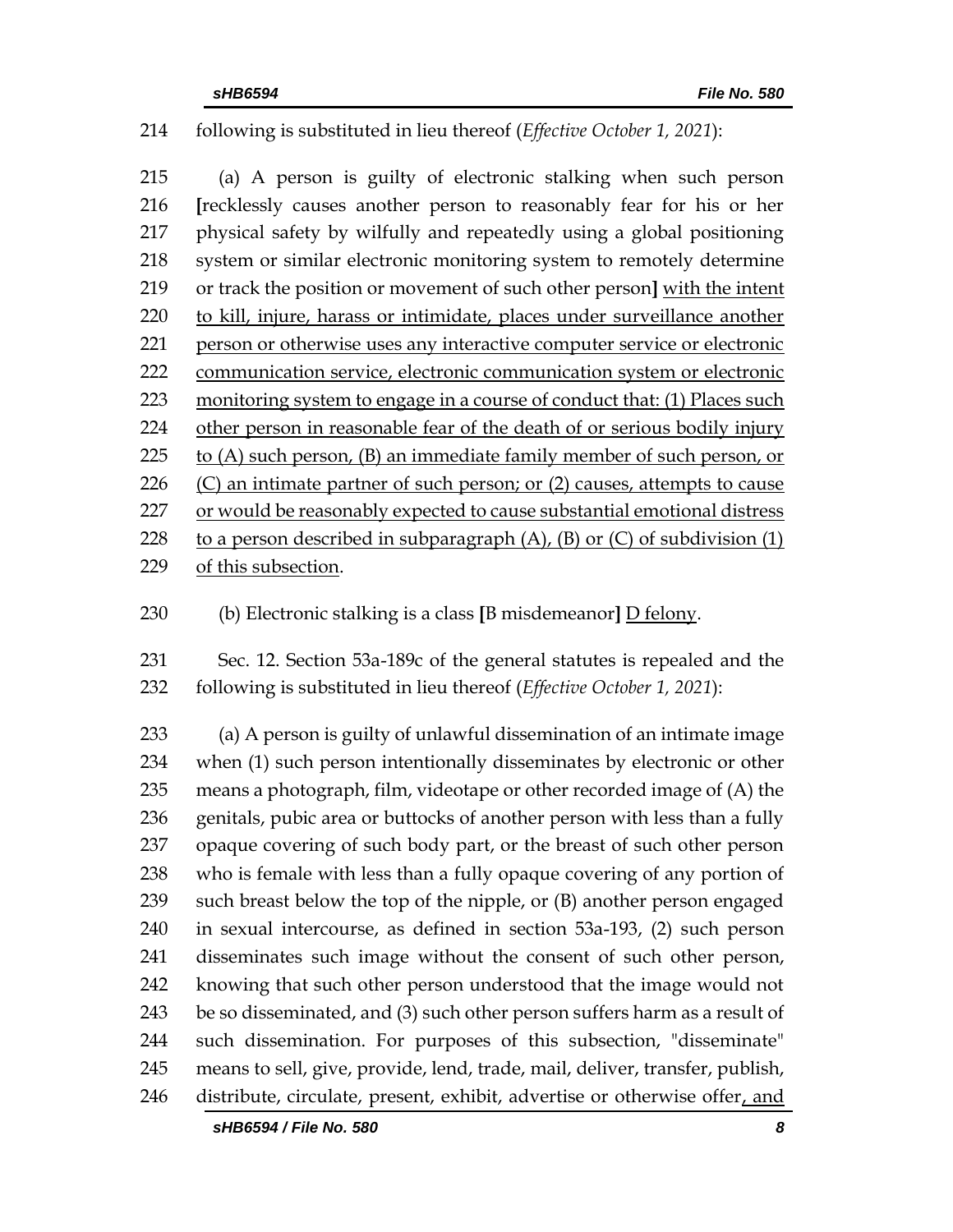# *sHB6594 File No. 580* 247 "harm" includes, but is not limited to, subjecting such other person to hatred, contempt, ridicule, physical injury, financial injury, psychological harm or serious emotional distress. (b) The provisions of subsection (a) of this subsection shall not apply to: (1) Any image described in subsection (a) of this section of such other person if such image resulted from voluntary exposure or engagement in sexual intercourse by such other person, in a public place, as defined in section 53a-181, or in a commercial setting; (2) Any image described in subsection (a) of this section of such other person, if such other person is not clearly identifiable, unless other personally identifying information is associated with or accompanies 259 the image; or (3) Any image described in subsection (a) of this section of such other person, if the dissemination of such image serves the public interest. (c) Unlawful dissemination of an intimate image **[**is a class A misdemeanor**]** to (1) a person by any means is a class A misdemeanor, and (2) more than one person by means of an interactive computer service, as defined in 47 USC 230, an information service, as defined in 47 USC 153, or a telecommunications service, as defined in section 16- 247a, is a class D felony. (d) Nothing in this section shall be construed to impose liability on the provider of an interactive computer service, as defined in 47 USC 230, an information service, as defined in 47 USC 153, or a telecommunications service, as defined in section 16-247a, for content provided by another person. Sec. 13. Subsections (f) and (g) of section 53a-40 of the general statutes are repealed and the following is substituted in lieu thereof (*Effective*

*October 1, 2021*):

276 (f) A persistent offender for possession of a controlled substance is a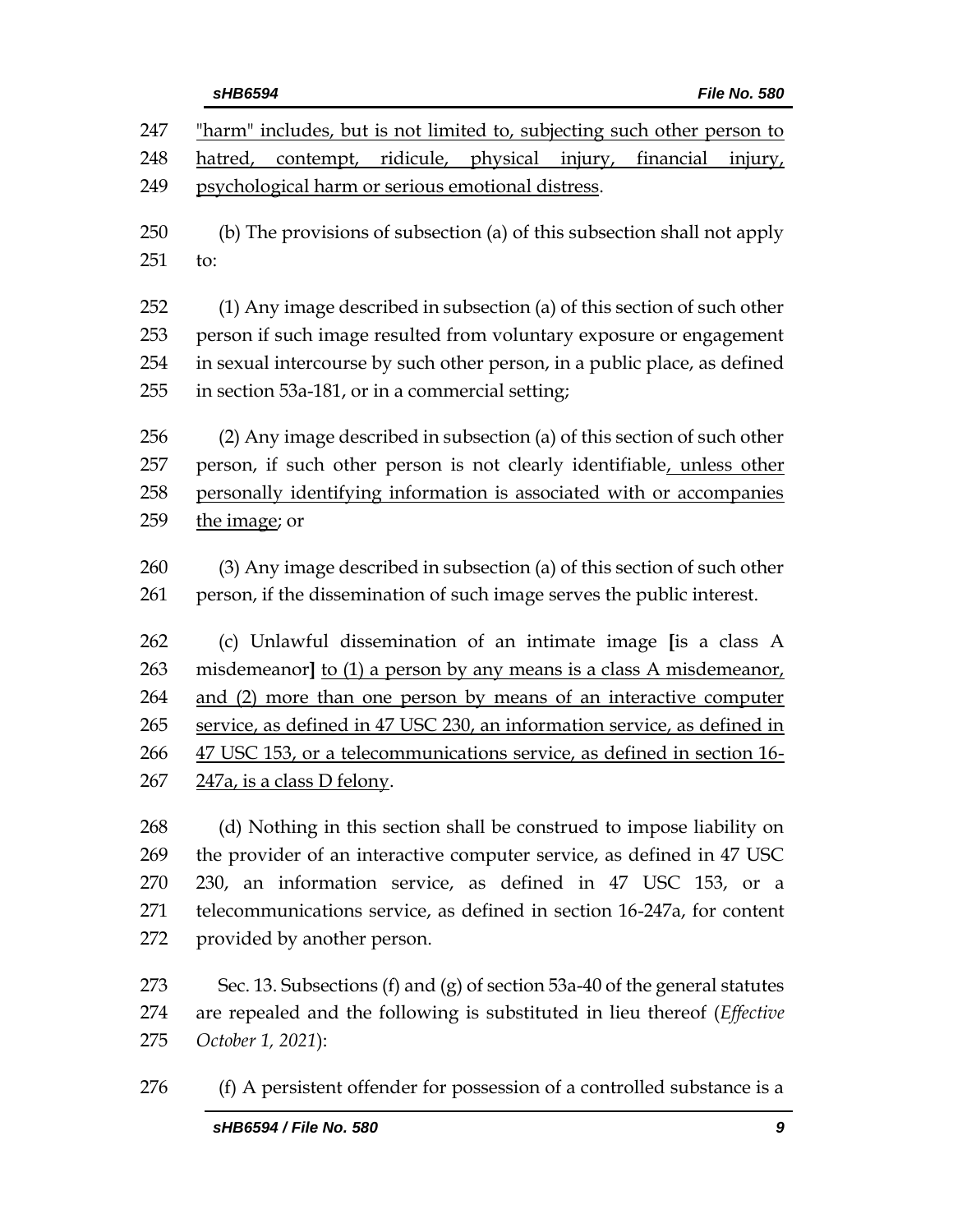person who (1) stands convicted of possession of a controlled substance in violation of the provisions of section 21a-279, as amended by this act, and (2) has been, at separate times prior to the commission of the present possession of a controlled substance, twice convicted of the crime of possession of a controlled substance during the ten years prior to the 282 commission of the present violation of section 21a-279, as amended by this act.

 (g) A persistent felony offender is a person who (1) stands convicted 285 of a felony other than a class  $D$  or  $E$  felony, and (2) has been, at separate times prior to the commission of the present felony, twice convicted of 287 a felony other than a class D or E felony, if such felonies were committed during the ten years prior to the commission of the present felony.

 Sec. 14. Subsection (b) of section 53a-39c of the general statutes is repealed and the following is substituted in lieu thereof (*Effective October 1, 2021*):

 (b) Any person who enters such program shall pay to the court a participation fee of two hundred five dollars, except that no person may be excluded from such program for inability to pay such fee, provided (1) such person files with the court an affidavit of indigency or inability to pay **[**, (2)**]** such indigency is confirmed by the Court Support Services Division **[**,**]** and **[**(3)**]** the court enters a finding thereof, or (2) the person has been determined indigent and eligible for representation by a public defender who has been appointed on behalf of such person pursuant to section 51-296. The court shall not require a person to perform community service in lieu of payment of such fee, if such fee is waived. All program fees collected under this subsection shall be deposited into the alternative incarceration program account.

 Sec. 15. Section 54-56e of the general statutes is repealed and the following is substituted in lieu thereof (*Effective October 1, 2021*):

 (a) There shall be a pretrial program for accelerated rehabilitation of persons accused of a crime or crimes or a motor vehicle violation or violations for which a sentence to a term of imprisonment may be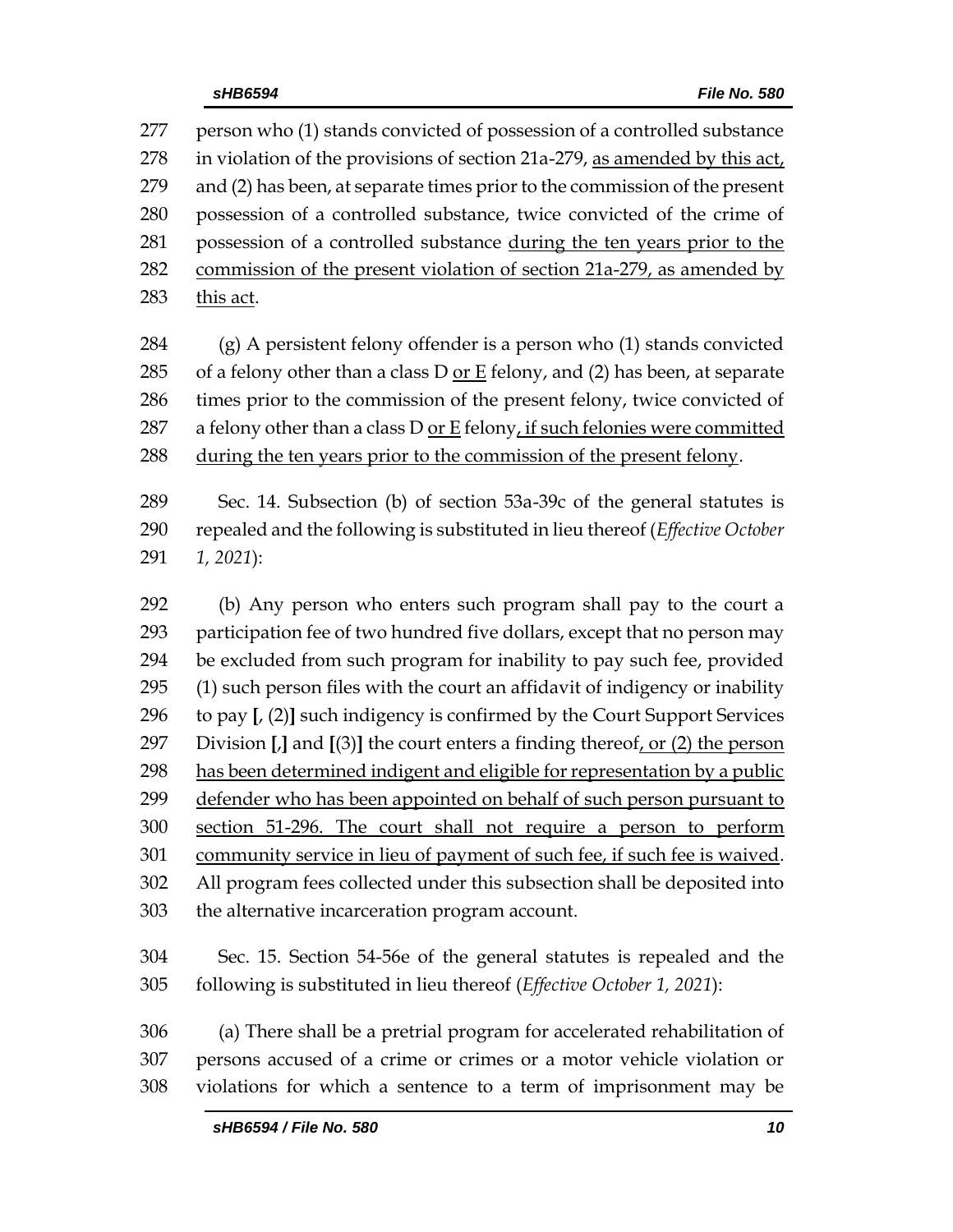imposed, which crimes or violations are not of a serious nature. Upon application by any such person for participation in the program, the court shall, but only as to the public, order the court file sealed.

 (b) The court may, in its discretion, invoke such program on motion of the defendant or on motion of a state's attorney or prosecuting attorney with respect to a defendant (1) who, the court believes, will probably not offend in the future, (2) who has no previous record of conviction of a crime or of a violation of section 14-196, subsection (c) of section 14-215, section 14-222a, subsection (a) or subdivision (1) of subsection (b) of section 14-224, section 14-227a or 14-227m or subdivision (1) or (2) of subsection (a) of section 14-227n, and (3) who states under oath, in open court or before any person designated by the clerk and duly authorized to administer oaths, under the penalties of perjury, (A) that the defendant has never had such program invoked on the defendant's behalf or that the defendant was charged with a misdemeanor or a motor vehicle violation for which a term of imprisonment of one year or less may be imposed and ten or more years have passed since the date that any charge or charges for which the program was invoked on the defendant's behalf were dismissed by the court, or (B) with respect to a defendant who is a veteran, that the defendant has not had such program invoked in the defendant's behalf more than once previously, provided the defendant shall agree thereto and provided notice has been given by the defendant, on a form prescribed by the Office of the Chief Court Administrator, to the victim or victims of such crime or motor vehicle violation, if any, by registered or certified mail and such victim or victims have an opportunity to be heard thereon. Any defendant who makes application for participation in such program shall pay to the court an application fee of thirty-five dollars, except as provided in subsection (g) of this section. No defendant shall be allowed to participate in the pretrial program for accelerated rehabilitation more than two times. For the purposes of this section, "veteran" means any person who was discharged or released under conditions other than dishonorable from active service in the armed forces as defined in section 27-103.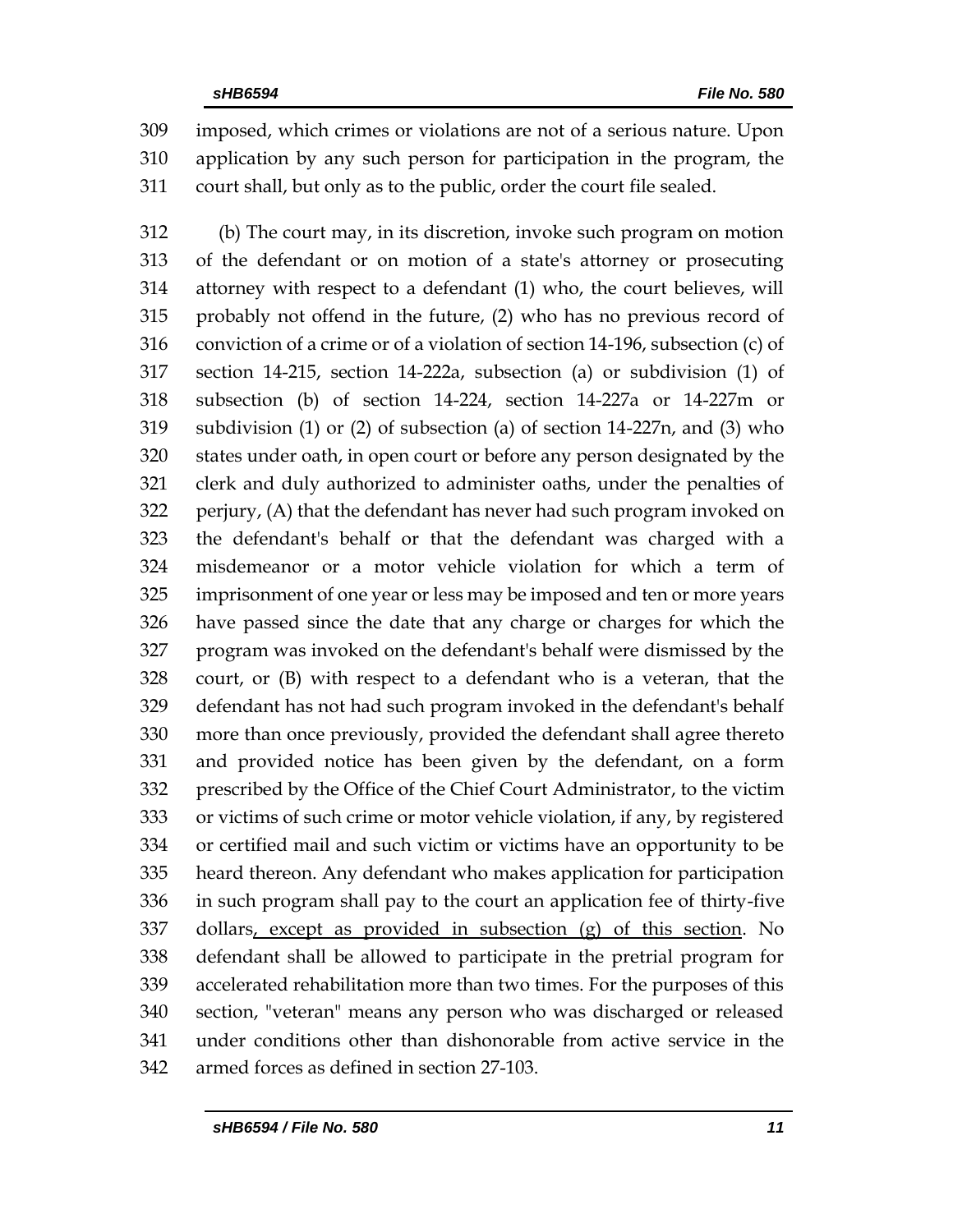(c) This section shall not be applicable: (1) To any person charged with (A) a class A felony, (B) a class B felony, except a violation of subdivision (1), (2) or (3) of subsection (a) of section 53a-122 that does not involve the use, attempted use or threatened use of physical force against another person, or a violation of subdivision (4) of subsection (a) of section 53a-122 that does not involve the use, attempted use or threatened use of physical force against another person and does not involve a violation by a person who is a public official, as defined in section 1-110, or a state or municipal employee, as defined in section 1- 110, or (C) a violation of section 53a-70b of the general statutes, revision of 1958, revised to January 1, 2019, or section 14-227a or 14-227m, subdivision (1) or (2) of subsection (a) of section 14-227n, subdivision (2) of subsection (a) of section 53-21 or section 53a-56b, 53a-60d, 53a-70, 53a- 70a, 53a-71, except as provided in subdivision (5) of this subsection, 53a- 72a, 53a-72b, 53a-90a, 53a-196e or 53a-196f, (2) to any person charged with a crime or motor vehicle violation who, as a result of the commission of such crime or motor vehicle violation, causes the death of another person, (3) to any person accused of a family violence crime as defined in section 46b-38a who (A) is eligible for the pretrial family violence education program established under section 46b-38c, as amended by this act, or (B) has previously had the pretrial family violence education program invoked in such person's behalf, (4) to any 365 person charged with a violation of section 21a-267, as amended by this act, or 21a-279, as amended by this act, who (A) is eligible for the pretrial drug education and community service program established under section 54-56i, as amended by this act, or (B) has previously had the pretrial drug education program or the pretrial drug education and community service program invoked on such person's behalf, (5) unless good cause is shown, to (A) any person charged with a class C felony, or (B) any person charged with committing a violation of subdivision (1) of subsection (a) of section 53a-71 while such person was less than four years older than the other person, (6) to any person charged with a violation of section 9-359 or 9-359a, (7) to any person charged with a motor vehicle violation (A) while operating a commercial motor vehicle, as defined in section 14-1, or (B) who holds a commercial driver's license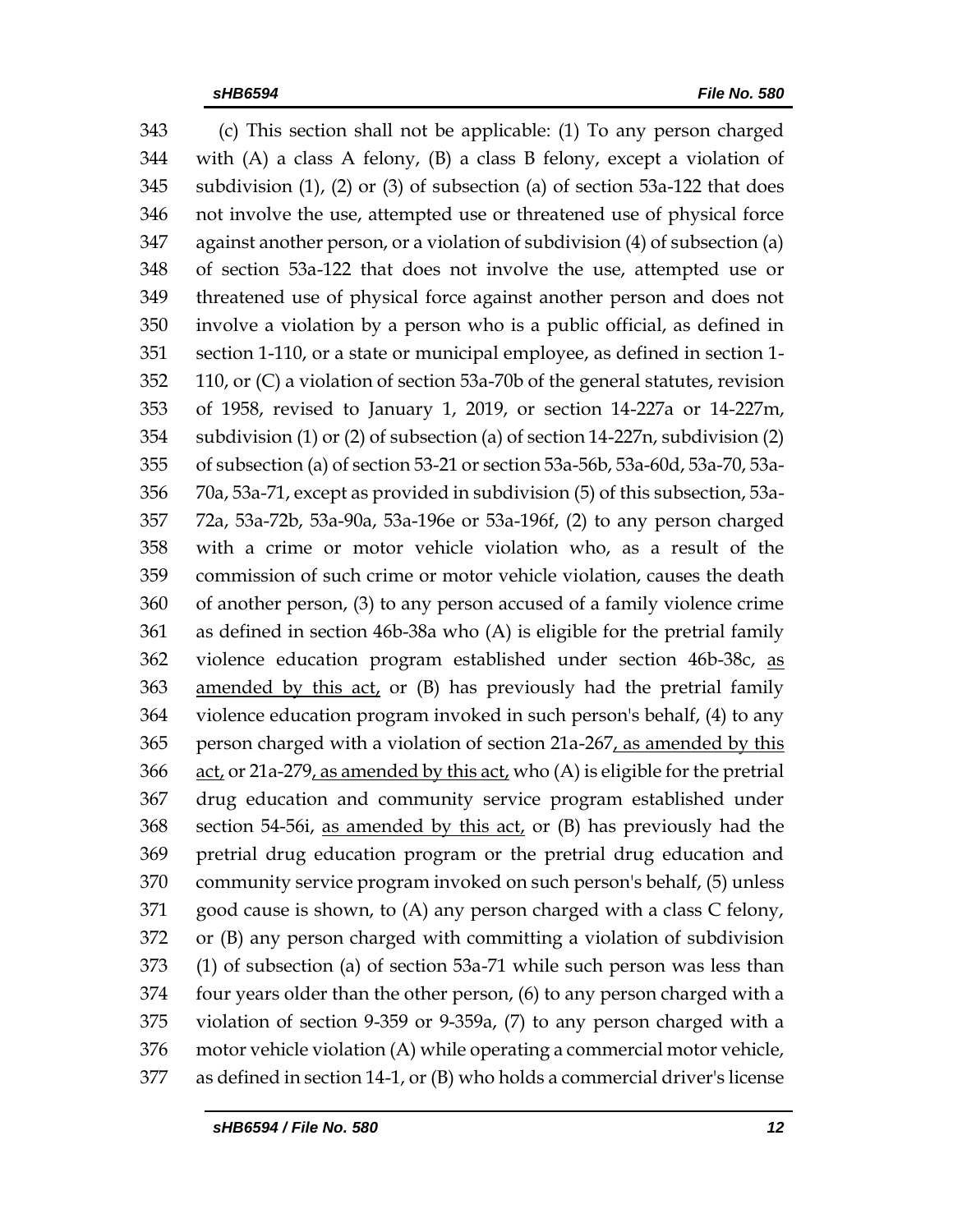or commercial driver's instruction permit at the time of the violation, (8) to any person charged with a violation of subdivision (6) of subsection (a) of section 53a-60, or (9) to a health care provider or vendor participating in the state's Medicaid program charged with a violation of section 53a-122 or subdivision (4) of subsection (a) of section 53a-123.

 (d) Except as provided in subsection **[**(e)**]** (g) of this section, any defendant who enters such program shall pay to the court a participation fee of one hundred dollars. Any defendant who enters such program shall agree to the tolling of any statute of limitations with respect to such crime and to a waiver of the right to a speedy trial. Any such defendant shall appear in court and shall, under such conditions as the court shall order, be released to the custody of the Court Support Services Division, except that, if a criminal docket for drug-dependent persons has been established pursuant to section 51-181b in the judicial district, such defendant may be transferred, under such conditions as the court shall order, to the court handling such docket for supervision by such court. If the defendant refuses to accept, or, having accepted, violates such conditions, the defendant's case shall be brought to trial. The period of such probation or supervision, or both, shall not exceed two years. If the defendant has reached the age of sixteen years but has not reached the age of eighteen years, the court may order that as a condition of such probation the defendant be referred for services to a youth service bureau established pursuant to section 10-19m, provided the court finds, through an assessment by a youth service bureau or its designee, that the defendant is in need of and likely to benefit from such services. When determining any conditions of probation to order for a person entering such program who was charged with a misdemeanor that did not involve the use, attempted use or threatened use of physical force against another person or a motor vehicle violation, the court shall consider ordering the person to perform community service in the community in which the offense or violation occurred. If the court determines that community service is appropriate, such community service may be implemented by a community court established in accordance with section 51-181c if the offense or violation occurred within the jurisdiction of a community court established by said section.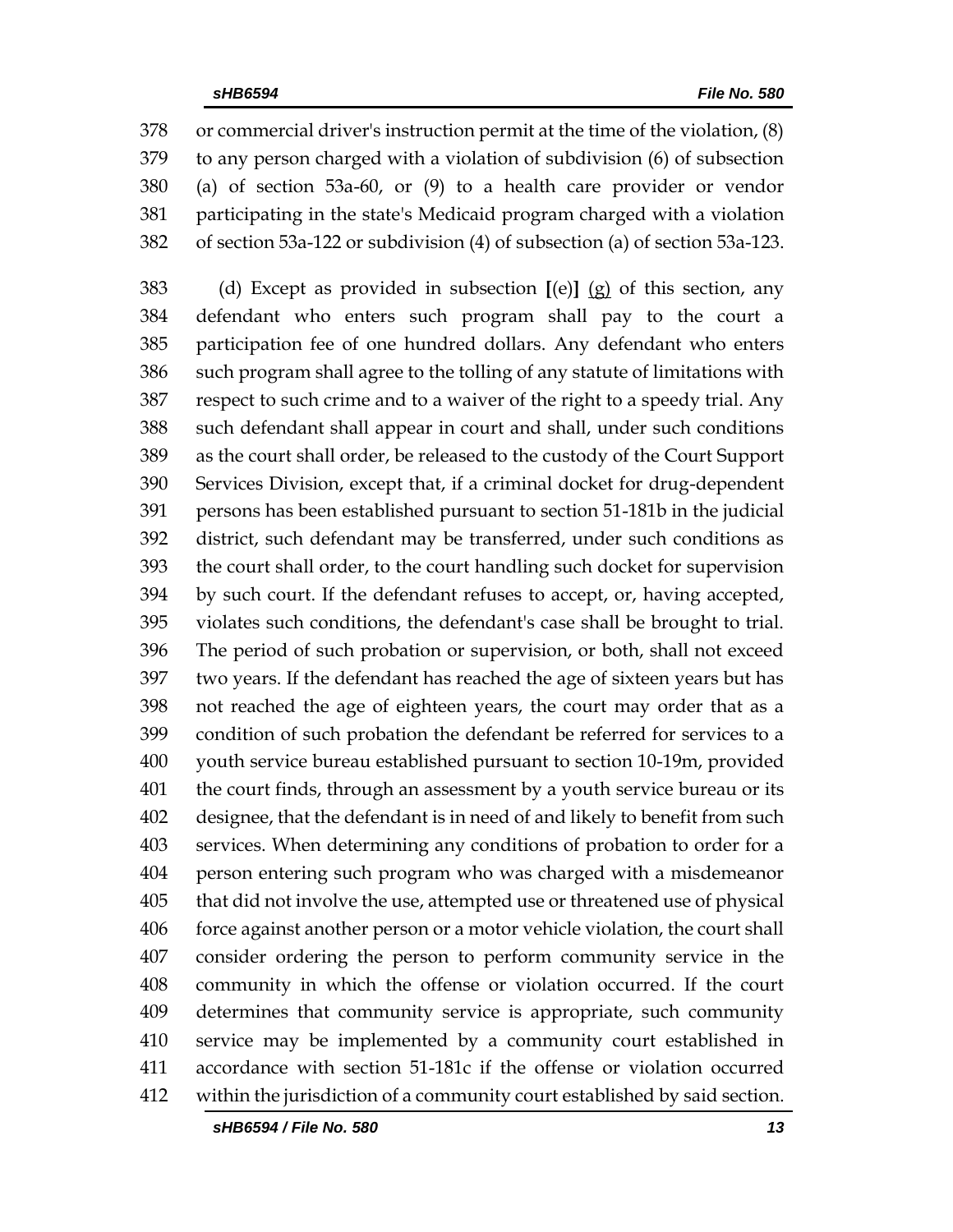If the defendant is charged with a violation of section 46a-58, 53-37a, 53a-181j, 53a-181k or 53a-181*l*, the court may order that as a condition of such probation the defendant participate in a hate crimes diversion program as provided in subsection (e) of this section. If a defendant is charged with a violation of section 53-247, the court may order that as a condition of such probation the defendant undergo psychiatric or psychological counseling or participate in an animal cruelty prevention and education program provided such a program exists and is available to the defendant.

 (e) If the court orders the defendant to participate in a hate crimes diversion program as a condition of probation, the defendant shall pay to the court a participation fee of four hundred twenty-five dollars, except as provided in subsection (g) of this section. **[**No person may be excluded from such program for inability to pay such fee, provided (1) such person files with the court an affidavit of indigency or inability to pay, (2) such indigency or inability to pay is confirmed by the Court Support Services Division, and (3) the court enters a finding thereof.**]** The Judicial Department shall contract with service providers, develop standards and oversee appropriate hate crimes diversion programs to meet the requirements of this section. Any defendant whose employment or residence makes it unreasonable to attend a hate crimes diversion program in this state may attend a program in another state which has standards substantially similar to, or higher than, those of this 436 state, subject to the approval of the court and payment of the application and program fees as provided in this section. The hate crimes diversion program shall consist of an educational program and supervised community service.

 (f) If a defendant released to the custody of the Court Support Services Division satisfactorily completes such defendant's period of probation, such defendant may apply for dismissal of the charges against such defendant and the court, on finding such satisfactory completion, shall dismiss such charges. If the defendant does not apply for dismissal of the charges against such defendant after satisfactorily completing such defendant's period of probation, the court, upon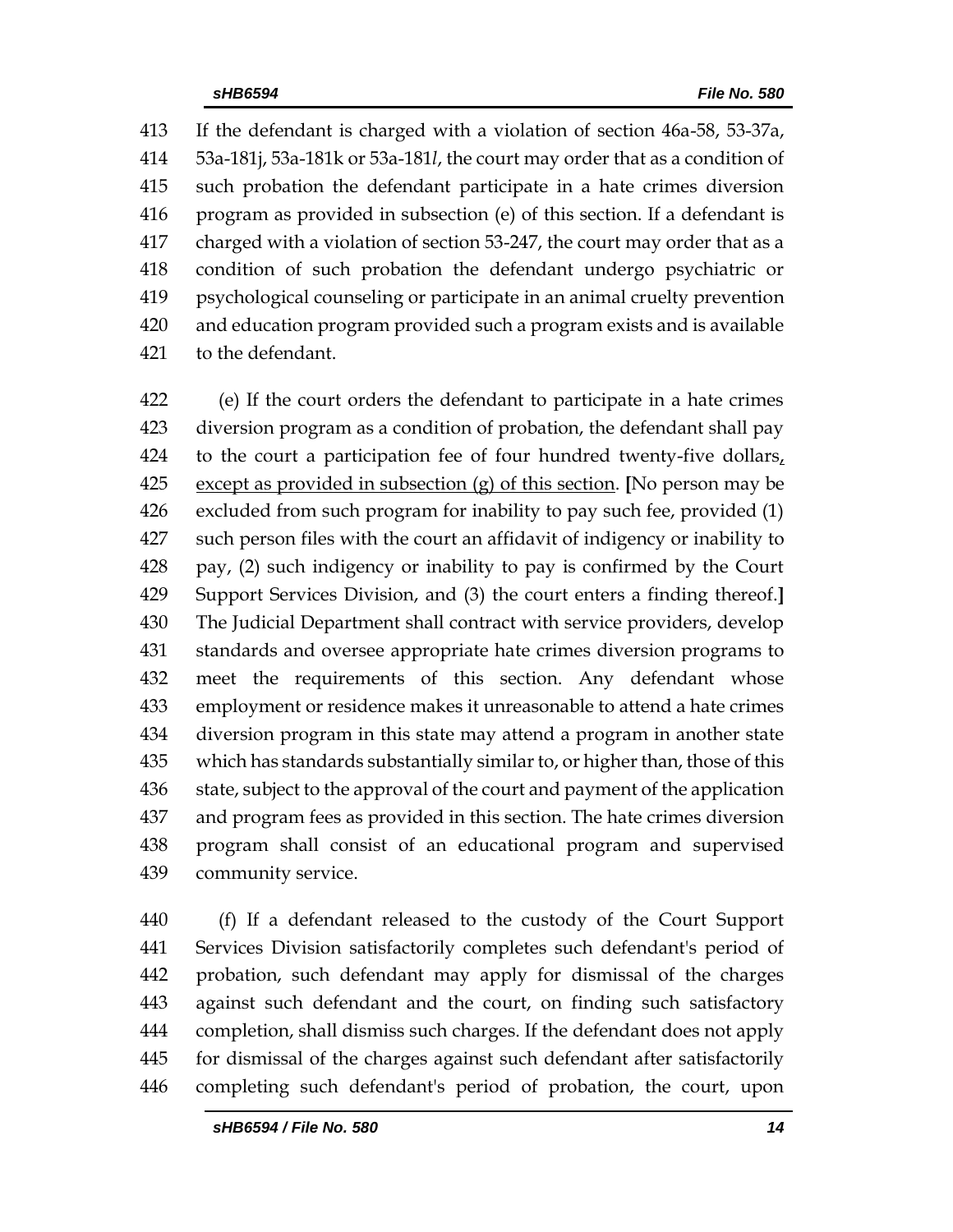receipt of a report submitted by the Court Support Services Division that the defendant satisfactorily completed such defendant's period of probation, may on its own motion make a finding of such satisfactory completion and dismiss such charges. If a defendant transferred to the court handling the criminal docket for drug-dependent persons satisfactorily completes such defendant's period of supervision, the court shall release the defendant to the custody of the Court Support Services Division under such conditions as the court shall order or shall dismiss such charges. Upon dismissal, all records of such charges shall be erased pursuant to section 54-142a. An order of the court denying a motion to dismiss the charges against a defendant who has completed such defendant's period of probation or supervision or terminating the participation of a defendant in such program shall be a final judgment for purposes of appeal.

 (g) The court shall waive any application or participation fee under this section for any person who (1) files with the court an affidavit of 463 indigency or inability to pay, has such indigency confirmed by the Court Support Services Division and the court enters a finding thereof, or (2) has been determined indigent and eligible for representation by a public defender who has been appointed on behalf of such person pursuant to section 51-296. The court shall not require a person to perform community service in lieu of payment of such fee, if such fee is waived.

 Sec. 16. Section 54-56g of the general statutes is repealed and the following is substituted in lieu thereof (*Effective October 1, 2021*):

 (a) (1) There shall be a pretrial alcohol education program for persons charged with a violation of section 14-227a, 14-227g or 14-227m, subdivision (1) or (2) of subsection (a) of section 14-227n or section 15- 133 or 15-140n. Upon application by any such person for participation in such program, the court shall, but only as to the public, order the court file sealed, and such person shall pay to the court an application fee of one hundred dollars and a nonrefundable evaluation fee of one hundred dollars, except as provided for in subsection (i) of this section, and such person shall state under oath, in open court or before any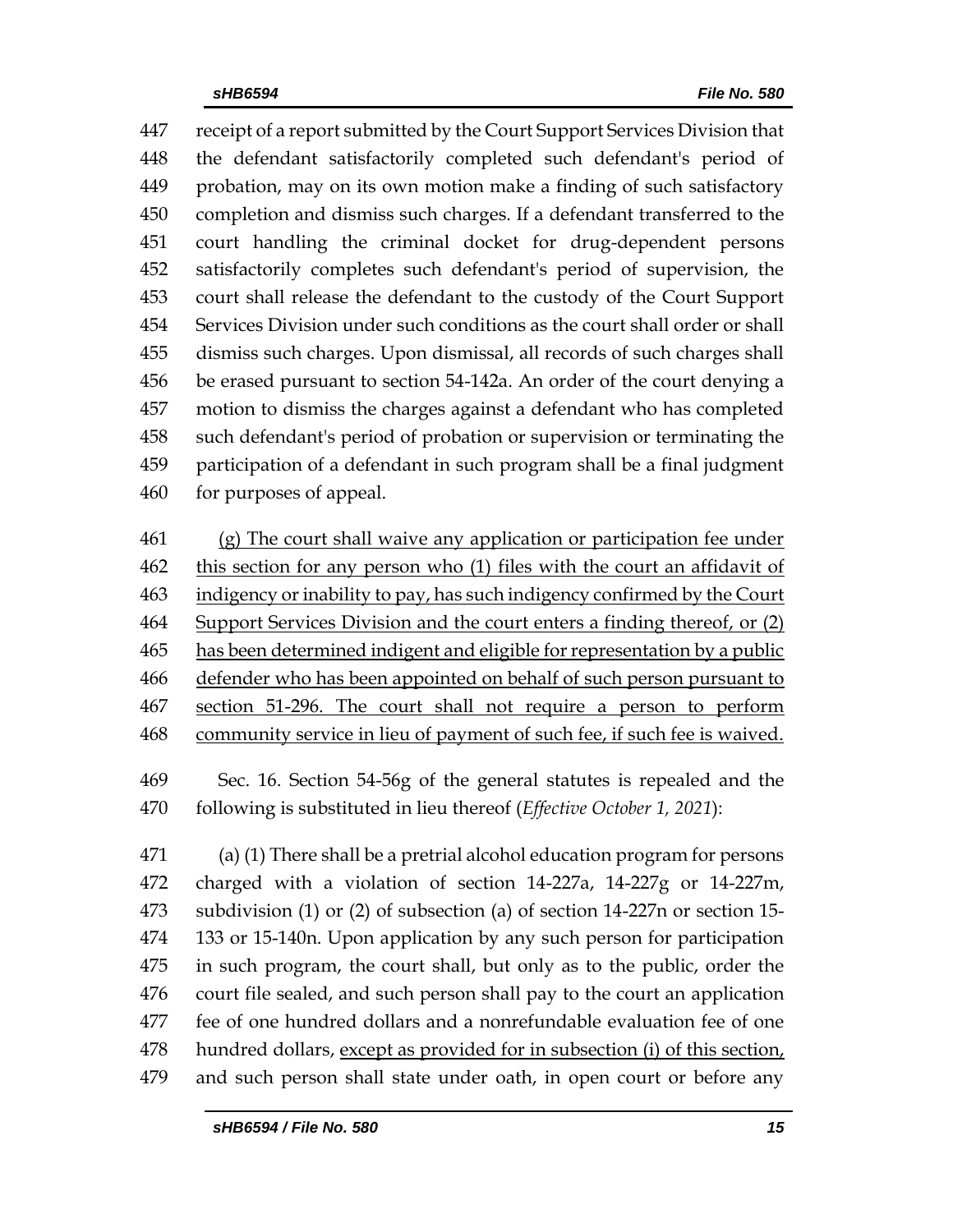person designated by the clerk and duly authorized to administer oaths, under penalties of perjury that: (A) If such person is charged with a violation of section 14-227a, 14-227g or 14-227m, subdivision (1) or (2) of subsection (a) of section 14-227n, subsection (d) of section 15-133 or section 15-140n, such person has not had such program invoked in such person's behalf within the preceding ten years for a violation of section 14-227a, 14-227g or 14-227m, subdivision (1) or (2) of subsection (a) of section 14-227n, subsection (d) of section 15-133 or section 15-140n, (B) such person has not been convicted of a violation of section 53a-56b or 53a-60d, a violation of subsection (a) of section 14-227a before, on or after October 1, 1981, a violation of subdivision (1) or (2) of subsection (a) of section 14-227a on or after October 1, 1985, a violation of section 14-227g, a violation of section 14-227m or a violation of subdivision (1) or (2) of subsection (a) of section 14-227n, (C) such person has not been convicted of a violation of section 15-132a, subsection (d) of section 15- 133, section 15-140*l* or section 15-140n, (D) such person has not been convicted in any other state at any time of an offense the essential elements of which are substantially the same as section 53a-56b, 53a-60d, 15-132a, 15-140*l* or 15-140n, subdivision (1) or (2) of subsection (a) of section 14-227a, section 14-227m, subdivision (1) or (2) of subsection (a) of section 14-227n or subsection (d) of section 15-133, and (E) notice has been given by such person, by registered or certified mail on a form prescribed by the Office of the Chief Court Administrator, to each victim who sustained a serious physical injury, as defined in section 53a-3, which was caused by such person's alleged violation, that such person has applied to participate in the pretrial alcohol education program and that such victim has an opportunity to be heard by the court on the application.

 (2) The court shall provide each such victim who sustained a serious physical injury an opportunity to be heard prior to granting an application under this section. Unless good cause is shown, a person shall be ineligible for participation in such pretrial alcohol education program if such person's alleged violation of section 14-227a, 14-227g or 14-227m, subdivision (1) or (2) of subsection (a) of section 14-227n or subsection (d) of section 15-133 caused the serious physical injury, as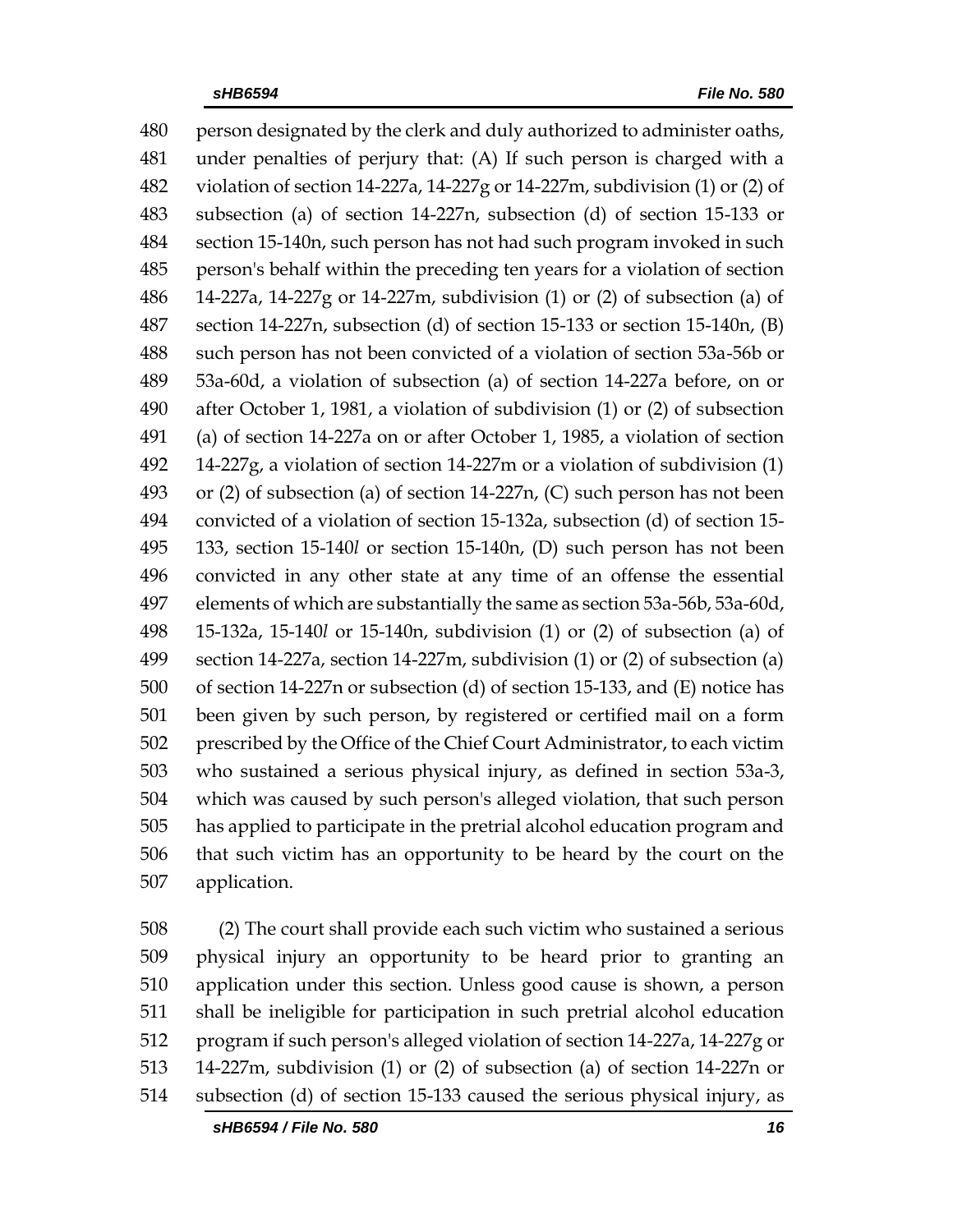defined in section 53a-3, of another person.

 (3) The application fee imposed under this subsection shall be credited to the Criminal Injuries Compensation Fund established under section 54-215. The evaluation fee imposed under this subsection shall be credited to the pretrial account established under section 54-56k.

 (b) The court, after consideration of the recommendation of the state's attorney, assistant state's attorney or deputy assistant state's attorney in charge of the case, may, in its discretion, grant such application. If the court grants such application, the court shall refer such person to the Court Support Services Division for assessment and confirmation of the eligibility of the applicant and to the Department of Mental Health and Addiction Services for evaluation. The Court Support Services Division, in making its assessment and confirmation, may rely on the representations made by the applicant under oath in open court with respect to convictions in other states of offenses specified in subsection (a) of this section. Upon confirmation of eligibility and receipt of the evaluation report, the defendant shall be referred to the Department of Mental Health and Addiction Services by the Court Support Services Division for placement in an appropriate alcohol intervention program for one year, or be placed in a state-licensed substance abuse treatment program. The alcohol intervention program shall include a ten-session intervention program and a fifteen-session intervention program. Any person who enters the pretrial alcohol education program shall agree: (1) To the tolling of the statute of limitations with respect to such crime, (2) to a waiver of such person's right to a speedy trial, (3) to complete ten or fifteen counseling sessions in an alcohol intervention program or successfully complete a substance abuse treatment program of not less than twelve sessions pursuant to this section dependent upon the evaluation report and the court order, (4) to commence participation in an alcohol intervention program or substance abuse treatment program not later than ninety days after the date of entry of the court order unless granted a delayed entry into a program by the court, (5) upon completion of participation in the alcohol intervention program, to accept placement in a substance abuse treatment program upon the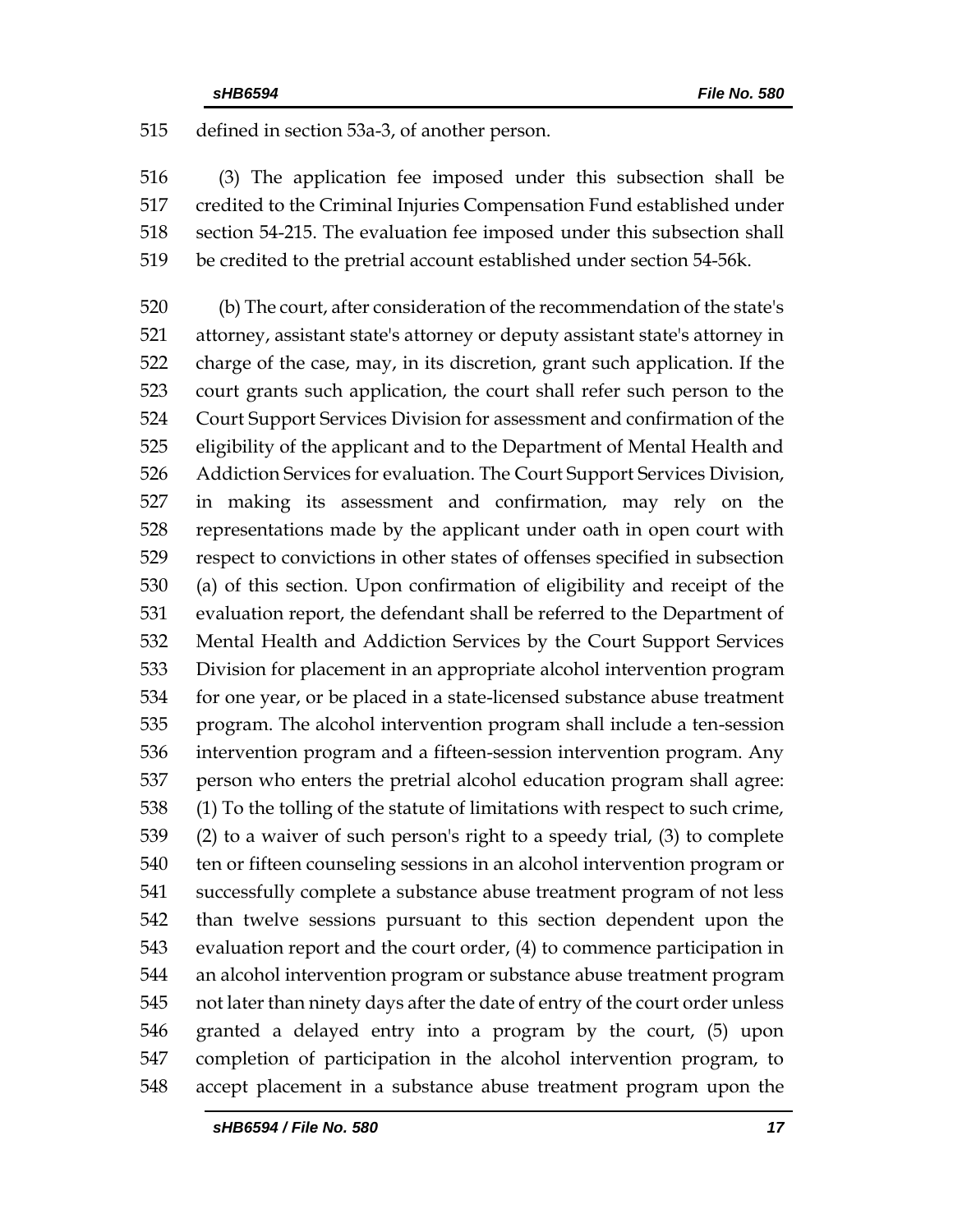recommendation of a provider under contract with the Department of Mental Health and Addiction Services pursuant to subsection (f) of this section or placement in a state-licensed substance abuse treatment program which meets standards established by the Department of Mental Health and Addiction Services, if the Court Support Services Division deems it appropriate, and (6) if ordered by the court, to participate in at least one victim impact panel. The suspension of the motor vehicle operator's license of any such person pursuant to section 14-227b shall be effective during the period such person is participating in the pretrial alcohol education program, provided such person shall have the option of not commencing the participation in such program until the period of such suspension is completed. If the Court Support Services Division informs the court that the defendant is ineligible for such program and the court makes a determination of ineligibility or if the program provider certifies to the court that the defendant did not successfully complete the assigned program or is no longer amenable to treatment and such person does not request, or the court denies, program reinstatement under subsection (e) of this section, the court shall order the court file to be unsealed, enter a plea of not guilty for such defendant and immediately place the case on the trial list. If such defendant satisfactorily completes the assigned program, such defendant may apply for dismissal of the charges against such defendant and the court, on reviewing the record of the defendant's participation in such program submitted by the Court Support Services Division and on finding such satisfactory completion, shall dismiss the charges. If the defendant does not apply for dismissal of the charges against such defendant after satisfactorily completing the assigned program the court, upon receipt of the record of the defendant's participation in such program submitted by the Court Support Services Division, may on its own motion make a finding of such satisfactory completion and dismiss the charges. Upon motion of the defendant and a showing of good cause, the court may extend the one-year placement period for a reasonable period for the defendant to complete the assigned program. A record of participation in such program shall be retained by the Court Support Services Division for a period of ten years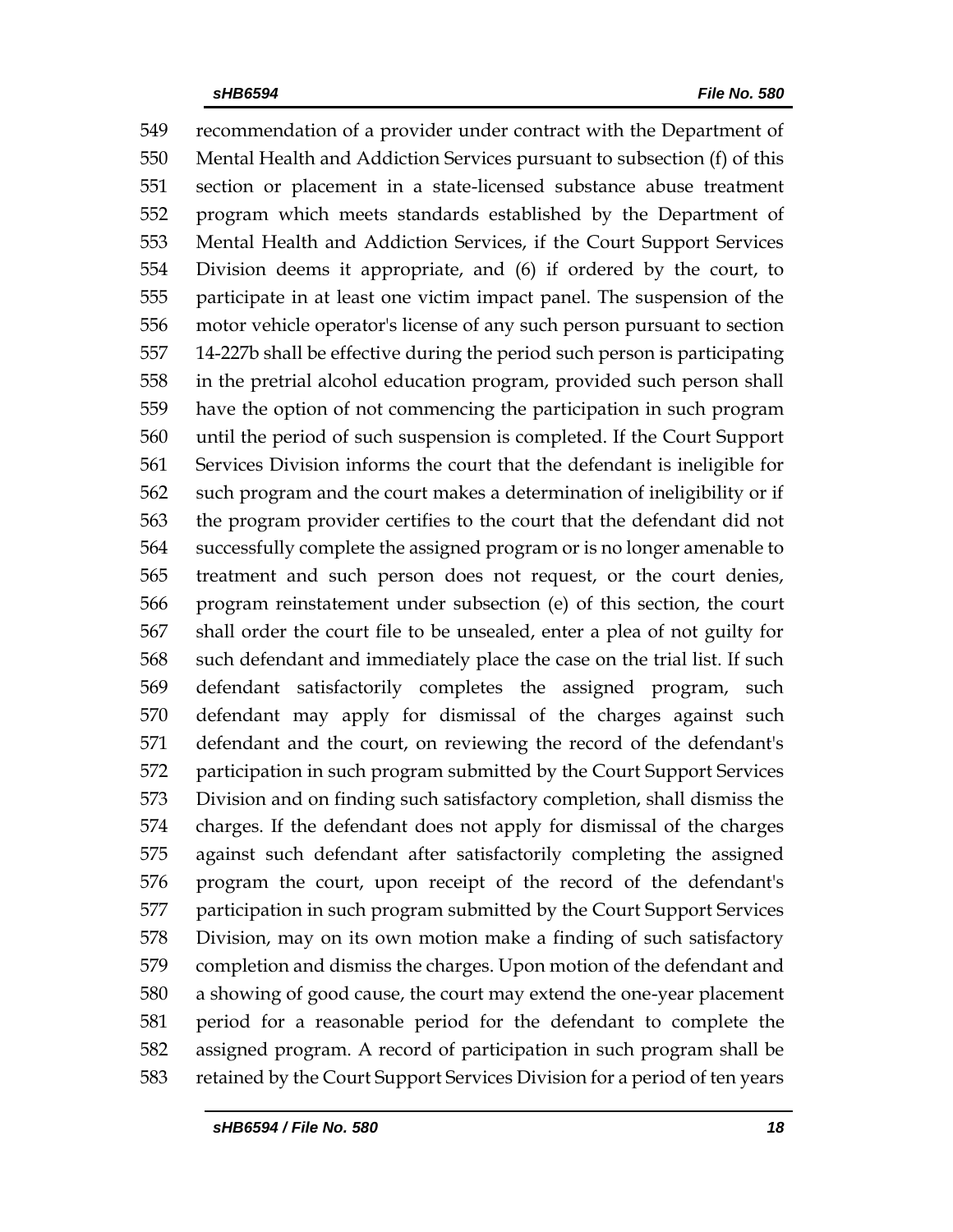from the date the court grants the application for participation in such program. The Court Support Services Division shall transmit to the Department of Motor Vehicles a record of participation in such program for each person who satisfactorily completes such program. The Department of Motor Vehicles shall maintain for a period of ten years the record of a person's participation in such program as part of such person's driving record. The Court Support Services Division shall transmit to the Department of Energy and Environmental Protection the record of participation of any person who satisfactorily completes such program who has been charged with a violation of the provisions of subsection (d) of section 15-133 or section 15-140n. The Department of Energy and Environmental Protection shall maintain for a period of ten years the record of a person's participation in such program as a part of such person's boater certification record.

 (c) (1) At the time the court grants the application for participation in the pretrial alcohol education program, such person shall also pay to the court a nonrefundable program fee of three hundred fifty dollars if such person is ordered to participate in the ten-session intervention program and a nonrefundable program fee of five hundred dollars if such person is ordered to participate in the fifteen-session intervention program,. If the court grants the application for participation in the pretrial alcohol education program and such person is ordered to participate in a substance abuse treatment program, such person shall be responsible for the costs associated with participation in such program. No person may be excluded from either program for inability to pay such fee or cost, **[**provided (1) such person files with the court an affidavit of indigency or inability to pay, (2) such indigency or inability to pay is confirmed by the Court Support Services Division, and (3) the court enters a finding thereof**]** and the court shall waive any such fee or cost for any intervention program if such person is found eligible to have such fee or cost waived under subsection (i) of this section.

 (2) If the court finds that a person is indigent or unable to pay for a treatment program using the method for determining indigency described in subsection (i) of this section, the costs of such program shall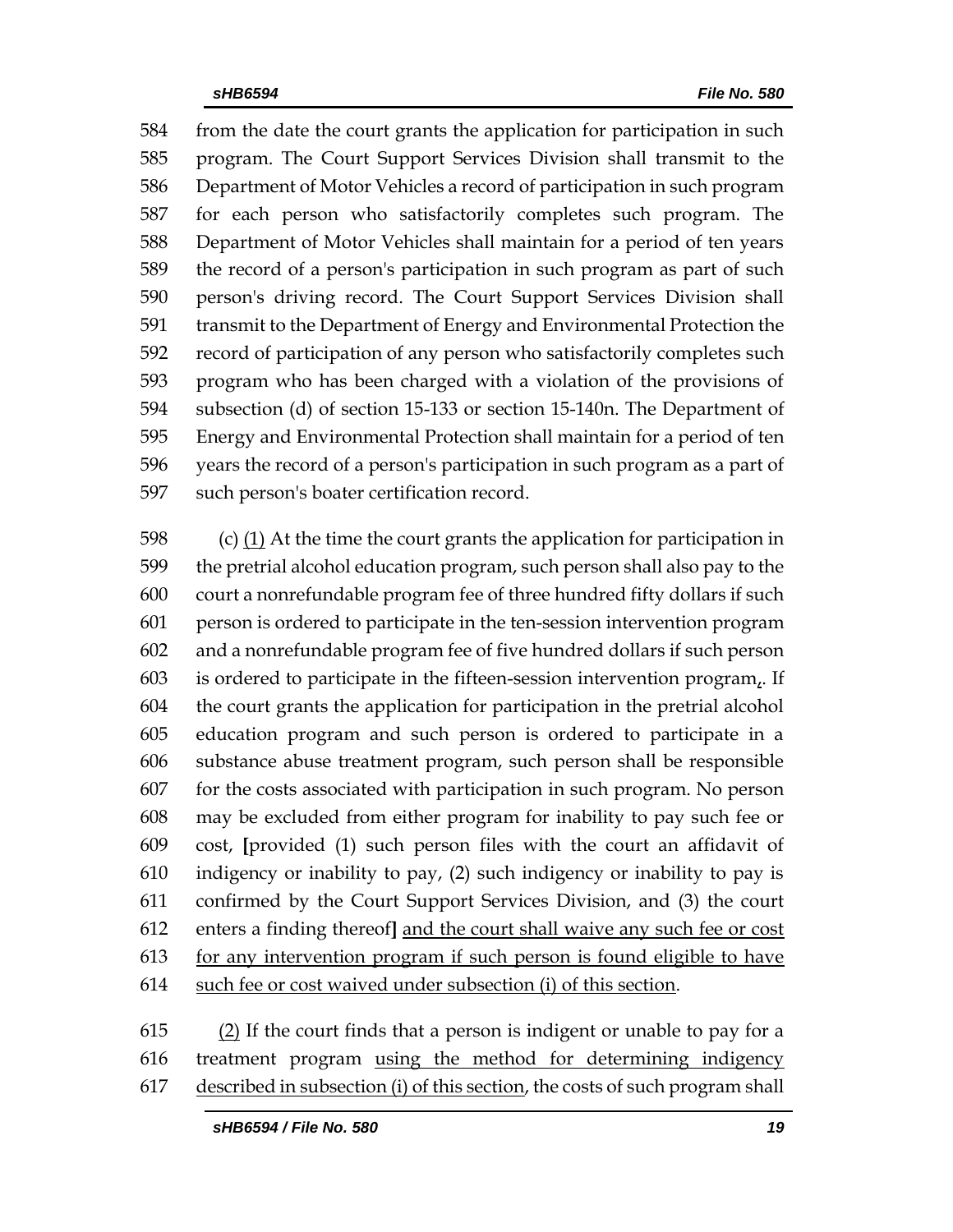be paid from the pretrial account established under section 54-56k. **[**If the court finds that a person is indigent or unable to pay for an intervention program, the court may waive all or any portion of the fee for such intervention program.**]**

 (3) If the court denies the application, such person shall not be required to pay the program fee. If the court grants the application and such person is later determined to be ineligible for participation in such pretrial alcohol education program or fails to complete the assigned program, the program fee shall not be refunded. All program fees shall be credited to the pretrial account established under section 54-56k.

 (d) If a person returns to court with certification from a program provider that such person did not successfully complete the assigned program or is no longer amenable to treatment, the provider, to the extent practicable, shall include a recommendation to the court as to whether a ten-session intervention program, a fifteen-session intervention program or placement in a state-licensed substance abuse treatment program would best serve such person's needs. The provider shall also indicate whether the current program referral was an initial referral or a reinstatement to the program.

 (e) When a person subsequently requests reinstatement into an alcohol intervention program or a substance abuse treatment program and the Court Support Services Division verifies that such person is eligible for reinstatement into such program and thereafter the court favorably acts on such request, such person shall pay a nonrefundable program fee of one hundred seventy-five dollars if ordered to complete a ten-session intervention program or two hundred fifty dollars if ordered to complete a fifteen-session intervention program, as the case may be, **[**. Unless good cause is shown, such fees shall not be waived**]** except as provided in subsection (i) of this section. If the court grants a person's request to be reinstated into a treatment program, such person shall be responsible for the costs, if any, associated with being reinstated into the treatment program. All program fees collected in connection with a reinstatement to an intervention program shall be credited to the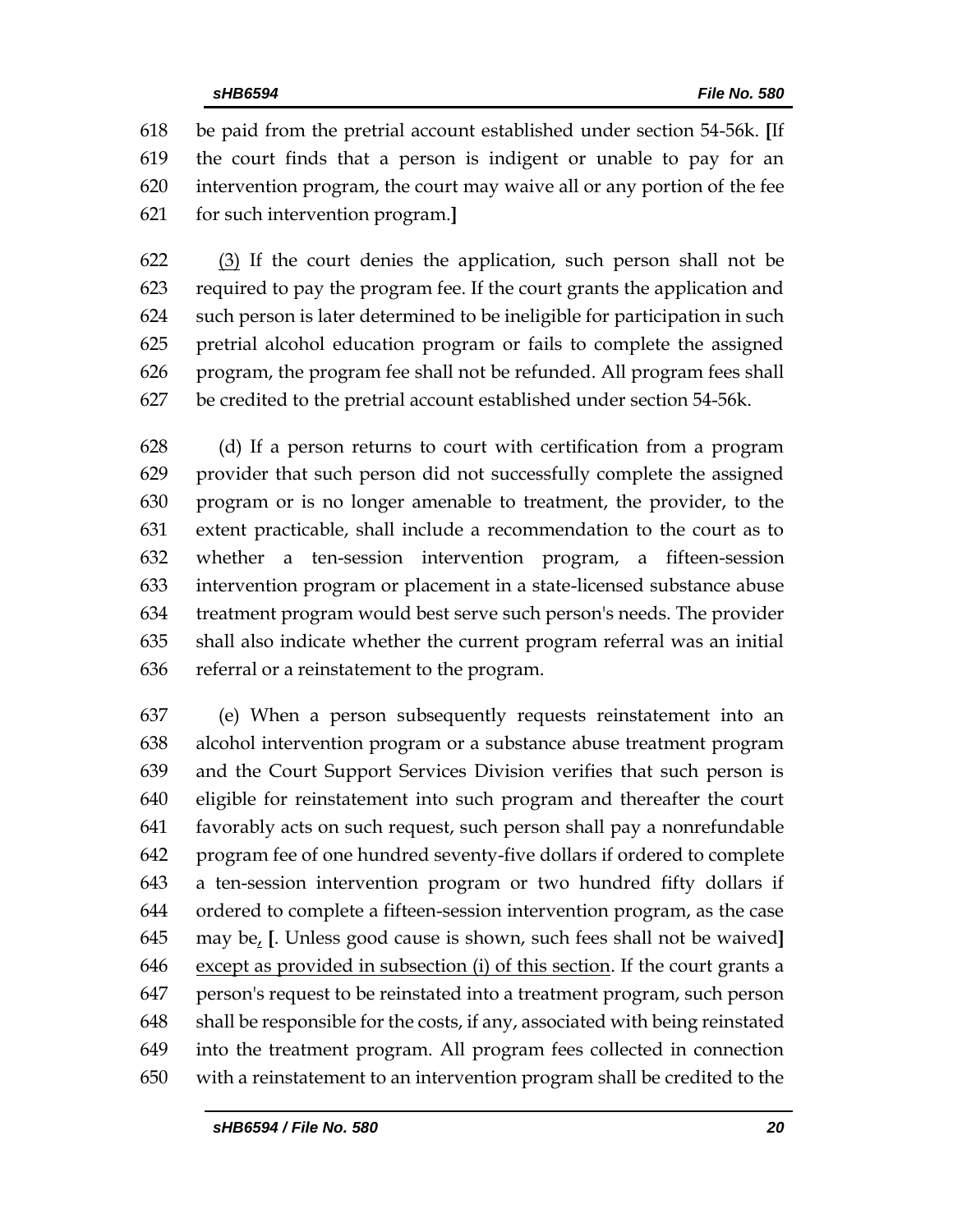pretrial account established under section 54-56k. No person shall be permitted more than two program reinstatements pursuant to this subsection.

 (f) The Department of Mental Health and Addiction Services shall contract with service providers, develop standards and oversee appropriate alcohol programs to meet the requirements of this section. Said department shall adopt regulations, in accordance with chapter 54, to establish standards for such alcohol programs. Any person ordered to participate in a treatment program shall do so at a state-licensed treatment program which meets the standards established by said department. Any defendant whose employment or residence makes it unreasonable to attend an alcohol intervention program or a substance abuse treatment program in this state may attend a program in another state which has standards substantially similar to, or higher than, those of this state, subject to the approval of the court and payment of the application, evaluation and program fees and treatment costs, as appropriate, as provided in this section.

 (g) The court may, as a condition of granting such application, require that such person participate in a victim impact panel program approved by the Court Support Services Division of the Judicial Department. Such victim impact panel program shall provide a nonconfrontational forum for the victims of alcohol-related or drug-related offenses and offenders to share experiences on the impact of alcohol-related or drug-related incidents in their lives. Such victim impact panel program shall be conducted by a nonprofit organization that advocates on behalf of victims of accidents caused by persons who operated a motor vehicle while under the influence of intoxicating liquor or any drug, or both. Such organization may assess a participation fee of not more than seventy-five dollars on any person required by the court to participate in such program, provided such organization shall offer a **[**hardship**]** waiver when **[**it has determined that the imposition of a fee would pose an economic hardship for such person**]** such person has been determined indigent and eligible for representation by a public defender who has been appointed on behalf of such person pursuant to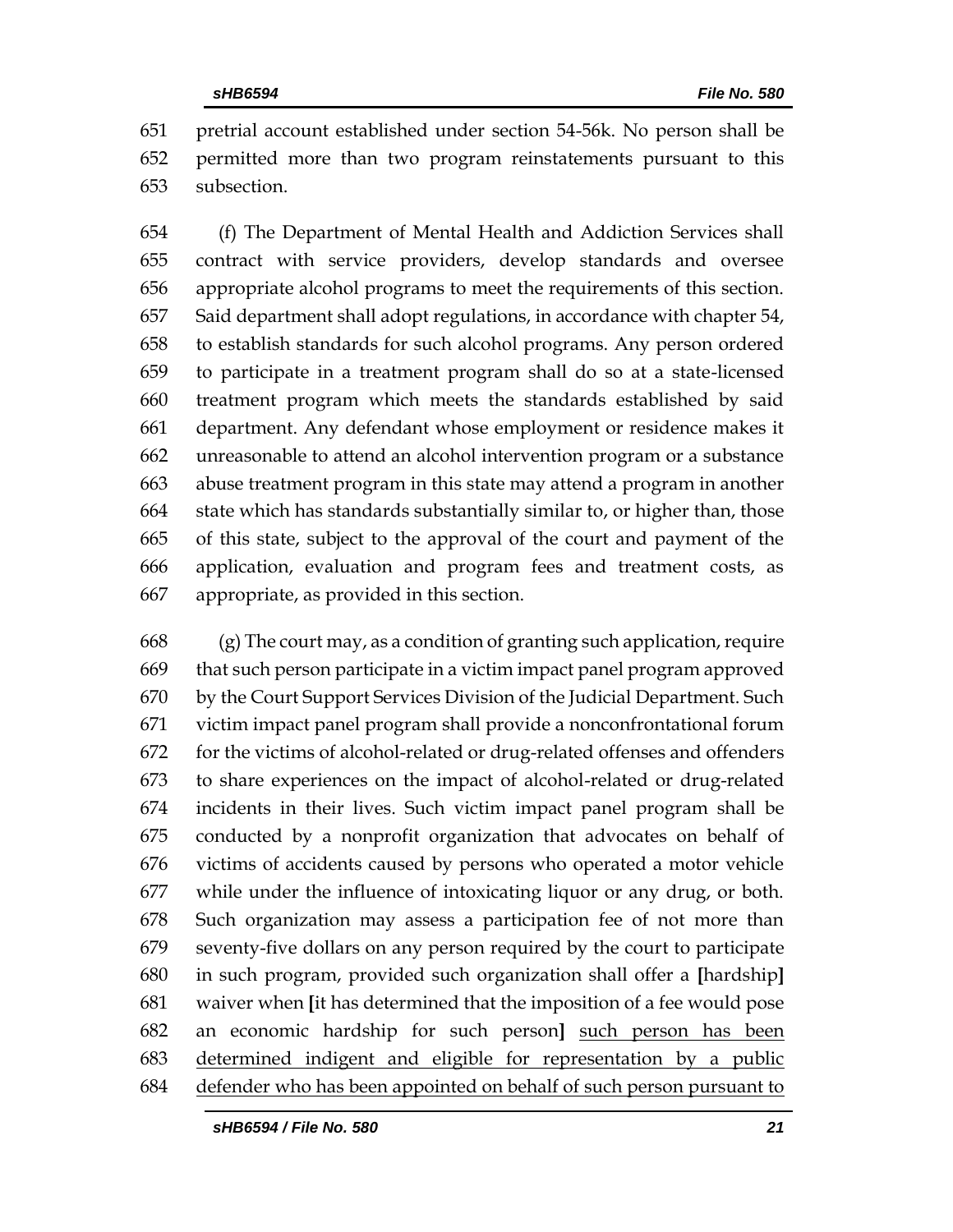section 51-296.

 (h) The provisions of this section shall not be applicable in the case of any person charged with a violation of section 14-227a or 14-227m or subdivision (1) or (2) of subsection (a) of section 14-227n (1) while operating a commercial motor vehicle, as defined in section 14-1, or (2) who holds a commercial driver's license or commercial driver's instruction permit at the time of the violation.

692 (i) The court shall waive any fee or cost under subsection (a), (c) or (e) 693 of this section for any person who (1) files with the court an affidavit of indigency or inability to pay, has such indigency confirmed by the Court Support Services Division and the court enters a finding thereof, or (2) has been determined indigent and eligible for representation by a public defender who has been appointed on behalf of such person pursuant to section 51-296. The court shall not require a person to perform community service in lieu of payment of such fee or cost, if such fee or cost is waived.

 Sec. 17. Section 54-56i of the general statutes is repealed and the following is substituted in lieu thereof (*Effective October 1, 2021*):

 (a) There is established a pretrial drug education and community 704 service program for persons charged with a violation of section 21a-257, as amended by this act, 21a-267, as amended by this act, 21a-279, as amended by this act, or 21a-279a. The pretrial drug education and community service program shall include a fifteen-session drug education program and a substance abuse treatment program of not less than fifteen sessions, and the performance of community service.

 (b) Upon application by any such person for participation in such program, the court shall, but only as to the public, order the court file sealed, and such person shall pay to the court of an application fee of one hundred dollars and a nonrefundable evaluation fee of one hundred 714 fifty dollars, except as provided in subsection (I) of this section. A person shall be ineligible for participation in such pretrial drug education and community service program if such person has twice previously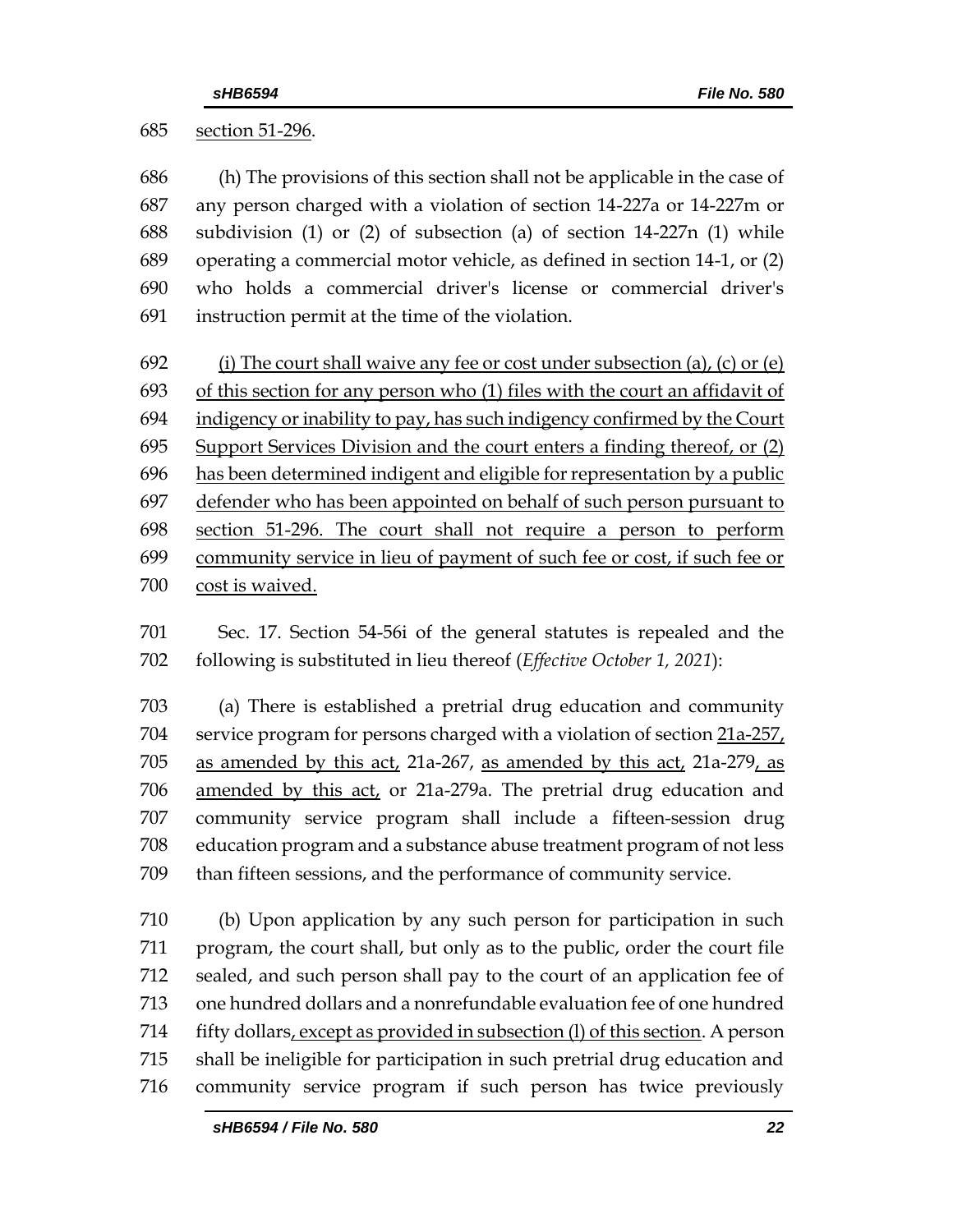participated in (1) the pretrial drug education program established under the provisions of this section in effect prior to October 1, 2013, (2) the community service labor program established under section 53a-39c, as amended by this act, (3) the pretrial drug education and community service program established under this section, or (4) any of such programs, except that the court may allow a person who has twice previously participated in such programs to participate in the pretrial drug education and community service program one additional time, for good cause shown. The evaluation and application fee imposed under this subsection shall be credited to the pretrial account established under section 54-56k.

 (c) The court, after consideration of the recommendation of the state's attorney, assistant state's attorney or deputy assistant state's attorney in charge of the case, may, in its discretion, grant such application. If the court grants such application, the court shall refer such person (1) to the Court Support Services Division for confirmation of the eligibility of the applicant, (2) to the Department of Mental Health and Addiction Services for evaluation and determination of an appropriate drug education or substance abuse treatment program for the first or second time such application is granted, and (3) to a state-licensed substance abuse treatment program for evaluation and determination of an appropriate substance abuse treatment program for the third time such application is granted, except that, if such person is a veteran, the court may refer such person to the Department of Veterans Affairs or the United States Department of Veterans Affairs, as applicable, for any such evaluation and determination. For the purposes of this subsection and subsection (d) of this section, "veteran" means any person who was discharged or released under conditions other than dishonorable from active service in the armed forces as defined in section 27-103.

 (d) (1) (A) Upon confirmation of eligibility and receipt of the evaluation and determination required under subsection (c) of this section, such person shall be placed in the pretrial drug education and community service program and referred by the Court Support Services Division for the purpose of receiving appropriate drug education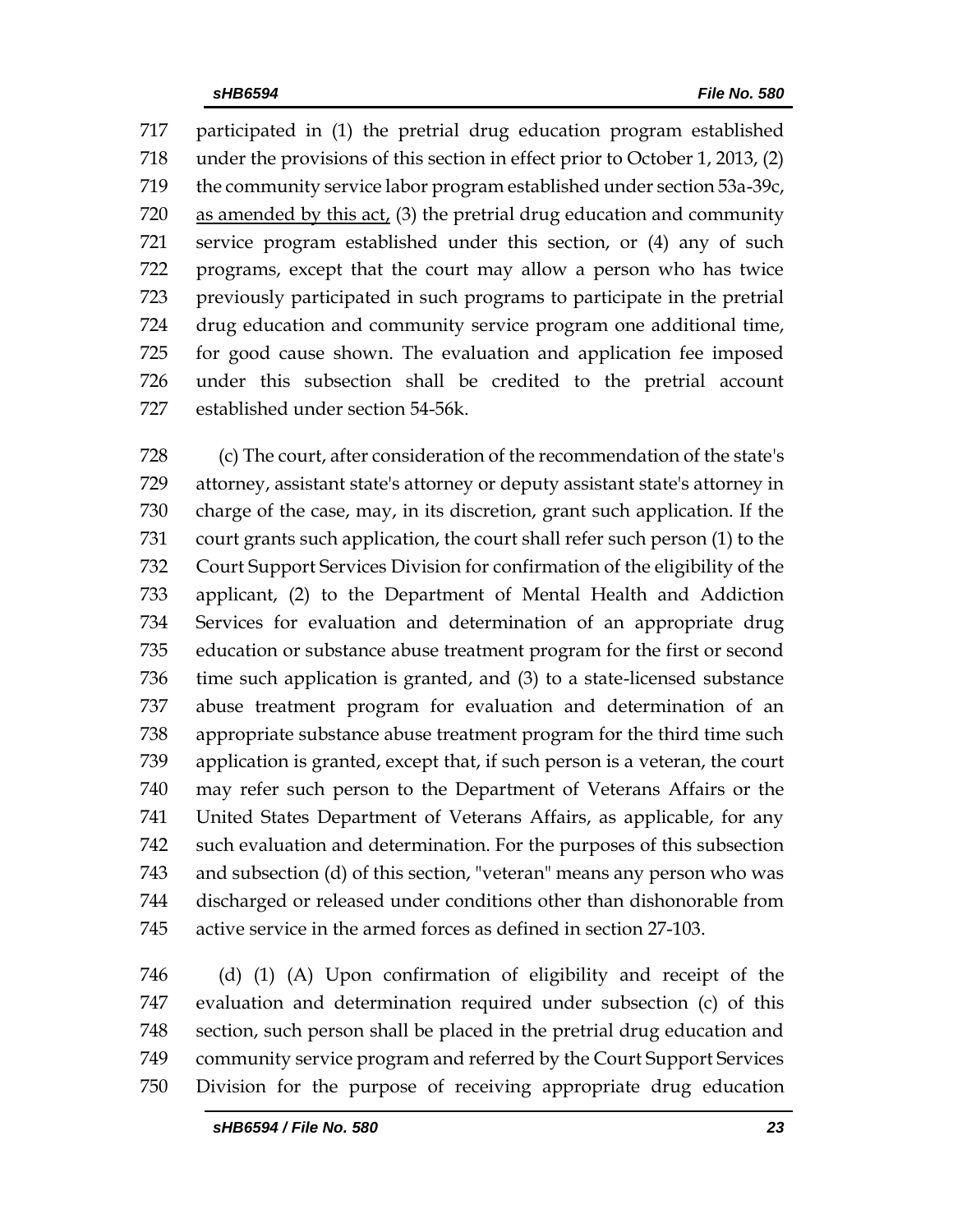services or substance abuse treatment program services, as recommended by the evaluation conducted pursuant to subsection (c) of this section and ordered by the court, to the Department of Mental Health and Addiction Services or to a state-licensed substance abuse treatment program for placement in the appropriate drug education or substance abuse treatment program, except that, if such person is a veteran, the division may refer such person to the Department of Veterans Affairs or the United States Department of Veterans Affairs, subject to the provisions of subdivision (2) of this subsection.

 (B) Persons who have been granted entry into the pretrial drug education and community service program for the first time shall participate in either a fifteen-session drug education program or a substance abuse treatment program of not less than fifteen sessions, as ordered by the court on the basis of the evaluation and determination required under subsection (c) of this section. Persons who have been granted entry into the pretrial drug education and community service program for the second time shall participate in either a fifteen-session drug education program or a substance abuse treatment program of not less than fifteen sessions, as ordered by the court based on the evaluation and determination required under subsection (c) of this section. Persons who have been granted entry into the pretrial drug education and community service program for a third time shall be referred to a state-licensed substance abuse program for evaluation and participation in a course of treatment as ordered by the court based on the evaluation and determination required under subsection (c) of this section.

 (C) Persons who have been granted entry into the pretrial drug education and community service program shall also participate in a community service program administered by the Court Support Services Division pursuant to section 53a-39c, as amended by this act. Persons who have been granted entry into the pretrial drug education and community service program for the first time shall participate in the community service program for a period of five days. Persons who have been granted entry into the pretrial drug education and community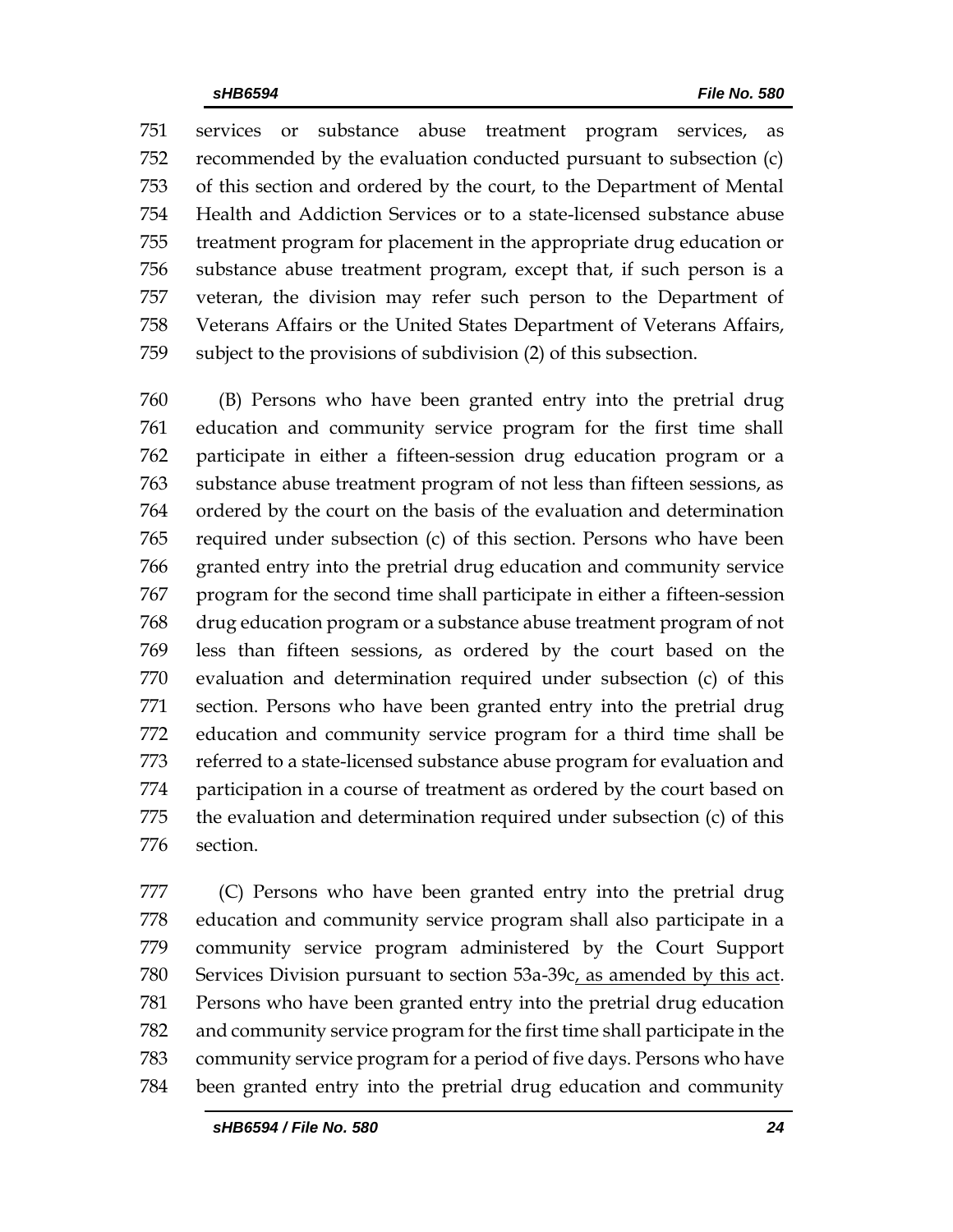service program for the second time shall participate in the community service program for a period of fifteen days. Persons who have been granted entry into the pretrial drug education and community service program for a third or additional time shall participate in the community service program for a period of thirty days.

 (D) Placement in the pretrial drug education and community service program pursuant to this section shall not exceed one year. Persons receiving substance abuse treatment program services in accordance with the provisions of this section shall only receive such services at state-licensed substance abuse treatment program facilities that are in compliance with all state standards governing the operation of such facilities, except that, if such person is a veteran, such person may receive services from facilities under the supervision of the Department of Veterans Affairs or the United States Department of Veterans Affairs, subject to the provisions of subdivision (2) of this subsection.

 (E) Any person who enters the pretrial drug education and community service program shall agree: (i) To the tolling of the statute of limitations with respect to such crime; (ii) to a waiver of such person's right to a speedy trial; (iii) to complete participation in the pretrial drug education and community service program, as ordered by the court; (iv) to commence participation in the pretrial drug education and community service program not later than ninety days after the date of entry of the court order unless granted a delayed entry into the program by the court; and (v) upon completion of participation in the pretrial drug education and community service program, to accept (I) placement in a treatment program upon the recommendation of a provider under contract with the Department of Mental Health and Addiction Services or a provider under the supervision of the Department of Veterans Affairs or the United States Department of Veterans Affairs, or (II) placement in a treatment program that has standards substantially similar to, or higher than, a program of a provider under contract with the Department of Mental Health and Addiction Services, if the Court Support Services Division deems it appropriate.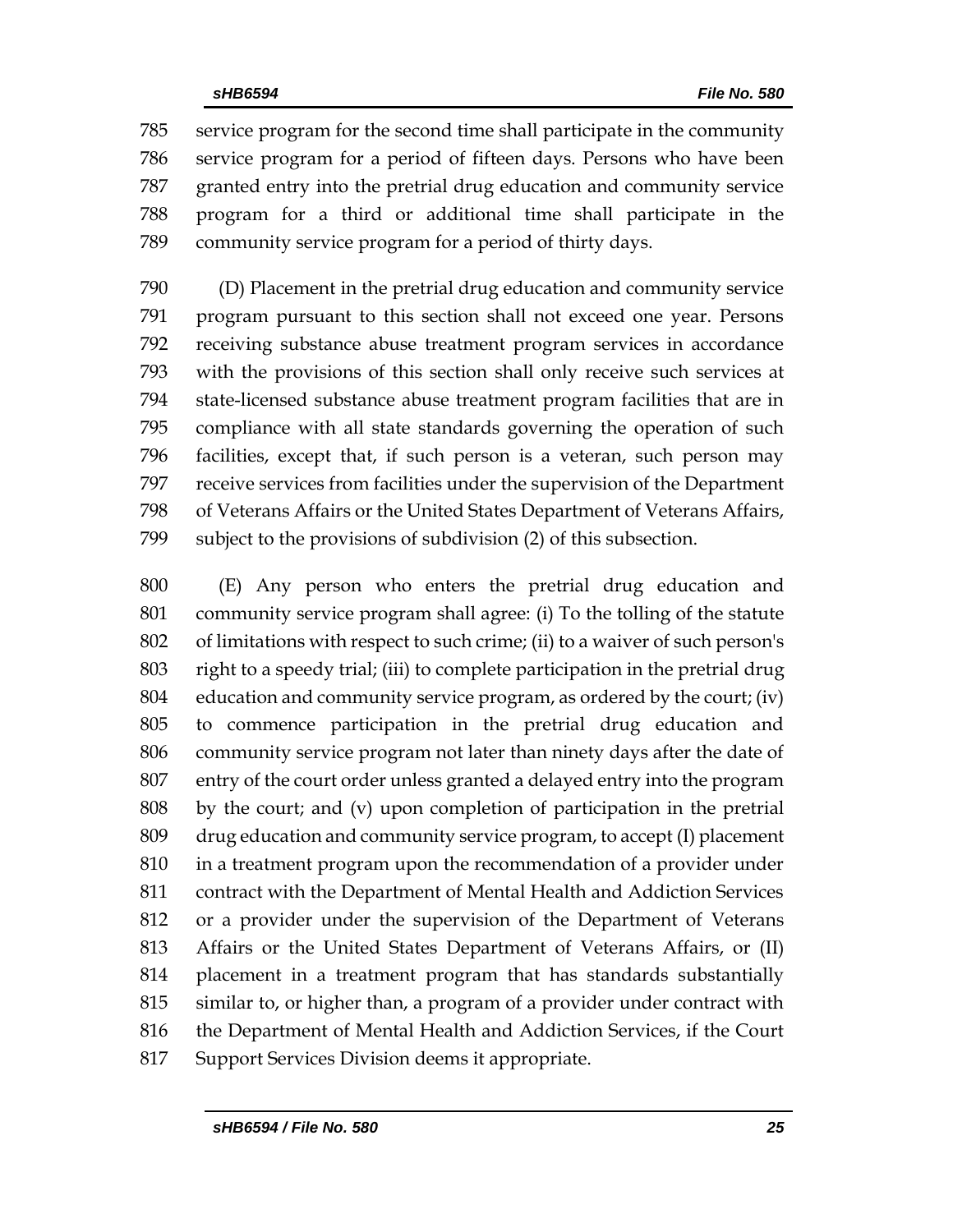(2) The Court Support Services Division may only refer a veteran to the Department of Veterans Affairs or the United States Department of Veterans Affairs for the receipt of services under the program if (A) the division determines that such services will be provided in a timely manner under standards substantially similar to, or higher than, standards for services provided by the Department of Mental Health and Addiction Services under the program, and (B) the applicable department agrees to submit timely program participation and completion reports to the division in the manner required by the division.

 (e) If the Court Support Services Division informs the court that such person is ineligible for the program and the court makes a determination of ineligibility or if the program provider certifies to the court that such person did not successfully complete the assigned program and such person did not request, or the court denied, reinstatement in the program under subsection (i) of this section, the court shall order the court file to be unsealed, enter a plea of not guilty for such person and immediately place the case on the trial list.

 (f) If such person satisfactorily completes the assigned program, such person may apply for dismissal of the charges against such person and the court, on reviewing the record of such person's participation in such program submitted by the Court Support Services Division and on finding such satisfactory completion, shall dismiss the charges. If such person does not apply for dismissal of the charges against such person after satisfactorily completing the assigned program, the court, upon receipt of the record of such person's participation in such program submitted by the Court Support Services Division, may on its own motion make a finding of such satisfactory completion and dismiss the charges. Upon motion of such person and a showing of good cause, the court may extend the placement period for a reasonable period of time to allow such person to complete the assigned program. A record of participation in such program shall be retained by the Court Support Services Division for a period of ten years from the date the court grants the application for participation in the program.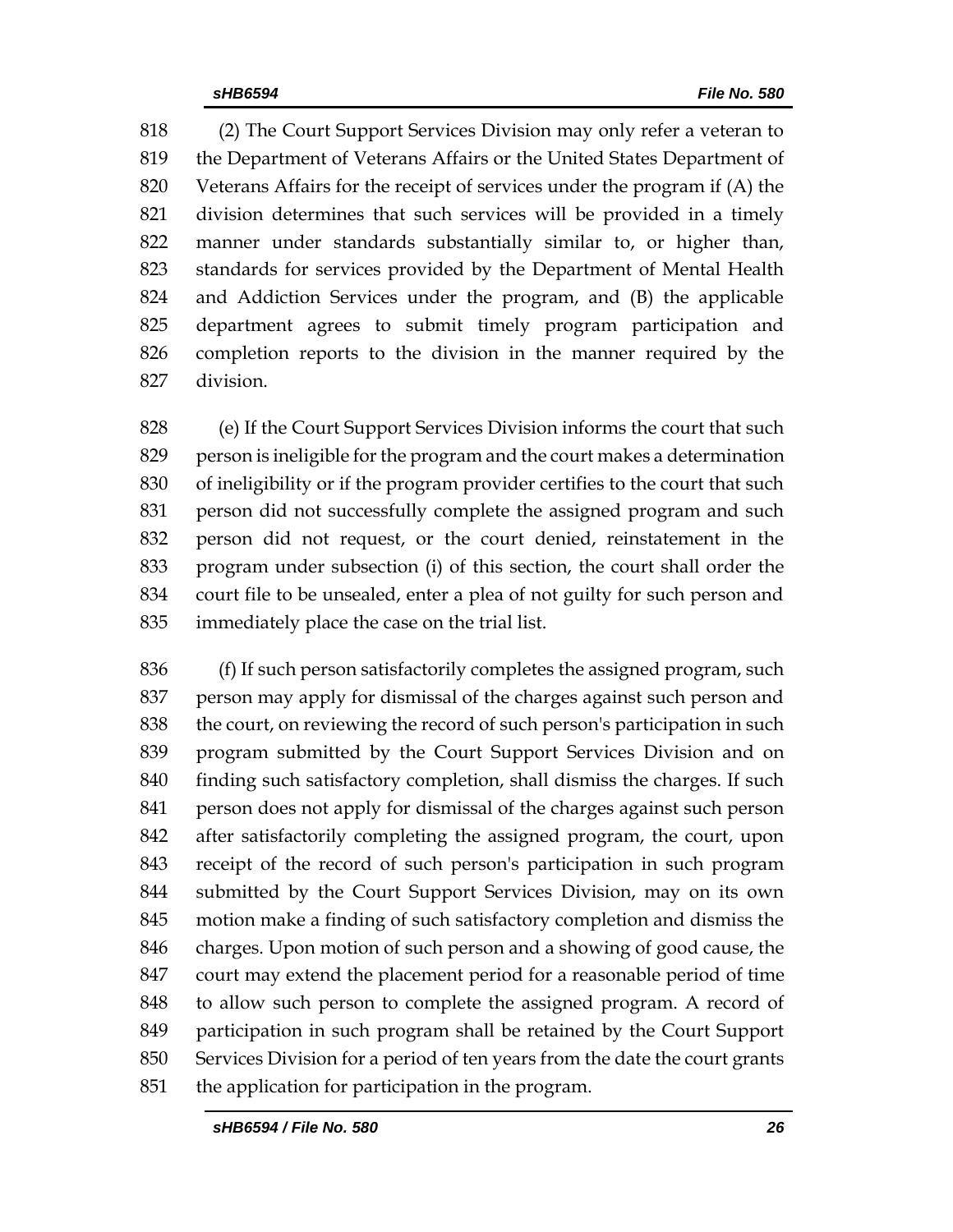(g) At the time the court grants the application for participation in the pretrial drug education and community service program, any person ordered to participate in such drug education program shall pay to the court a nonrefundable program fee of six hundred dollars. If the court orders participation in a substance abuse treatment program, such person shall pay to the court a nonrefundable program fee of one hundred dollars and shall be responsible for the costs associated with such program. No person may be excluded from any such program for inability to pay such fee or cost, **[**provided (1) such person files with the court an affidavit of indigency or inability to pay, (2) such indigency or inability to pay is confirmed by the Court Support Services Division, and (3) the court enters a finding thereof. The court may waive all or any portion of such fee depending on such person's ability to pay**]** and the court shall waive any such fee or cost if such person is found eligible to have such fee or cost waived under subsection (l) of this section. If the court **[**finds that a person is indigent or unable to pay**]** waives the costs for a substance abuse treatment program, the costs of such program shall be paid from the pretrial account established under section 54-56k. If the court denies the application, such person shall not be required to pay the program fee. If the court grants the application, and such person is later determined to be ineligible for participation in such pretrial drug education and community service program or fails to complete the assigned program, the program fee shall not be refunded. All program fees shall be credited to the pretrial account established under section 54-56k.

 (h) If a person returns to court with certification from a program provider that such person did not successfully complete the assigned program or is no longer amenable to treatment, the provider, to the extent practicable, shall include a recommendation to the court as to whether placement in a drug education program or placement in a substance abuse treatment program would best serve such person's needs. The provider shall also indicate whether the current program referral was an initial referral or a reinstatement to the program.

(i) When a person subsequently requests reinstatement into a drug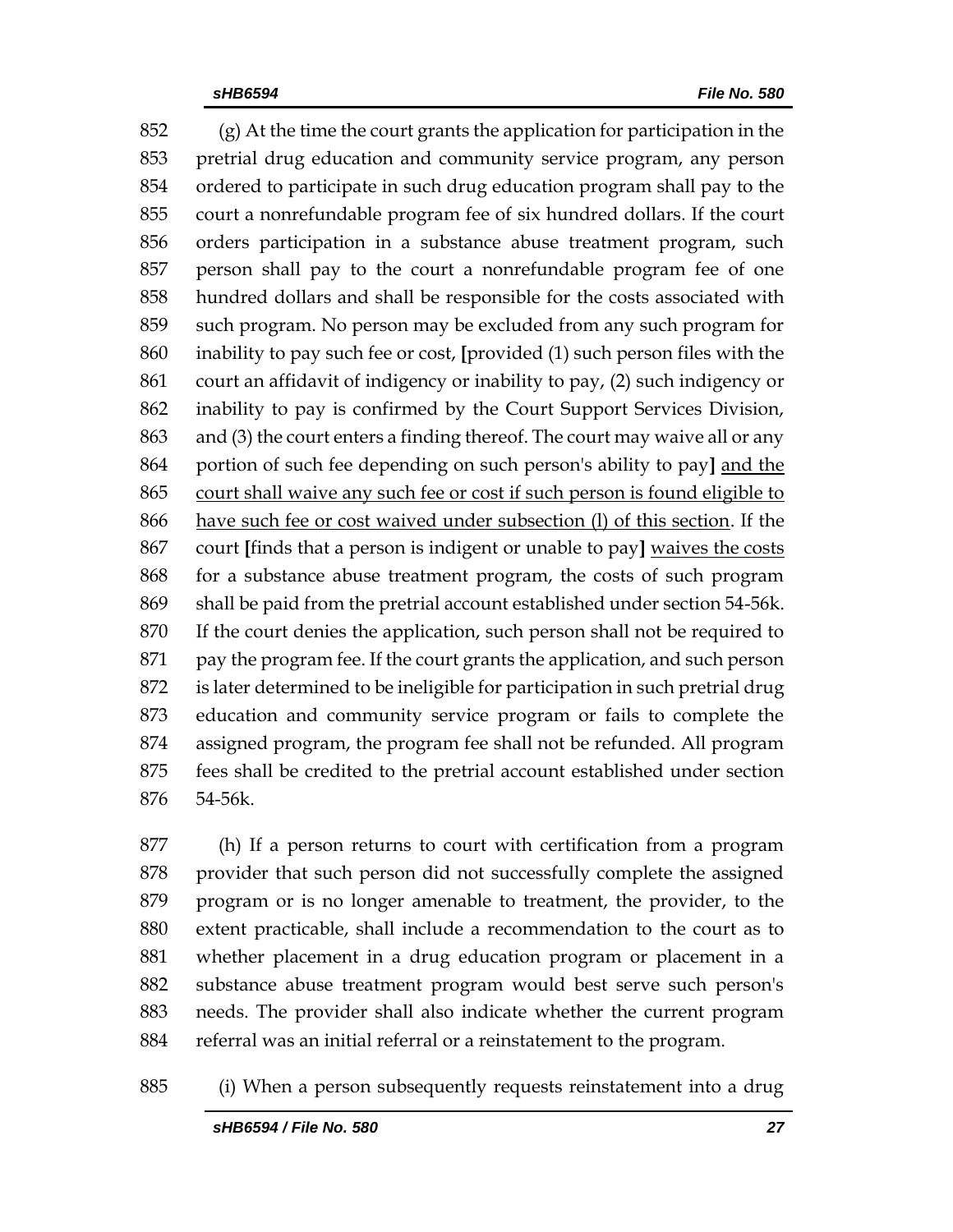education program or a substance abuse treatment program and the Court Support Services Division verifies that such person is eligible for reinstatement into such program and thereafter the court favorably acts on such request, any person reinstated into such drug education program shall pay a nonrefundable program fee of two hundred fifty dollars, and any person reinstated into a substance abuse treatment program shall be responsible for the costs, if any, associated with being reinstated into the treatment program, **[**. Unless good cause is shown, such program fee shall not be waived**]** unless such person is found eligible to have such fee or costs waived under subsection (l) of this section. All program fees collected in connection with a reinstatement to a drug education program shall be credited to the pretrial account established under section 54-56k. No person shall be permitted more than two program reinstatements pursuant to this subsection.

 (j) The Department of Mental Health and Addiction Services shall develop standards and oversee appropriate drug education programs that it administers to meet the requirements of this section and may contract with service providers to provide such programs. The department shall adopt regulations, in accordance with chapter 54, to establish standards for such drug education programs.

 (k) Any person whose employment or residence or schooling makes it unreasonable to attend a drug education program or substance abuse treatment program in this state may attend a program in another state that has standards similar to, or higher than, those of this state, subject to the approval of the court and payment of the program fee or costs as provided in this section.

912 (l) The court shall waive any fee or cost under subsection (b), (g) or (i) of this section for any person who (1) files with the court an affidavit of indigency or inability to pay, has such indigency confirmed by the Court Support Services Division and the court enters a finding thereof, or (2) has been determined indigent and eligible for representation by a public defender who has been appointed on behalf of such person pursuant to section 51-296. The court shall not require a person to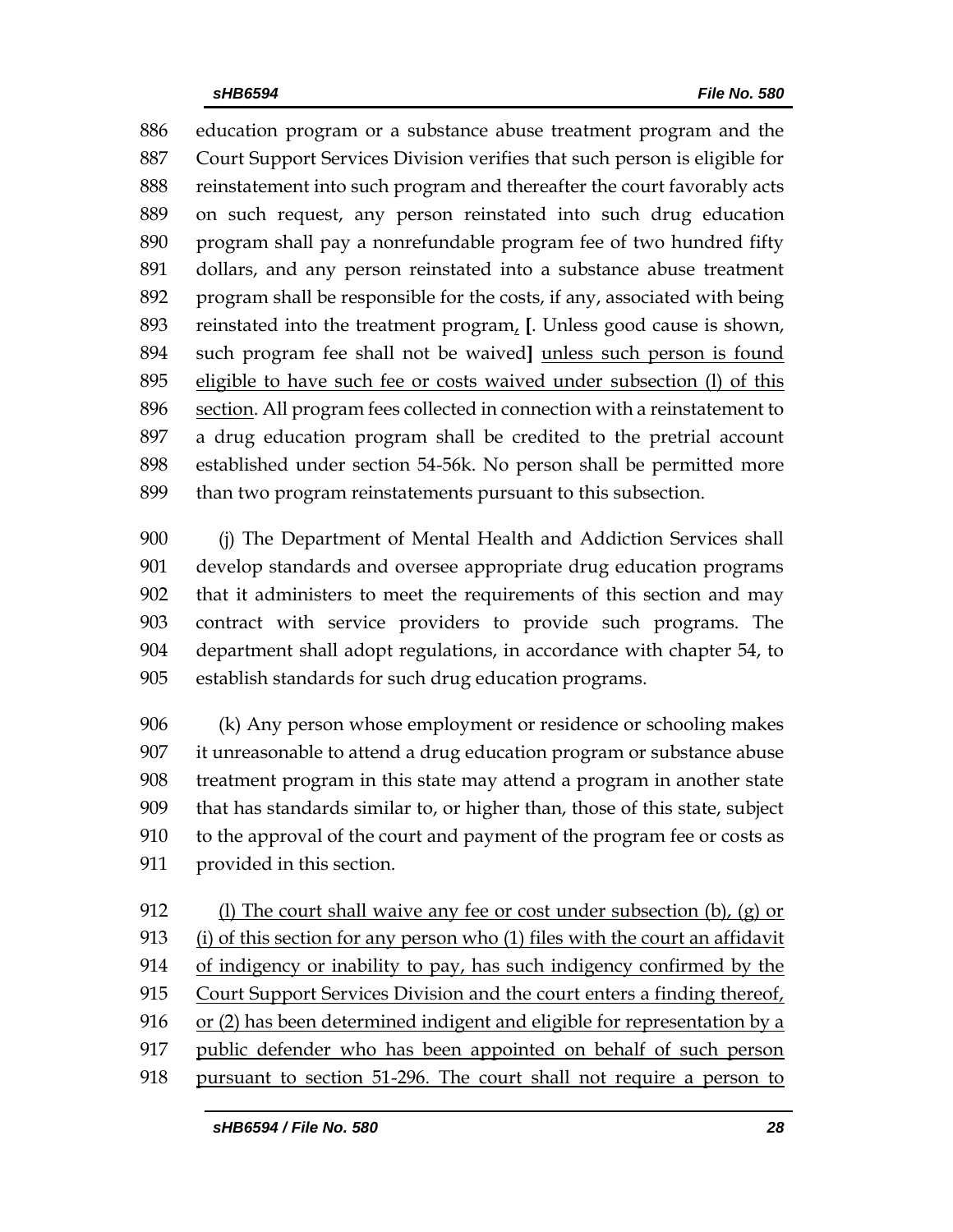perform community service in lieu of payment of such fee or cost, if such fee or cost is waived. Sec. 18. Subsection (f) of section 54-56j of the general statutes is repealed and the following is substituted in lieu thereof (*Effective October 1, 2021*): (f) The cost of participation in such program shall be paid by the parent or guardian of such student, except that no student shall be

 excluded from such program for inability to pay such cost provided (1) the parent or guardian of such student files with the court an affidavit of indigency or inability to pay **[**,**]** and **[**(2)**]** the court enters a finding thereof, or (2) the parent or guardian of such student has been 930 determined indigent and such student is eligible for representation by a public defender who has been appointed on behalf of such student pursuant to section 51-296. The court shall not require a person to perform community service in lieu of payment of such cost, if such cost is waived.

 Sec. 19. Subsection (i) of section 46b-38c of the general statutes is repealed and the following is substituted in lieu thereof (*Effective October 1, 2021*):

 (i) A nonrefundable application fee of one hundred dollars shall be paid to the court by any person who files a motion pursuant to subdivision (1) of subsection (h) of this section to participate in the pretrial family violence education program, and a fee of three hundred dollars shall be paid to the court by any person who enters the family violence education program, except that no person shall be excluded from such program for inability to pay any such fee, provided (1) the person files with the court an affidavit of indigency or inability to pay **[**,**]** and **[**(2)**]** the court enters a finding thereof, or (2) such person has been determined indigent and eligible for representation by a public defender who has been appointed on behalf of such person pursuant to section 51-296. The court shall not require a person to perform 950 community service in lieu of payment of such fee, if such fee is waived. All such fees shall be credited to the General Fund.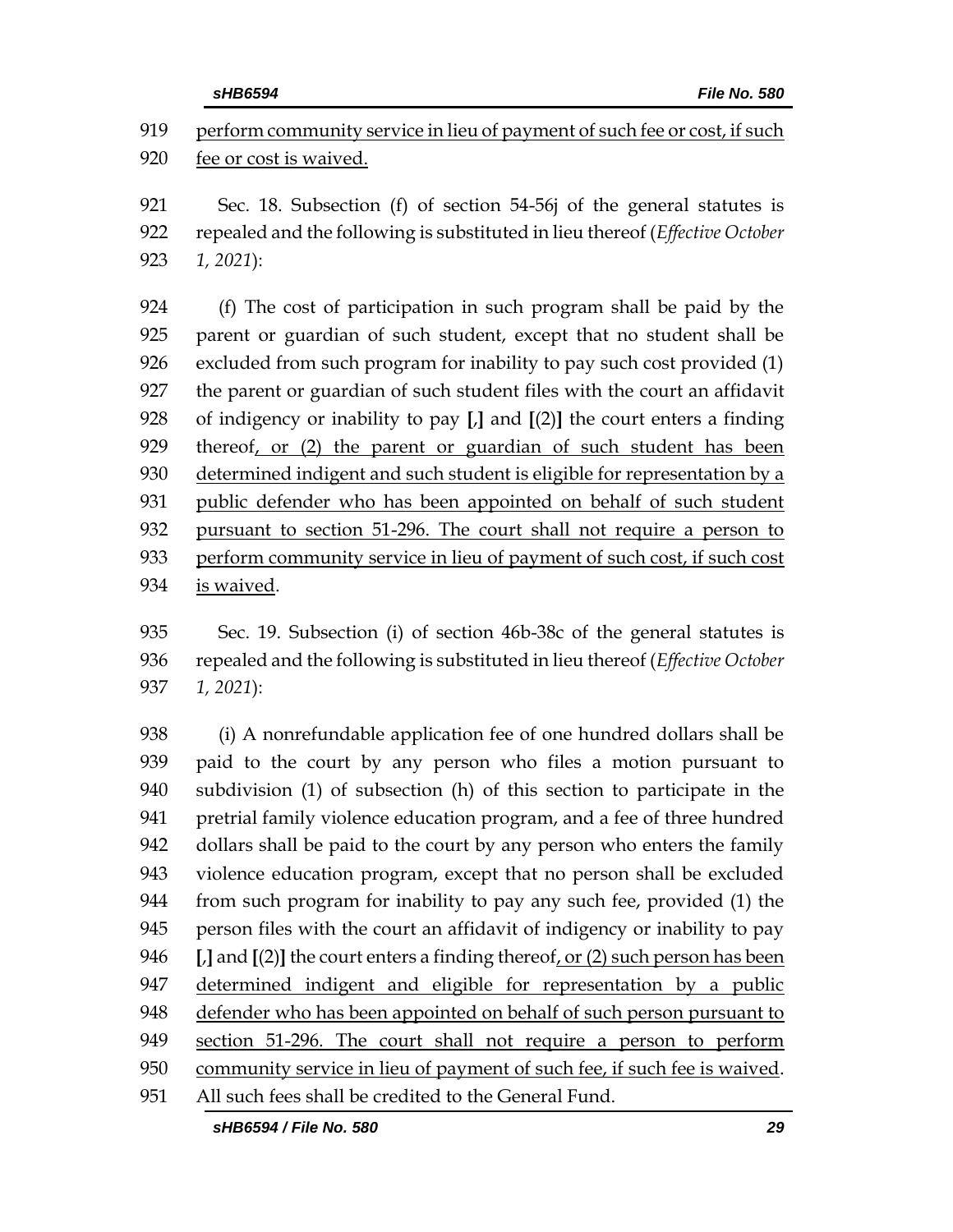Sec. 20. Section 17a-694 of the general statutes is repealed and the following is substituted in lieu thereof (*Effective October 1, 2021*):

 (a) The Commissioner of Mental Health and Addiction Services or the commissioner's designee shall appoint one or more clinical examiners to conduct examinations for alcohol or drug dependency ordered pursuant to the provisions of section 17a-693. Each examiner shall be authorized by the department to conduct independent evaluations.

 (b) (1) The examiner shall determine whether the person being examined was an alcohol-dependent or drug-dependent person at the time of the crime. The commissioner shall disclose to the examiner information contained in the Department of Mental Health and Addiction Service's database concerning the date that the person received treatment for alcohol or drug dependence, if at all, and the location where such treatment was provided, for the purpose of allowing the examiner to request a release of treatment information from the department for the person.

 (2) If such person is determined to have been dependent on alcohol or drugs, the examiner shall further determine (A) the history and pattern of the dependency, and (B) whether the person presently needs and is likely to benefit from treatment for the dependency. If the examiner determines that the person presently needs and is likely to benefit from treatment, the examiner shall recommend treatment and state the date when space will be available in an appropriate treatment program, provided such date shall not be more than forty-five days from the date of the examination report. A recommendation for treatment shall include provisions for appropriate placement and the type and length of treatment and may include provisions for outpatient treatment.

 (c) The examiner shall prepare and sign, without notarization, a written examination report and deliver it to the court, the Court Support Services Division, the state's attorney and defense counsel no later than thirty days after the examination was ordered. An examination report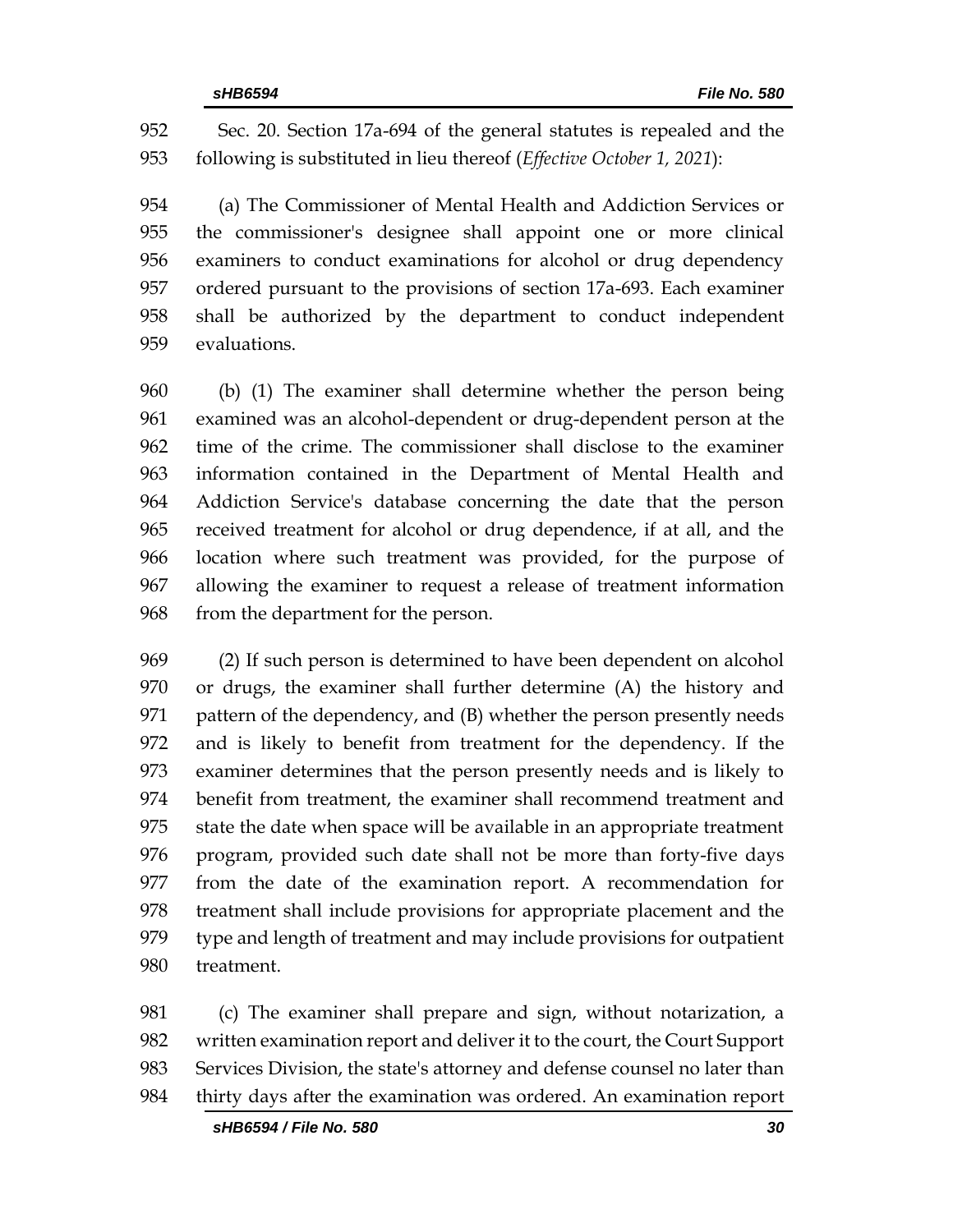ordered pursuant to this section and section 17a-693 shall otherwise be confidential and not open to public inspection or subject to disclosure. (d) No statement made by the person in the course of an examination under the provisions of this section may be admitted in evidence on the issue of guilt in a criminal proceeding concerning the person. (e) No person shall be denied an examination or participation in a program under this section for inability to pay any cost or fee associated with such examination or program, provided (1) the person files with 993 the court an affidavit of indigency or inability to pay and the court enters a finding thereof, or (2) such person has been determined indigent and 995 eligible for representation by a public defender who has been appointed on behalf of such person pursuant to section 51-296. The court shall not require a person to perform community service in lieu of payment of 998 such cost or fee, if such cost or fee is waived.

 Sec. 21. Section 17a-696 of the general statutes is repealed and the following is substituted in lieu thereof (*Effective October 1, 2021*):

 (a) The provisions of this section shall not apply to any person charged with a violation of section 14-227a, 14-227g or 14-227m, subdivision (1) or (2) of subsection (a) of section 14-227n or section 53a- 56b or 53a-60d or with a class A, B or C felony or to any person who was twice previously ordered treated under this section, subsection (i) of section 17-155y, section 19a-386 or section 21a-284 of the general statutes revised to 1989, or any combination thereof. The court may waive the ineligibility provisions of this subsection for any person, except that the court shall not waive the ineligibility provisions of this subsection for any person charged with a violation of section 14-227a, 14-227g, 53a-56b or 53a-60d if, at the time of the offense, such person was operating a commercial vehicle, as defined in section 14-1, or held a commercial driver's license or a commercial driver's instruction permit.

 (b) The court may order suspension of prosecution and order treatment for alcohol or drug dependency as provided in this section and sections 17a-697 and 17a-698 if it, after considering information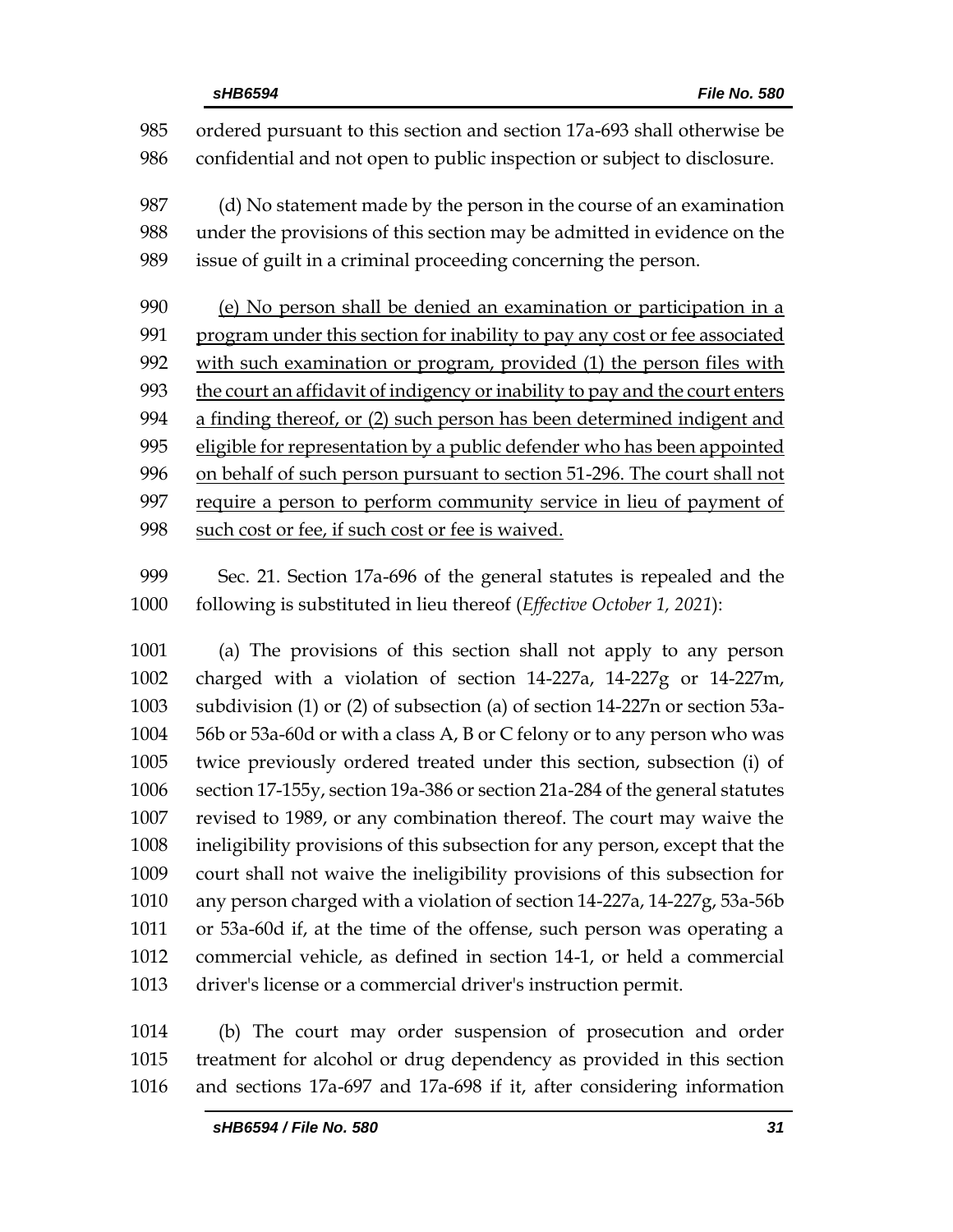before it concerning the alcohol or drug dependency of the person, including the examination report made pursuant to the provisions of section 17a-694, as amended by this act, finds that (1) the accused person was an alcohol-dependent or drug-dependent person at the time of the crime, (2) the person presently needs and is likely to benefit from treatment for the dependency, and (3) suspension of prosecution will advance the interests of justice. Treatment may begin no earlier than the date the clinical examiner reports under the provisions of section 17a- 694, as amended by this act, that space is available in a treatment program. Upon application by any such person for participation in a treatment program, the court shall, but only as to the public, order the court file sealed.

 (c) A suspension of prosecution ordered under the provisions of subsection (b) of this section may be for a period not exceeding two years. During the period of suspension, an accused person shall be placed in the custody of the Court Support Services Division for treatment for alcohol or drug dependency. The court or the Court Support Services Division may require that the person (1) comply with any of the conditions specified in subsections (a) and (b) of section 53a- 30, and (2) be tested for use of alcohol or drugs during the period of suspension. The accused person shall, unless indigent, pay the cost of treatment ordered under this section.

 (d) If prosecution is suspended under the provisions of subsection (b) of this section, (1) the statute of limitations applicable to the crime charged shall be tolled during the period of suspension, and (2) the accused person shall be deemed to have waived such accused person's right to a speedy trial for the crime charged.

 (e) The court shall not suspend prosecution under subsection (b) of this section unless (1) the accused person has acknowledged that he or she understands the consequences of the suspension of prosecution, (2) the accused person has given notice, by registered or certified mail on a form prescribed by the Chief Court Administrator, to the victim, if any, of the crime of which the person is accused and of the pending motion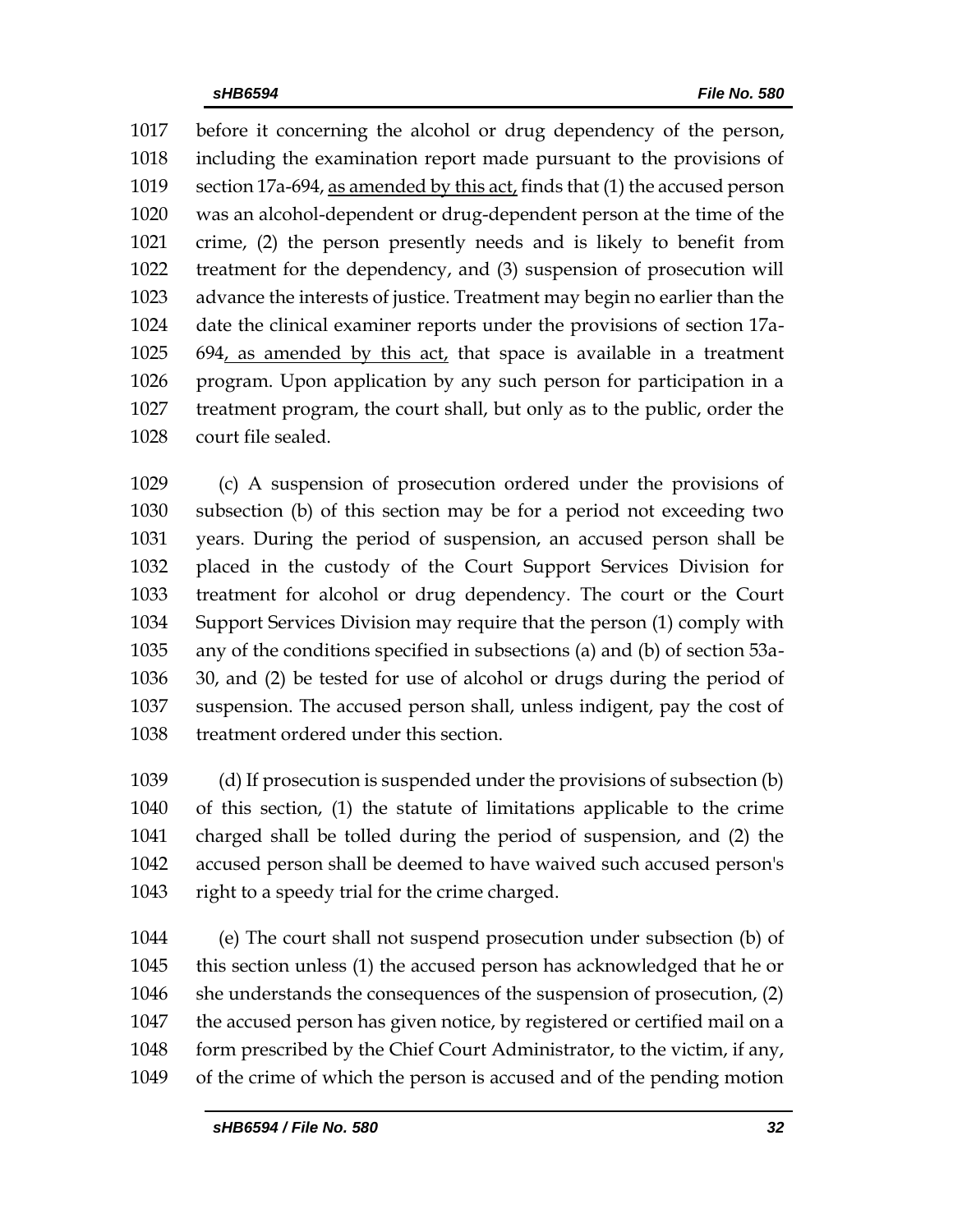| 1050<br>1051<br>1052<br>1053 | for suspension of prosecution, (3) such victim, if any, has been given an<br>opportunity to be heard on the motion for suspension of prosecution,<br>and (4) the accused person, unless such accused person is indigent, has<br>paid to the clerk of the court an administration fee of twenty-five dollars. |
|------------------------------|--------------------------------------------------------------------------------------------------------------------------------------------------------------------------------------------------------------------------------------------------------------------------------------------------------------|
| 1054<br>1055<br>1056         | (f) If the prosecution is suspended, the person shall be released on a<br>written promise to appear or on a bond and any other bond posted in<br>any criminal proceeding concerning such person shall be terminated.                                                                                         |
| 1057<br>1058                 | (g) If the court denies the motion for suspension of prosecution, the<br>state's attorney may proceed with prosecution of the crime.                                                                                                                                                                         |
| 1059                         | (h) A person shall be deemed to be indigent for the purposes of this                                                                                                                                                                                                                                         |
| 1060                         | section if the court determines the person $(1)$ has an estate insufficient                                                                                                                                                                                                                                  |
| 1061                         | to provide for the person's support or there is no other person legally                                                                                                                                                                                                                                      |
| 1062                         | liable or able to support the person, or (2) the person has been                                                                                                                                                                                                                                             |
| 1063                         | determined indigent and eligible for representation by a public                                                                                                                                                                                                                                              |
| 1064                         | defender who has been appointed on behalf of such person pursuant to                                                                                                                                                                                                                                         |
| 1065                         | section 51-296. The court shall not require a person to perform                                                                                                                                                                                                                                              |
| 1066                         | community service in lieu of payment of any cost or fee, if a cost or fee                                                                                                                                                                                                                                    |
| 1067                         | is waived due to indigency.                                                                                                                                                                                                                                                                                  |
| 1068                         | Sec. 22. Section 21a-257 of the general statutes is repealed and the                                                                                                                                                                                                                                         |

 (a) A person to whom or for whose use any narcotic drug has been prescribed, sold or dispensed by a physician, dentist, pharmacist or other person authorized under the provisions of section 21a-248, and the owner of any animal for which any such drug has been prescribed, sold or dispensed may lawfully possess it only in the container in which it was delivered to the recipient by the person selling or dispensing the same except as may be authorized by regulations adopted **[**hereunder**]** in accordance with the provisions of chapter 54.

following is substituted in lieu thereof (*Effective October 1, 2021*):

 (b) Any person who fails to keep such narcotic drug in the original container as provided in subsection (a) of this section, except as provided in subsection (c) of this section, shall be guilty of a class D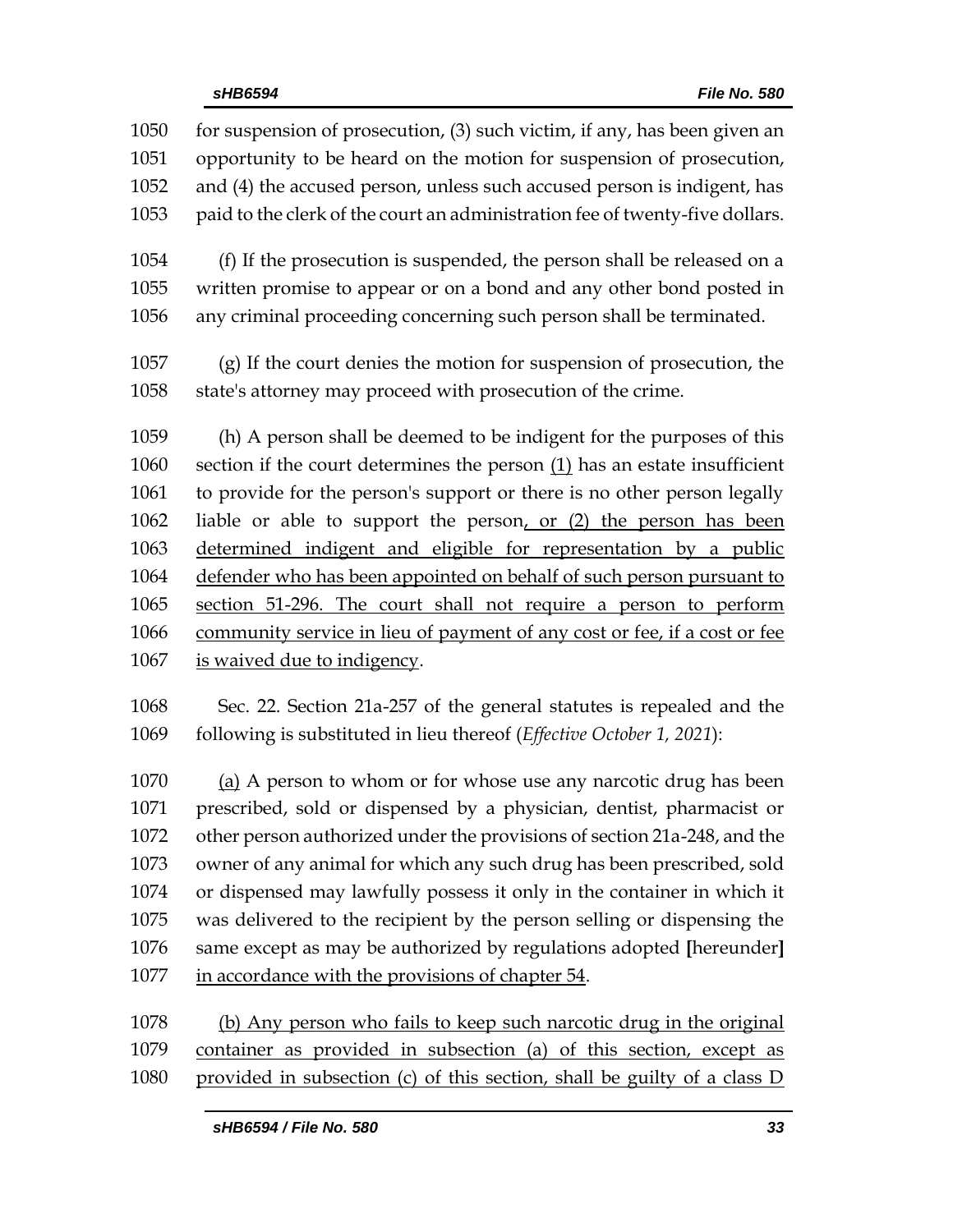## misdemeanor.

| 1082 | (c) The provisions of subsection (b) of this section shall not apply to   |
|------|---------------------------------------------------------------------------|
| 1083 | any person who in good faith places such narcotic drug in either a (1)    |
| 1084 | pill box, case or organizer stored within such person's residence, or (2) |
| 1085 | secured or locked pill box, case or organizer, provided such pill box,    |
| 1086 | case or organizer is accompanied by proof of such person's prescription.  |
| 1087 | Sec. 23. Section 51-164r of the general statutes is repealed and the      |
| 1088 | following is substituted in lieu thereof (Effective October 1, 2021):     |
| 1089 | (a) Any person charged with an infraction who fails to pay the fine       |
| 1090 | and any additional fee imposed or send in [his] a plea of not guilty by   |
| 1091 | the answer date or wilfully fails to appear for any scheduled court       |
| 1092 | appearance date which may be required shall be guilty of [a class C       |
| 1093 | misdemeanor] an unclassified misdemeanor and may be sentenced to a        |
| 1094 | term of imprisonment of not more than ten days.                           |
| 1095 | (b) Any person charged with any violation specified in subsection (b)     |
| 1096 | of section 51-164n who fails to pay the fine and any additional fee       |
| 1097 | imposed or send in [his] a plea of not guilty by the answer date or       |
| 1098 | wilfully fails to appear for any scheduled court appearance date which    |

 may be required shall be guilty of **[**a class A misdemeanor**]** an unclassified misdemeanor and may be sentenced to a term of imprisonment of not more than ten days.

 Sec. 24. Subdivision (1) of subsection (a) of section 18-98d of the general statutes is repealed and the following is substituted in lieu thereof (*Effective October 1, 2021*):

1105 (a) (1)  $(A)$  Any person who is confined to a community correctional center or a correctional institution for an offense committed on or after July 1, 1981, and prior to October 1, 2021, under a mittimus or because such person is unable to obtain bail or is denied bail shall, if subsequently imprisoned, earn a reduction of such person's sentence equal to the number of days which such person spent in such facility from the time such person was placed in presentence confinement to the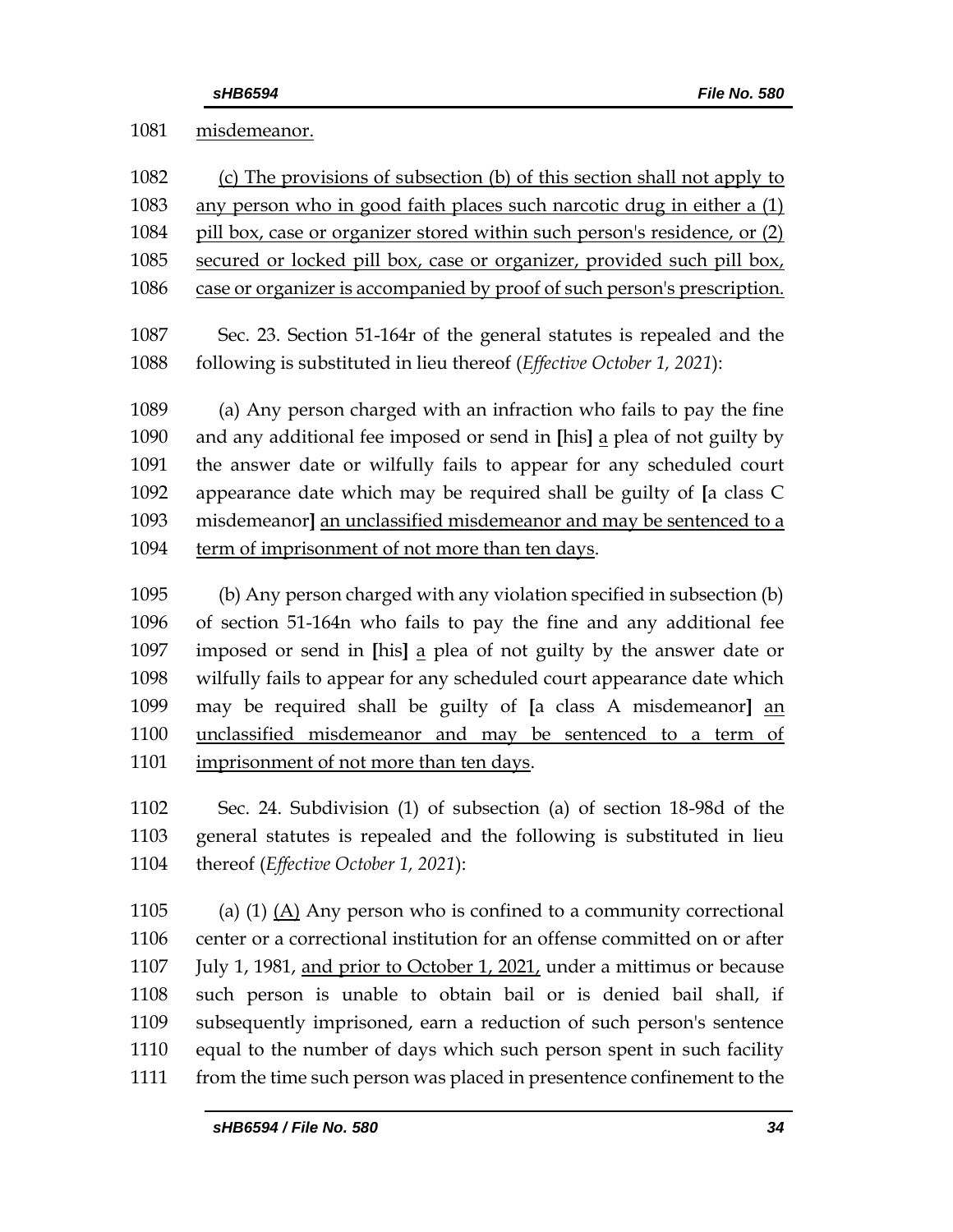time such person began serving the term of imprisonment imposed; provided **[**(A)**]** (i) each day of presentence confinement shall be counted only once for the purpose of reducing all sentences imposed after such presentence confinement; and **[**(B)**]** (ii) the provisions of this section shall only apply to a person for whom the existence of a mittimus, an inability to obtain bail or the denial of bail is the sole reason for such person's presentence confinement, except that if a person is serving a term of imprisonment at the same time such person is in presentence confinement on another charge and the conviction for such imprisonment is reversed on appeal, such person shall be entitled, in any sentence subsequently imposed, to a reduction based on such presentence confinement in accordance with the provisions of this section. In the case of a fine, each day spent in such confinement prior to sentencing shall be credited against the sentence at a per diem rate equal to the average daily cost of incarceration as determined by the Commissioner of Correction.

 (B) Any person who is confined to a community correctional center or a correctional institution for an offense committed on or after October 1, 2021, under a mittimus or because such person is unable to obtain bail or is denied bail shall, if subsequently imprisoned, earn a reduction of such person's sentence equal to the number of days which such person spent in such facility from the time such person was placed in presentence confinement to the time such person began serving the term of imprisonment imposed; provided (i) each day of presentence confinement shall be counted equally in reduction of any concurrent sentence imposed for any offense pending at the time such sentence was imposed; (ii) each day of presentence confinement shall be counted only once in reduction of any consecutive sentence so imposed; and (iii) the provisions of this section shall only apply to a person for whom the existence of a mittimus, an inability to obtain bail or the denial of bail is the sole reason for such person's presentence confinement, except that if a person is serving a term of imprisonment at the same time such person is in presentence confinement on another charge and the conviction for 1145 which such imprisonment was imposed is reversed on appeal, such person shall be entitled, in any sentence subsequently imposed, to a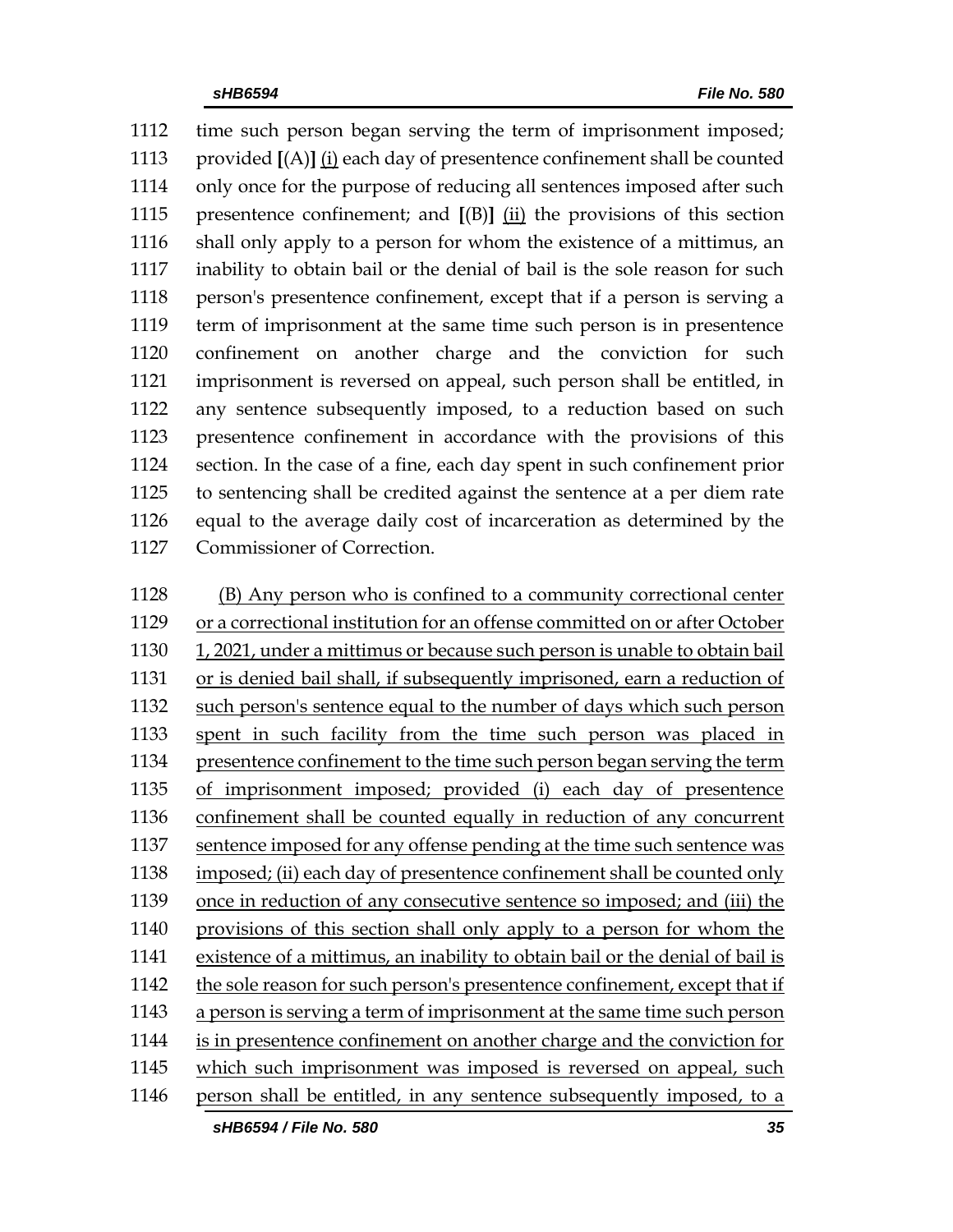|  | sHB6594 |  |  |
|--|---------|--|--|

| 1147 | reduction based on such presentence confinement in accordance with            |
|------|-------------------------------------------------------------------------------|
| 1148 | the provisions of this section. In the case of a fine, each day spent in such |
| 1149 | confinement prior to sentencing shall be credited against the sentence at     |
| 1150 | a per diem rate equal to the average daily cost of incarceration as           |
| 1151 | determined by the Commissioner of Correction.                                 |
|      |                                                                               |

 Sec. 25. Section 21a-267 of the general statutes is repealed and the following is substituted in lieu thereof (*Effective October 1, 2021*):

 (a) No person shall use or possess with intent to use drug paraphernalia, as defined in subdivision (20) of section 21a-240, to plant, propagate, cultivate, grow, harvest, manufacture, compound, convert, produce, process, prepare, test, analyze, pack, repack, store, contain or conceal, or to ingest, inhale or otherwise introduce into the human body, any controlled substance, as defined in subdivision (9) of section 21a- 240, other than a cannabis-type substance in a quantity of less than one- half ounce. Any person who violates any provision of this subsection 1162 shall be guilty of a class C misdemeanor.

 (b) No person shall deliver, possess with intent to deliver or manufacture with intent to deliver drug paraphernalia knowing, or under circumstances where one reasonably should know, that it will be used to plant, propagate, cultivate, grow, harvest, manufacture, compound, convert, produce, process, prepare, test, analyze, pack, repack, store, contain or conceal, or to ingest, inhale or otherwise introduce into the human body, any controlled substance, other than a cannabis-type substance in a quantity of less than one-half ounce. Any person who violates any provision of this subsection shall be guilty of a class A misdemeanor.

 (c) Any person who violates subsection (a) or (b) of this section **[**in or on, or within one thousand five hundred feet of,**]** (1) with intent to commit such violation at a specific location that the trier of fact determines is (A) in or on the real property comprising a public or 1177 private elementary or secondary school, or (B) within two hundred feet 1178 of the perimeter of the real property comprising a public or private elementary or secondary school, and (2) who is not enrolled as a student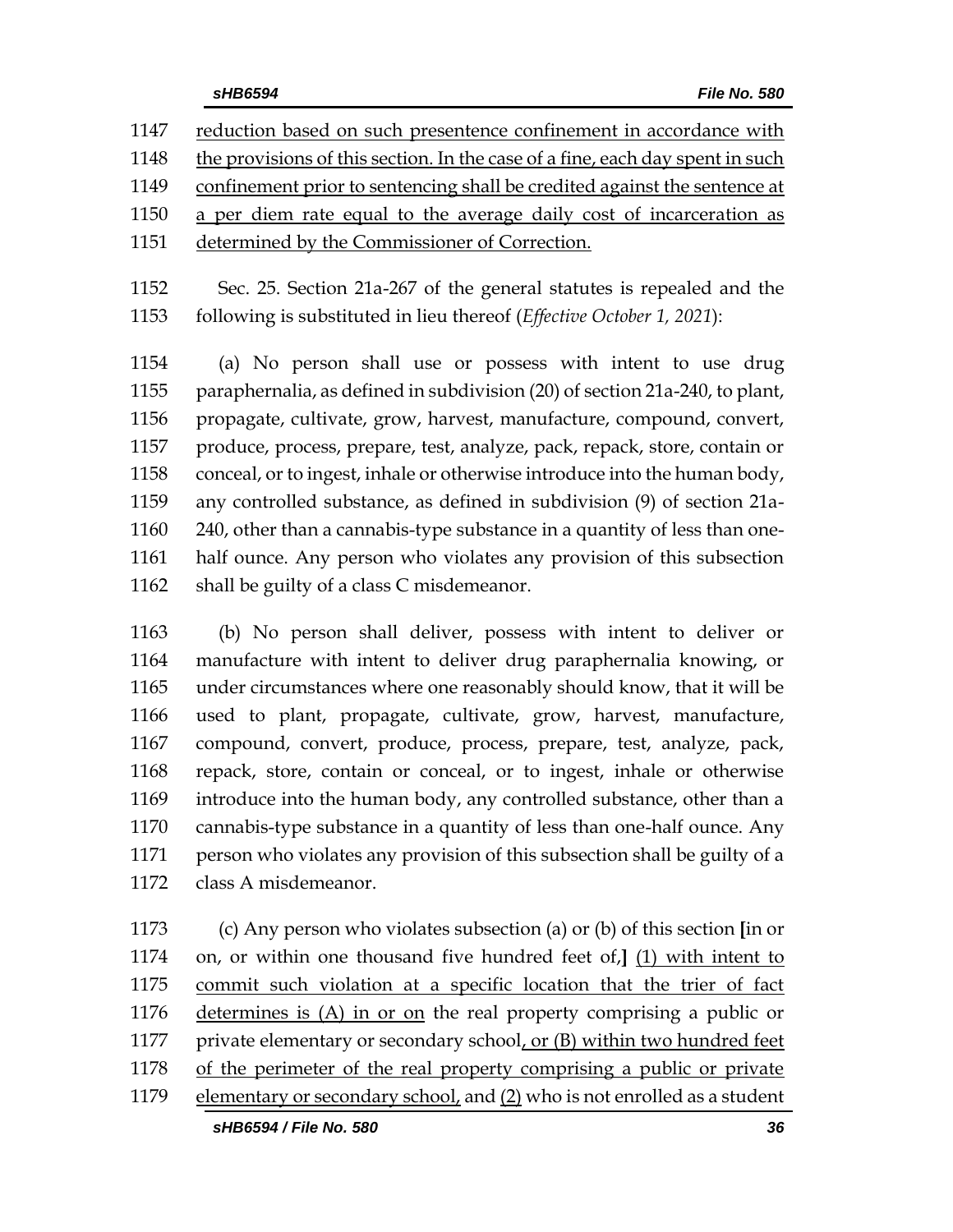in such school shall be imprisoned for a term of one year which shall not be suspended and shall be in addition and consecutive to any term of imprisonment imposed for violation of subsection (a) or (b) of this section.

 (d) No person shall (1) use or possess with intent to use drug paraphernalia to plant, propagate, cultivate, grow, harvest, manufacture, compound, convert, produce, process, prepare, test, analyze, pack, repack, store, contain or conceal, or to ingest, inhale or otherwise introduce into the human body, less than one-half ounce of a cannabis-type substance, or (2) deliver, possess with intent to deliver or manufacture with intent to deliver drug paraphernalia knowing, or under circumstances where one reasonably should know, that it will be used to plant, propagate, cultivate, grow, harvest, manufacture, compound, convert, produce, process, prepare, test, analyze, pack, repack, store, contain or conceal, or to ingest, inhale or otherwise introduce into the human body, less than one-half ounce of a cannabis- type substance. Any person who violates any provision of this subsection shall have committed an infraction.

 (e) The provisions of subsection (a) of this section shall not apply to any person (1) who in good faith, seeks medical assistance for another person who such person reasonably believes is experiencing an overdose from the ingestion, inhalation or injection of intoxicating liquor or any drug or substance, (2) for whom another person, in good faith, seeks medical assistance, reasonably believing such person is experiencing an overdose from the ingestion, inhalation or injection of intoxicating liquor or any drug or substance, or (3) who reasonably believes he or she is experiencing an overdose from the ingestion, inhalation or injection of intoxicating liquor or any drug or substance and, in good faith, seeks medical assistance for himself or herself, if evidence of the use or possession of drug paraphernalia in violation of said subsection was obtained as a result of the seeking of such medical assistance. For the purposes of this subsection, "good faith" does not include seeking medical assistance during the course of the execution of an arrest warrant or search warrant or a lawful search.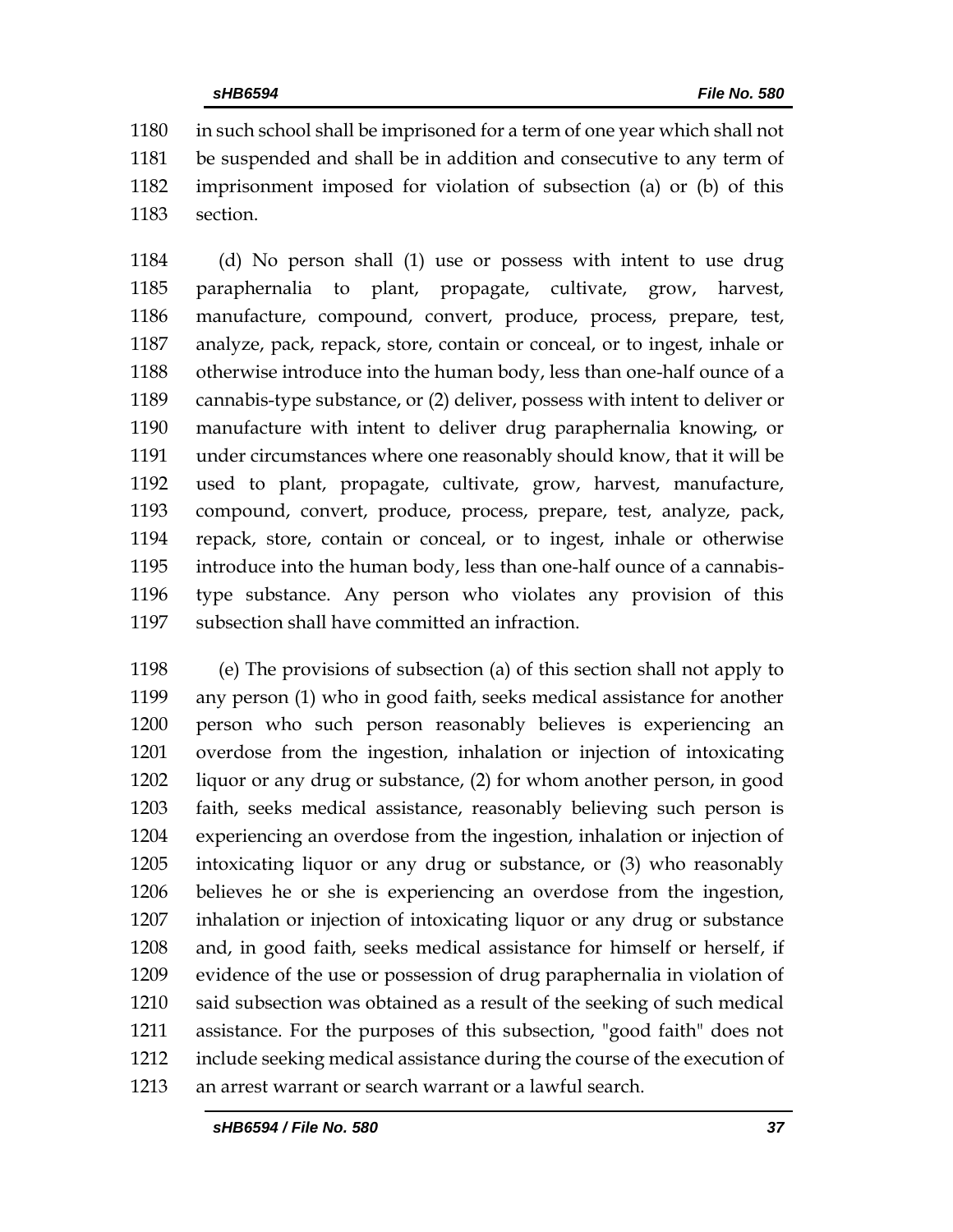Sec. 26. Section 21a-278a of the general statutes is repealed and the following is substituted in lieu thereof (*Effective October 1, 2021*):

 (a) Any person eighteen years of age or older who violates section 21a-277 or 21a-278, and who is not, at the time of such action, a drug- dependent person, by distributing, selling, prescribing, dispensing, offering, giving or administering any controlled substance to another person who is under eighteen years of age and is at least two years younger than such person who is in violation of section 21a-277 or 21a- 278, shall be imprisoned for a term of two years, which shall not be suspended and shall be in addition and consecutive to any term of imprisonment imposed for violation of section 21a-277 or 21a-278.

 (b) Any person who violates section 21a-277 or 21a-278 by manufacturing, distributing, selling, prescribing, dispensing, compounding, transporting with the intent to sell or dispense, possessing with the intent to sell or dispense, offering, giving or administering to another person any controlled substance **[**in or on, or within one thousand five hundred feet of,**]** with intent to commit such violation at a specific location that the trier of fact determines is (1) in or on the real property comprising a (A) public or private elementary or secondary school, **[**a**]** (B) public housing project, or **[**a**]** (C) licensed child care center, as defined in section 19a-77, that is identified as a child care center by a sign posted in a conspicuous place, or (2) within two hundred feet of the perimeter of the real property comprising such (A) public or private elementary or secondary school, (B) public housing project, or (C) licensed child care center, shall be imprisoned for a term of three years, which shall not be suspended and shall be in addition and consecutive to any term of imprisonment imposed for violation of section 21a-277 or 21a-278. To constitute a violation of this subsection, an act of transporting or possessing a controlled substance shall be with intent to sell or dispense in or on, or within **[**one thousand five**]** two 1244 hundred feet of the perimeter of, the real property comprising a public or private elementary or secondary school, a public housing project or a licensed child care center, as defined in section 19a-77, that is identified as a child care center by a sign posted in a conspicuous place. For the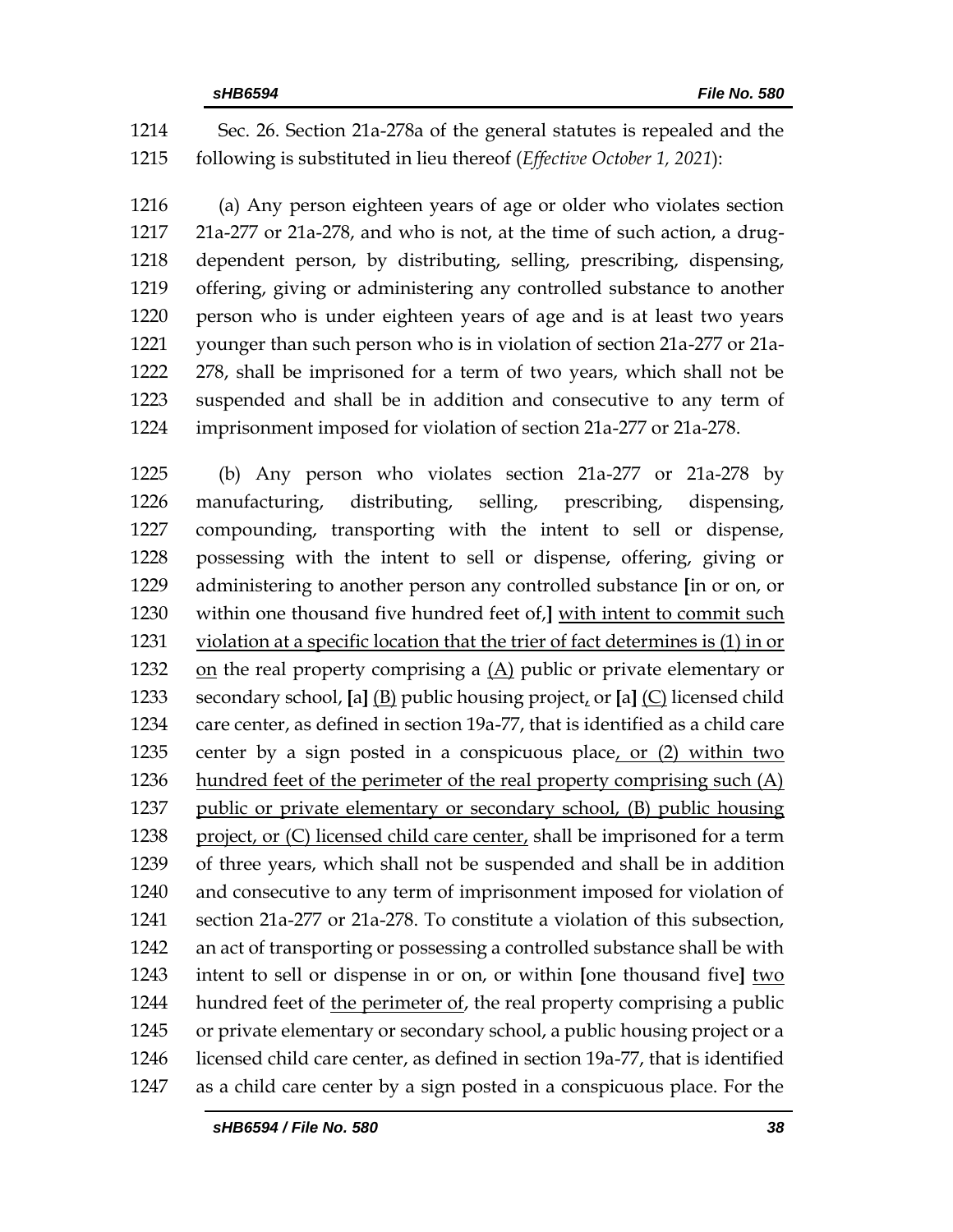| 1248 | purposes of this subsection, "public housing project" means dwelling         |
|------|------------------------------------------------------------------------------|
| 1249 | accommodations operated as a state or federally subsidized multifamily       |
| 1250 | housing project by a housing authority, nonprofit corporation or             |
| 1251 | municipal developer, as defined in section 8-39, pursuant to chapter 128     |
| 1252 | or by the Connecticut Housing Authority pursuant to chapter 129.             |
| 1253 | (c) Any person who employs, hires, uses, persuades, induces, entices         |
| 1254 | or coerces a person under eighteen years of age to violate section 21a-      |
| 1255 | 277 or 21a-278 shall be imprisoned for a term of three years, which shall    |
| 1256 | not be suspended and shall be in addition and consecutive to any term        |
| 1257 | of imprisonment imposed for violation of section 21a-277 or 21a-278.         |
| 1258 | Sec. 27. Section 21a-279 of the general statutes is repealed and the         |
| 1259 | following is substituted in lieu thereof (Effective October 1, 2021):        |
| 1260 | (a) (1) Any person who possesses or has under such person's control          |
| 1261 | any quantity of any controlled substance, except less than one-half          |
| 1262 | ounce of a cannabis-type substance and except as authorized in this          |
| 1263 | chapter, shall be guilty of a class A misdemeanor.                           |
| 1264 | (2) For a second offense of subdivision (1) of this subsection, the court    |
| 1265 | shall evaluate such person and, if the court determines such person is a     |
| 1266 | drug-dependent person, the court may suspend prosecution of such             |
| 1267 | person and order such person to undergo a substance abuse treatment          |
| 1268 | program.                                                                     |
| 1269 | (3) For any subsequent offense of subdivision (1) of this subsection,        |
| 1270 | the court may find such person to be a persistent offender for possession    |
| 1271 | of a controlled substance in accordance with section 53a-40, as amended      |
| 1272 | by this act.                                                                 |
| 1273 | (b) Any person who violates subsection (a) of this section in or on, or      |
| 1274 | within [one thousand five] two hundred feet of [J] the perimeter of the      |
| 1275 | real property comprising a (1) public or private elementary or secondary     |
| 1276 | school and who is not enrolled as a student in such school, or $[a]$ $(2)$   |
| 1277 | licensed child care center, as defined in section 19a-77, that is identified |
| 1278 | as a child care center by a sign posted in a conspicuous place, shall be     |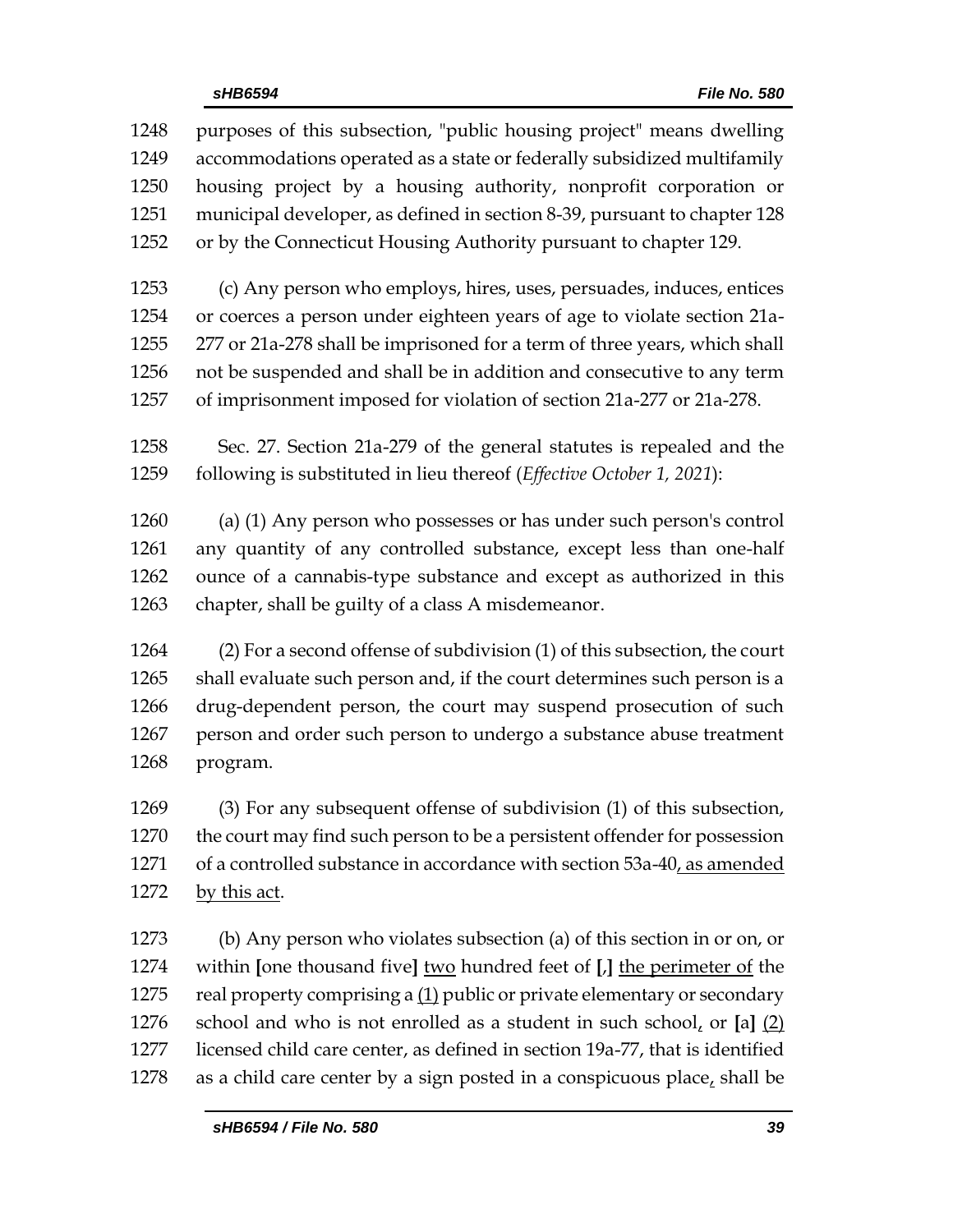guilty of a class A misdemeanor and shall be sentenced to a term of imprisonment and a period of probation during which such person shall perform community service as a condition of such probation, in a manner ordered by the court.

 (c) To the extent that it is possible, medical treatment rather than criminal sanctions shall be afforded individuals who breathe, inhale, sniff or drink the volatile substances described in subdivision (49) of section 21a-240.

 (d) The provisions of subsection (a) of this section shall not apply to any person (1) who in good faith, seeks medical assistance for another person who such person reasonably believes is experiencing an overdose from the ingestion, inhalation or injection of intoxicating liquor or any drug or substance, (2) for whom another person, in good faith, seeks medical assistance, reasonably believing such person is experiencing an overdose from the ingestion, inhalation or injection of intoxicating liquor or any drug or substance, or (3) who reasonably believes he or she is experiencing an overdose from the ingestion, inhalation or injection of intoxicating liquor or any drug or substance and, in good faith, seeks medical assistance for himself or herself, if evidence of the possession or control of a controlled substance in violation of subsection (a) of this section was obtained as a result of the seeking of such medical assistance. For the purposes of this subsection, "good faith" does not include seeking medical assistance during the course of the execution of an arrest warrant or search warrant or a lawful search.

 (e) No provision of this section shall be construed to alter or modify the meaning of the provisions of section 21a-278.

 Sec. 28. Section 53a-39 of the general statutes is repealed and the following is substituted in lieu thereof (*Effective from passage*):

 (a) **[**At**]** Except as provided in subsection (b) of this section, at any time during **[**the period of a definite sentence of three years or less**]** an executed period of incarceration, the sentencing court or judge may,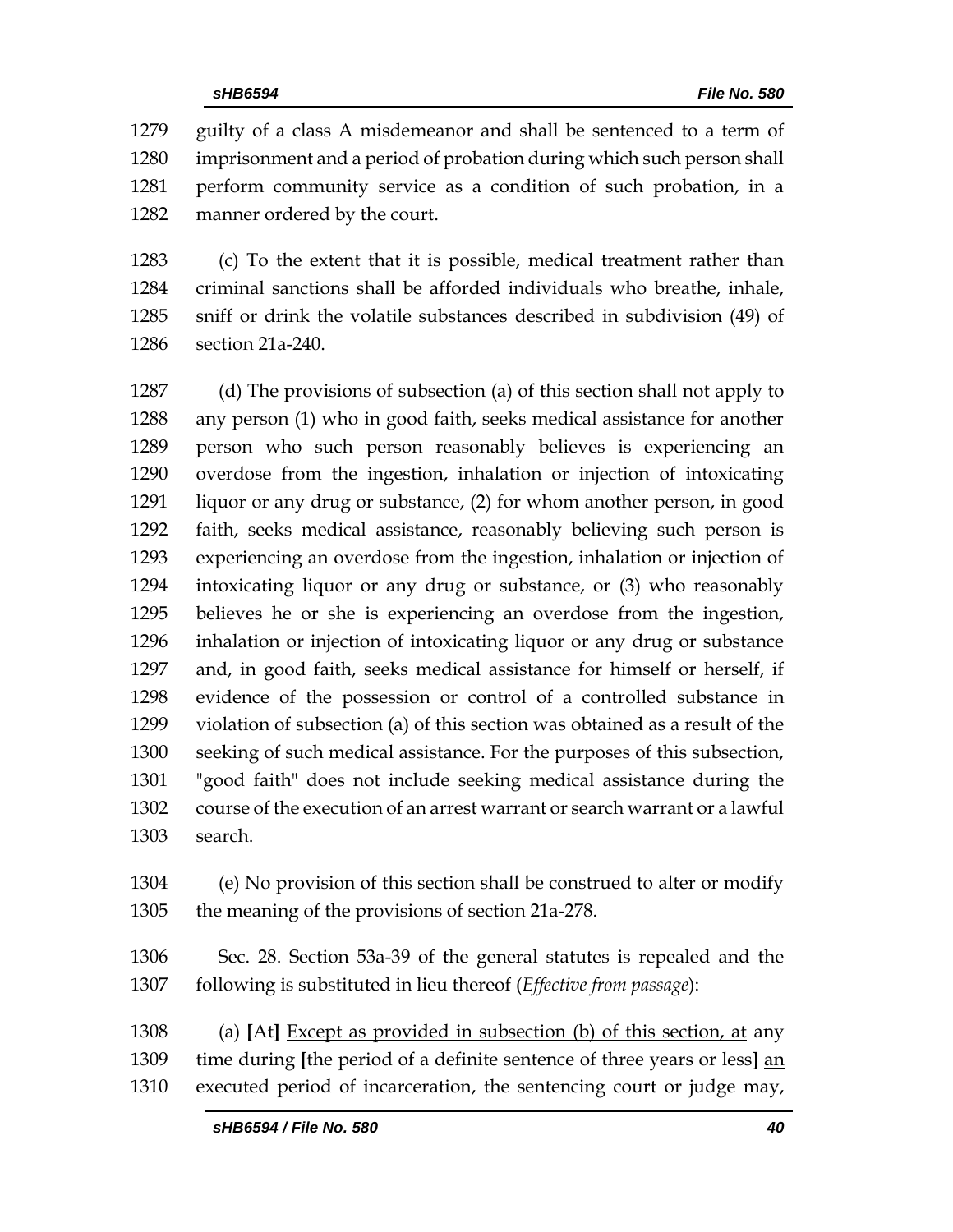after hearing and for good cause shown, reduce the sentence, order the defendant discharged, or order the defendant discharged on probation or conditional discharge for a period not to exceed that to which the defendant could have been originally sentenced.

 (b) At any time during the period of a **[**definite**]** sentence in which a 1316 defendant has been sentenced to an executed period of incarceration of more than **[**three**]** seven years as a result of a plea agreement, including an agreement in which there is an agreed upon range of sentence, upon agreement of the defendant and the state's attorney to seek review of the sentence, the sentencing court or judge may, after hearing and for good cause shown, reduce the sentence, order the defendant discharged, or order the defendant discharged on probation or conditional discharge for a period not to exceed that to which the defendant could have been originally sentenced.

 (c) If, after a hearing pursuant to this section, the sentencing court or judge denies a motion to reduce a defendant's sentence or discharge the defendant, the defendant may not file a subsequent motion for relief under this section until five years have elapsed from the date of the most

recent decision denying such defendant relief pursuant to this section.

 **[**(c)**]** (d) The provisions of this section shall not apply to any portion of a sentence imposed that is a mandatory minimum sentence for an offense which may not be suspended or reduced by the court.

 **[**(d)**]** (e) At a hearing held by the sentencing court or judge under this section, such court or judge shall permit any victim of the crime to appear before the court or judge for the purpose of making a statement 1336 for the record concerning whether or not the sentence of the defendant should be reduced, the defendant should be discharged or the defendant should be discharged on probation or conditional discharge pursuant to subsection (a) or (b) of this section. In lieu of such appearance, the victim may submit a written statement to the court or judge and the court or judge shall make such statement a part of the record at the hearing. For the purposes of this subsection, "victim" means the victim, the legal representative of the victim or a member of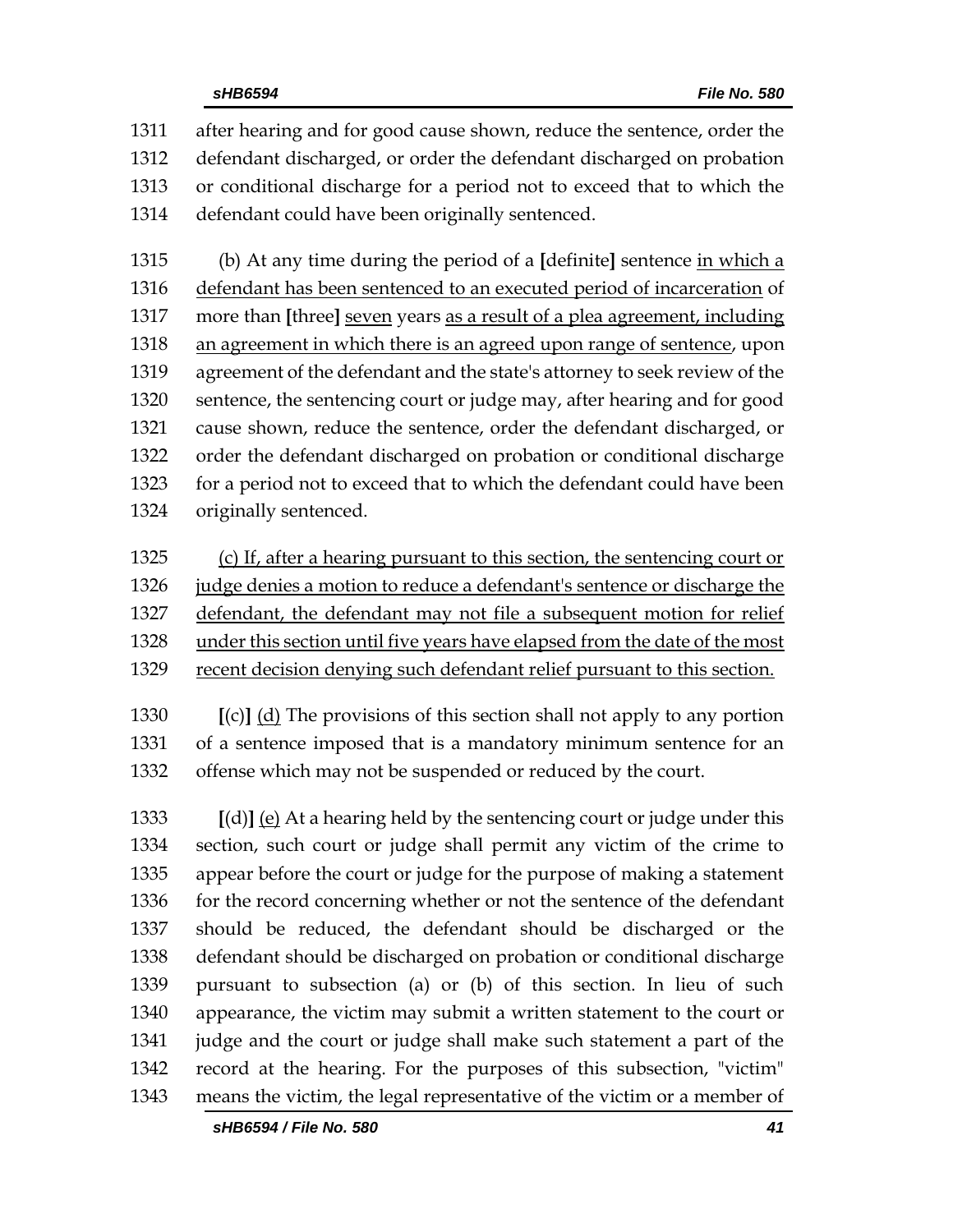1344 the deceased victim's immediate family.

This act shall take effect as follows and shall amend the following sections:

| Section 1 | October 1, 2021 | $54 - 86(a)$        |
|-----------|-----------------|---------------------|
| Sec. 2    | October 1, 2021 | 53a-83              |
| Sec. 3    | October 1, 2021 | 53a-84              |
| Sec. 4    | October 1, 2021 | $7 - 22$            |
| Sec. 5    | October 1, 2021 | $7 - 81$            |
| Sec. 6    | October 1, 2021 | 51-279b             |
| Sec. 7    | October 1, 2021 | 54-72               |
| Sec. 8    | October 1, 2021 | 54-73               |
| Sec. 9    | October 1, 2021 | $1-110a(f)$         |
| Sec. 10   | October 1, 2021 | 53a-290             |
| Sec. 11   | October 1, 2021 | 53a-181f            |
| Sec. 12   | October 1, 2021 | 53a-189c            |
| Sec. 13   | October 1, 2021 | 53a-40(f) and $(g)$ |
| Sec. 14   | October 1, 2021 | $53a-39c(b)$        |
| Sec. 15   | October 1, 2021 | 54-56e              |
| Sec. 16   | October 1, 2021 | 54-56g              |
| Sec. 17   | October 1, 2021 | 54-56i              |
| Sec. 18   | October 1, 2021 | $54-56j(f)$         |
| Sec. 19   | October 1, 2021 | $46b - 38c(i)$      |
| Sec. 20   | October 1, 2021 | 17a-694             |
| Sec. 21   | October 1, 2021 | 17a-696             |
| Sec. 22   | October 1, 2021 | 21a-257             |
| Sec. 23   | October 1, 2021 | 51-164r             |
| Sec. 24   | October 1, 2021 | $18-98d(a)(1)$      |
| Sec. 25   | October 1, 2021 | 21a-267             |
| Sec. 26   | October 1, 2021 | 21a-278a            |
| Sec. 27   | October 1, 2021 | 21a-279             |
| Sec. 28   | from passage    | 53a-39              |
|           |                 |                     |

# *Statement of Legislative Commissioners:*

In Sections 4, 5, 7 and 8, references to the "office of the Attorney General" were replaced with references to the "Attorney General" for accuracy.

*JUD Joint Favorable Subst.*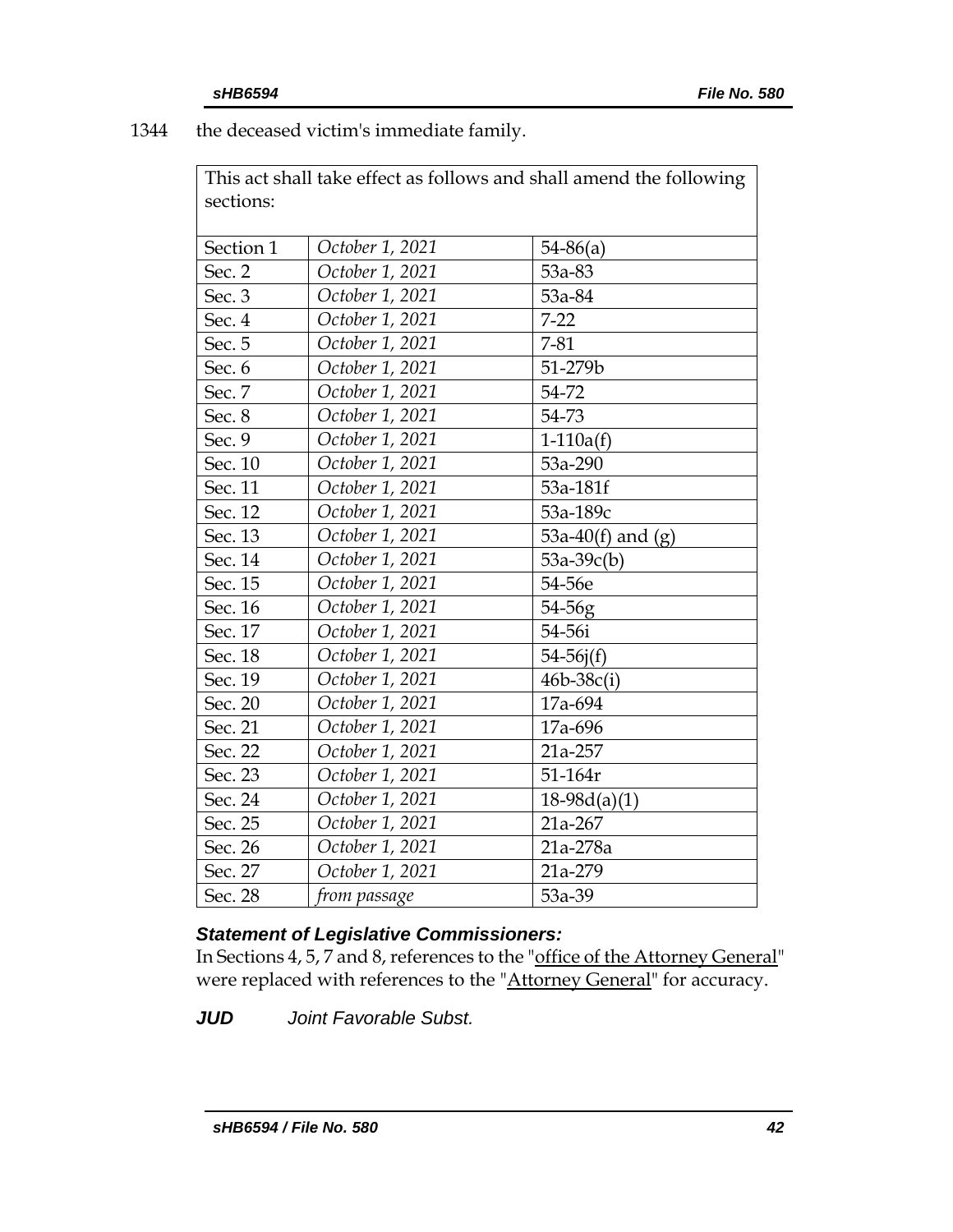*The following Fiscal Impact Statement and Bill Analysis are prepared for the benefit of the members of the General Assembly, solely for purposes of information, summarization and explanation and do not represent the intent of the General Assembly or either chamber thereof for any purpose. In general,*  fiscal impacts are based upon a variety of informational sources, including the analyst's professional *knowledge. Whenever applicable, agency data is consulted as part of the analysis, however final products do not necessarily reflect an assessment from any specific department.*

## *OFA Fiscal Note*

### *State Impact:*

| <b>Agency Affected</b>            | <b>Fund-Effect</b> | FY 22 \$  | FY 23 \$  |
|-----------------------------------|--------------------|-----------|-----------|
| <b>Attorney General</b>           | GF - Cost          | 163,800   | 169,533   |
| State Comptroller - Fringe        | GF - Cost          | 67.649    | 70,017    |
| Benefits <sup>1</sup>             |                    |           |           |
| Correction, Dept.; Judicial Dept. | GF - See Below     | See Below | See Below |
| (Probation)                       |                    |           |           |
| Resources of the General Fund     | GF - See Below     | See Below | See Below |
| Note: CE-Ceneral Fund             |                    |           |           |

Note: GF=General Fund

### *Municipal Impact:* None

## *Explanation*

The bill makes various changes to criminal justice related statutes and results in the impact state below.

Section 8 is anticipated to result in costs to the Office of the Attorney General (OAG) of \$163,800 in FY 22 and \$169,533 in FY 23, and \$67,649 and \$70,017 respectively, for fringe benefits, associated with hiring an additional Assistant Attorney General and Paralegal to review and litigate the additional 200 - 300 new cases annually that fall under the bill's provisions. There are currently between 5,000 and 6,000 bond forfeitures annually, with 200-300 of cases litigated. In FY 19, the Chief State's Attorney Office (CSAO) collected on 350 forfeited bonds in the amount of \$1,110,975; in FY 18, CSAO collected on 322 forfeited bonds

 $\overline{a}$ 

 $1$ The fringe benefit costs for most state employees are budgeted centrally in accounts administered by the Comptroller. The estimated active employee fringe benefit cost associated with most personnel changes is 41.3% of payroll in FY 22 and FY 23.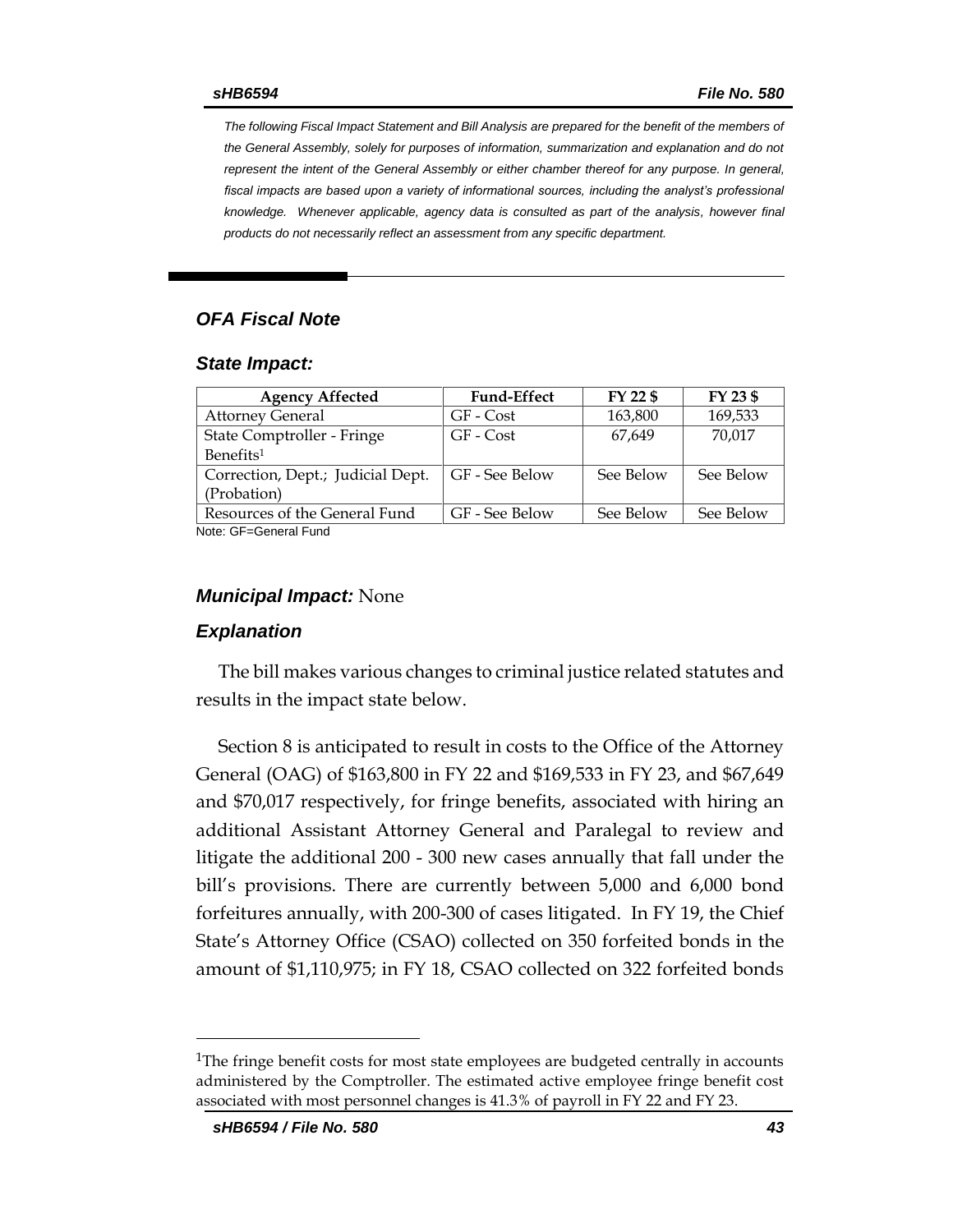in the amount of \$1,307,925.

Sections 10-12, 17, and 22 increases the penalties for various violations including vendor fraud, unlawful dissemination of an intimate image, electronic stalking, and failure to keep narcotics in the original container and results in potential revenue from fines and potential cost for incarceration and probation. On average, the marginal cost to the state for incarcerating an offender for the year is \$2,200<sup>2</sup> while the average marginal cost for supervision in the community is less than \$700<sup>3</sup> each year.

Sections 23, 25-27 reduce the penalties including for failure to pay or respond to infractions and reduces the scope of laws for illegal drug actives in drug free zones and results in potential revenue loss from fines and potential savings from reduced incarceration or probation.

Sections 1-7, 9, 13-21, 24, and 28 make various changes that do not result in a fiscal impact.

### *The Out Years*

 $\overline{a}$ 

The annualized ongoing fiscal impact identified above would continue into the future subject to inflation and the number of violations.

<sup>2</sup> Inmate marginal cost is based on increased consumables (e.g. food, clothing, water, sewage, living supplies, etc.) This does not include a change in staffing costs or utility expenses because these would only be realized if a unit or facility opened.

<sup>3</sup> Probation marginal cost is based on services provided by private providers and only includes costs that increase with each additional participant. This does not include a cost for additional supervision by a probation officer unless a new offense is anticipated to result in enough additional offenders to require additional probation officers.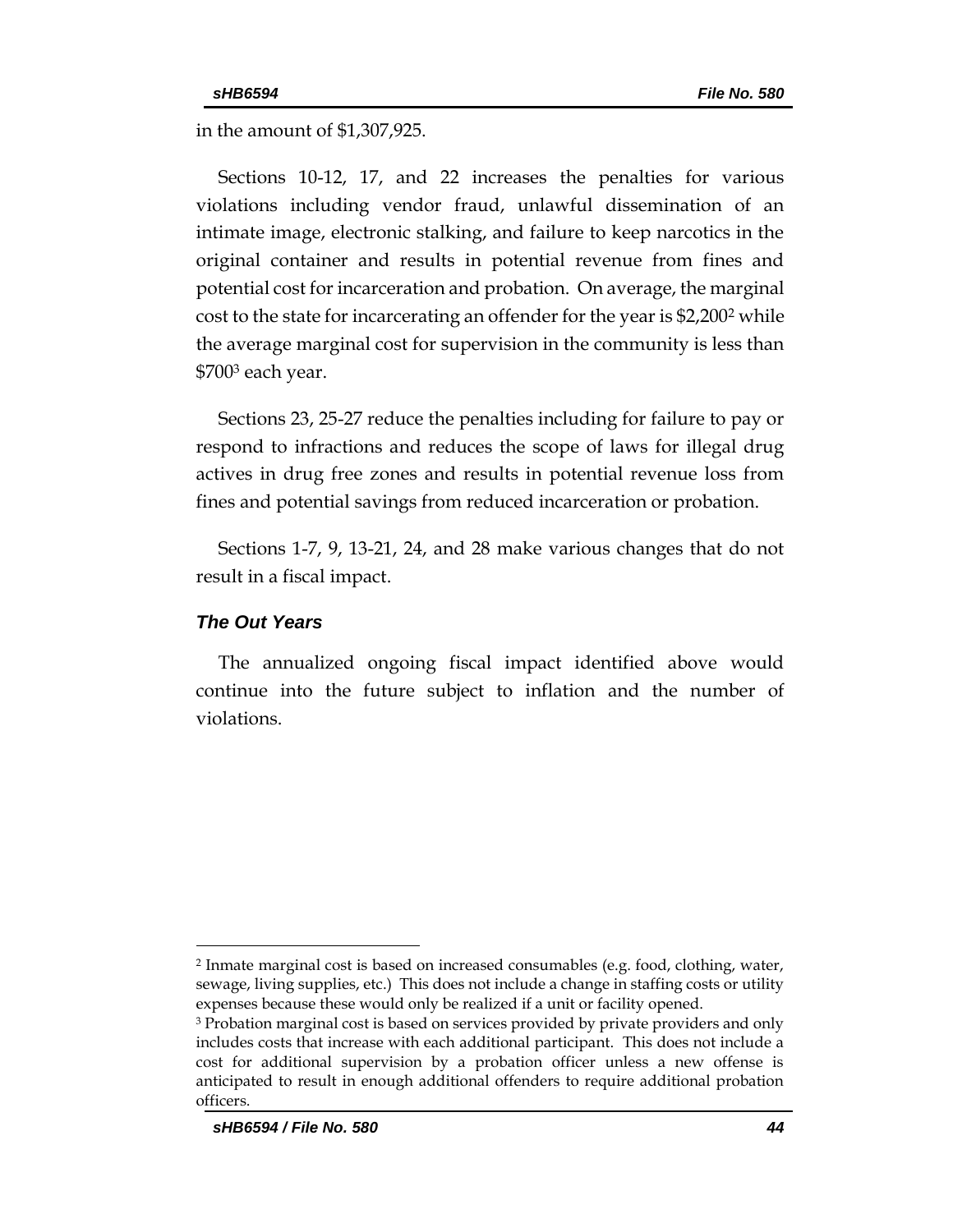# **OLR Bill Analysis sHB 6594**

## *AN ACT CONCERNING THE CRIMINAL JUSTICE PROCESS.*

## TABLE OF CONTENTS:

## [FILE NO. 580](#page-0-0)

## [§ 1 ─ DEPOSITIONS FOR THOSE INFIRM AND AGE 75 AND OLDER](#page-45-0)

*[Allows the state to depose individuals who are infirm and age 75 and older in certain trials](#page-45-1)*

## [§§ 2 & 3 ─ SOLICITING SEXUAL ACTS](#page-45-2)

*[Changes "patronizing a prostitute" to "soliciting sexual acts"](#page-45-3)*

## §§ 4-8 ─ TRANSFER OF [CERTAIN CIVIL DUTIES TO ATTORNEY](#page-46-0)  [GENERAL FROM DIVISION OF CRIMINAL JUSTICE](#page-46-0)

*[Transfers several civil duties from DCJ to the attorney general, including investigations to](#page-46-1)  [remove a town clerk or treasurer and civil actions to recover certain penalties, forfeitures,](#page-46-1)  [and fines for the state; eliminates the requirement that the chief state's attorney establish a](#page-46-1)  [bond forfeiture unit](#page-46-1)*

## [§ 9 ─ PENSION REVOCATION NOTICE](#page-46-2)

*[Requires prosecutors to notify the attorney general of certain proceedings involving pension](#page-47-0)  [revocation for public employees and eliminates this notice requirement for federal court](#page-47-0)  [proceedings](#page-47-0)*

## [§ 10 ─ VENDOR FRAUD](#page-47-1)

*[Expands the definition of vendor fraud to include instances where the person has intent to](#page-47-2)  [defraud the state or the beneficiary and has knowledge of an event that would result in lower](#page-47-2)  [benefit payments](#page-47-2)*

## § 11 – ELECTRONIC STALKING

*[Increases the penalty for electronic stalking and requires a person to intentionally take](#page-47-3)  [certain actions to be considered guilty](#page-47-3)*

## [§ 12 ─ INTIMATE IMAGES](#page-48-0)

*[Specifies what is considered "harm" for distributing intimate images; prohibits](#page-48-1)  [dissemination when the other person is not identifiable but there is other identifying](#page-48-1)  information included; and increases the penalty when dissemination is to more than one [person over certain electronic platforms](#page-48-1)*

## [§ 13 ─ SENTENCING PERSISTENT OFFENDERS](#page-50-0)

*[Limits the look-back period for controlled substance possession and certain felonies to 10](#page-50-1)  years for persistent offenders [and expands the exemption for these felony offenders to](#page-50-1)  [include class E felonies](#page-50-1)*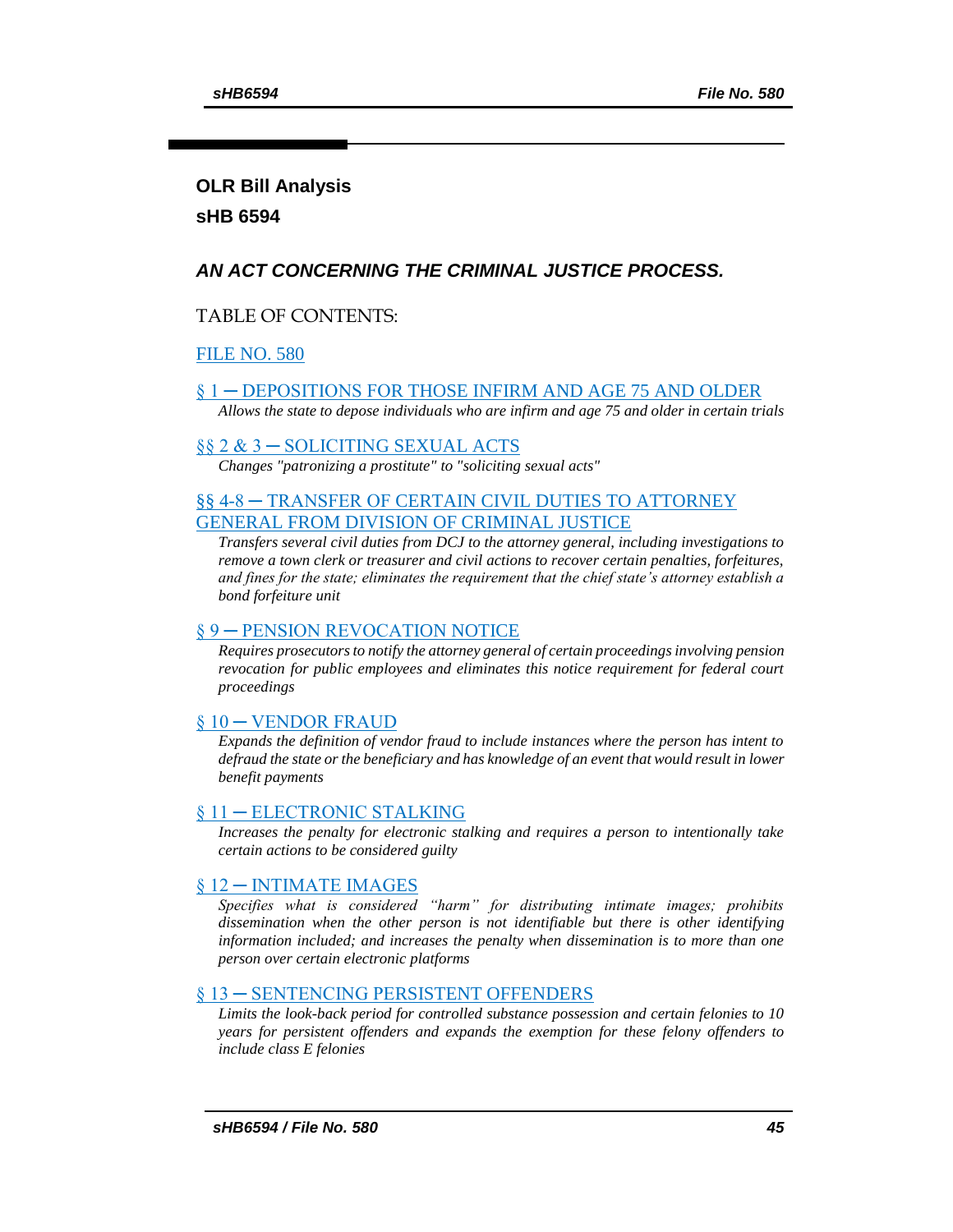### <span id="page-45-3"></span>[§§ 14-21 ─ FEE WAIVERS FOR DIVERSIONARY PROGRAMS OR](#page-50-2)  [TREATMENTS](#page-50-2)

*[Waives, for certain indigent individuals a public defender represents, the fee for certain](#page-50-3)  [diversionary programs and treatments and prohibits courts from requiring community](#page-50-3)  [service in lieu of any fees for indigent persons](#page-50-3)*

### [§§ 17 & 22 ─ NARCOTIC DRUG STORAGE](#page-51-0)

*[Adds a penalty for failure to keep a narcotic in the original container and allows violators](#page-51-1)  [to take the pretrial drug education and community service program](#page-51-1)*

## [§ 23 ─ FINE FOR FAILING TO PAY OR ACT FOR CERTAIN](#page-52-0)  [INFRACTIONS OR VIOLATIONS](#page-52-0)

*[Reduces certain penalties when a person fails to pay or respond to infractions or violations](#page-52-1)*

### [§ 24 ─ PRE-SENTENCE CONFINEMENT CREDIT](#page-53-0)

*[Allows for pre-sentence confinement credit on concurrent sentences and that consecutive](#page-53-1)  [sentences are only counted once](#page-53-1)*

### [§§ 25-27 ─ SALE OR POSSESSION OF DRUGS IN DRUG-FREE ZONES](#page-53-2)

*[Reduces the \(1\) scope of laws enhancing the penalties for illegal drug activities in drug](#page-54-0)[free zones and \(2\) size of these zones from 1,500 to 200 feet](#page-54-0)*

### § 28 – SENTENCE MODIFICATIONS

*[Expands eligibility for sentence modification by allowing the court, without an agreement](#page-55-1)  between the defendant and the state, to modify sentences, including those under plea [agreements with seven years or less of actual incarceration](#page-55-1)*

EFFECTIVE DATE: October 1, 2021, except the sentence modification provisions (§ 28) are effective upon passage.

## <span id="page-45-0"></span>**§ 1 ─ DEPOSITIONS FOR THOSE INFIRM AND AGE 75 AND OLDER**

<span id="page-45-1"></span>*Allows the state to depose individuals who are infirm and age 75 and older in certain trials* 

The bill allows the state to ask the Superior Court or judge to depose witnesses who are infirm and age 75 and older in any case involving an offense where the punishment may be imprisonment of more than one year.

Current law allows these witness depositions to be taken before a commissioner or magistrate that the court or judge designates. The bill also allows these depositions to be before a judge. As under existing law, depositions occur if it appears the witness's testimony will be required at trial and he or she will be unable to testify at trial.

## <span id="page-45-2"></span>**§§ 2 & 3 ─ SOLICITING SEXUAL ACTS**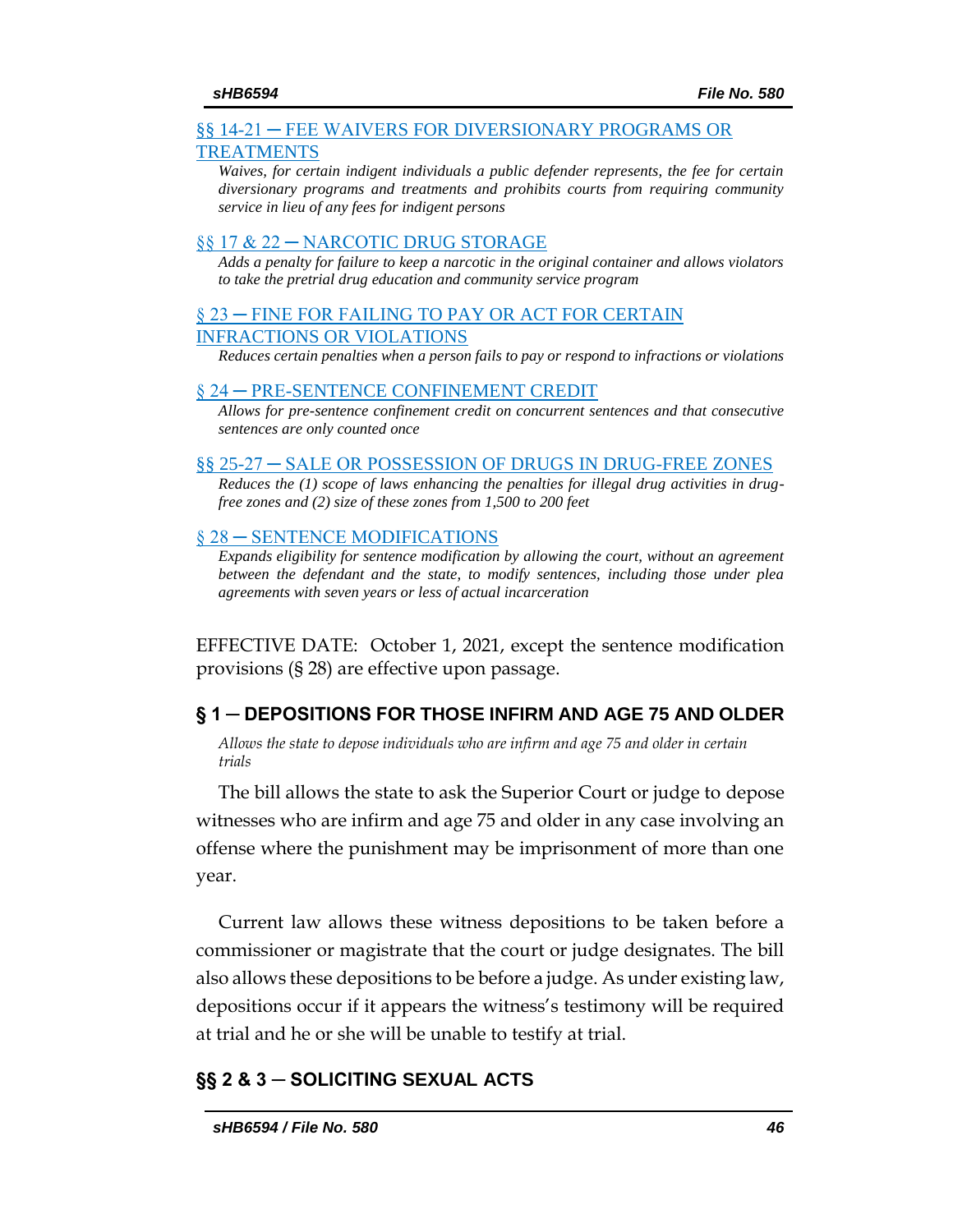*Changes "patronizing a prostitute" to "soliciting sexual acts"*

<span id="page-46-2"></span>The bill changes the crime of "patronizing a prostitute" to "soliciting sexual acts."

## <span id="page-46-0"></span>**§§ 4-8 ─ TRANSFER OF CERTAIN CIVIL DUTIES TO ATTORNEY GENERAL FROM DIVISION OF CRIMINAL JUSTICE**

<span id="page-46-1"></span>*Transfers several civil duties from DCJ to the attorney general, including investigations to remove a town clerk or treasurer and civil actions to recover certain penalties, forfeitures, and fines for the state; eliminates the requirement that the chief state's attorney establish a bond forfeiture unit*

The bill transfers several civil duties from the Division of Criminal Justice (DCJ) to the Attorney General's Office.

## *Investigations to Remove Town Clerks and Treasurers (§§ 4 & 5)*

The bill transfers the requirement that a state's attorney investigate a town clerk or treasurer for removal, to the attorney general. As under current law for state's attorneys, the bill requires the attorney general to, among other things, investigate charges of misconduct, willful and material neglect of duty, or incompetent conduct. Additionally, the attorney general has the power to, among other things, summon witnesses, require the production of necessary documents, and represent the state in removal hearings.

## *Fines and Forfeitures (§§ 6-8)*

The bill transfers, from the state's attorney to the attorney general, (1) the responsibility to collect and pay to the state treasurer any forfeitures that accrue to the state and (2) the ability to bring a civil action to recover certain statutorily imposed penalties, forfeitures, and fines for the state. By law, all Superior Court-imposed fines, forfeitures, and penalties, unless the law otherwise specifies, belong to the state.

The bill eliminates the requirement that the chief state's attorney (1) establish a bond forfeiture unit within DCJ and (2) develop uniform standards for compromising and settling forfeited bonds on a statewide basis. Under current law, the unit is responsible for collecting all forfeited bonds to the state and can compromise and settle forfeited bonds for a lesser amount.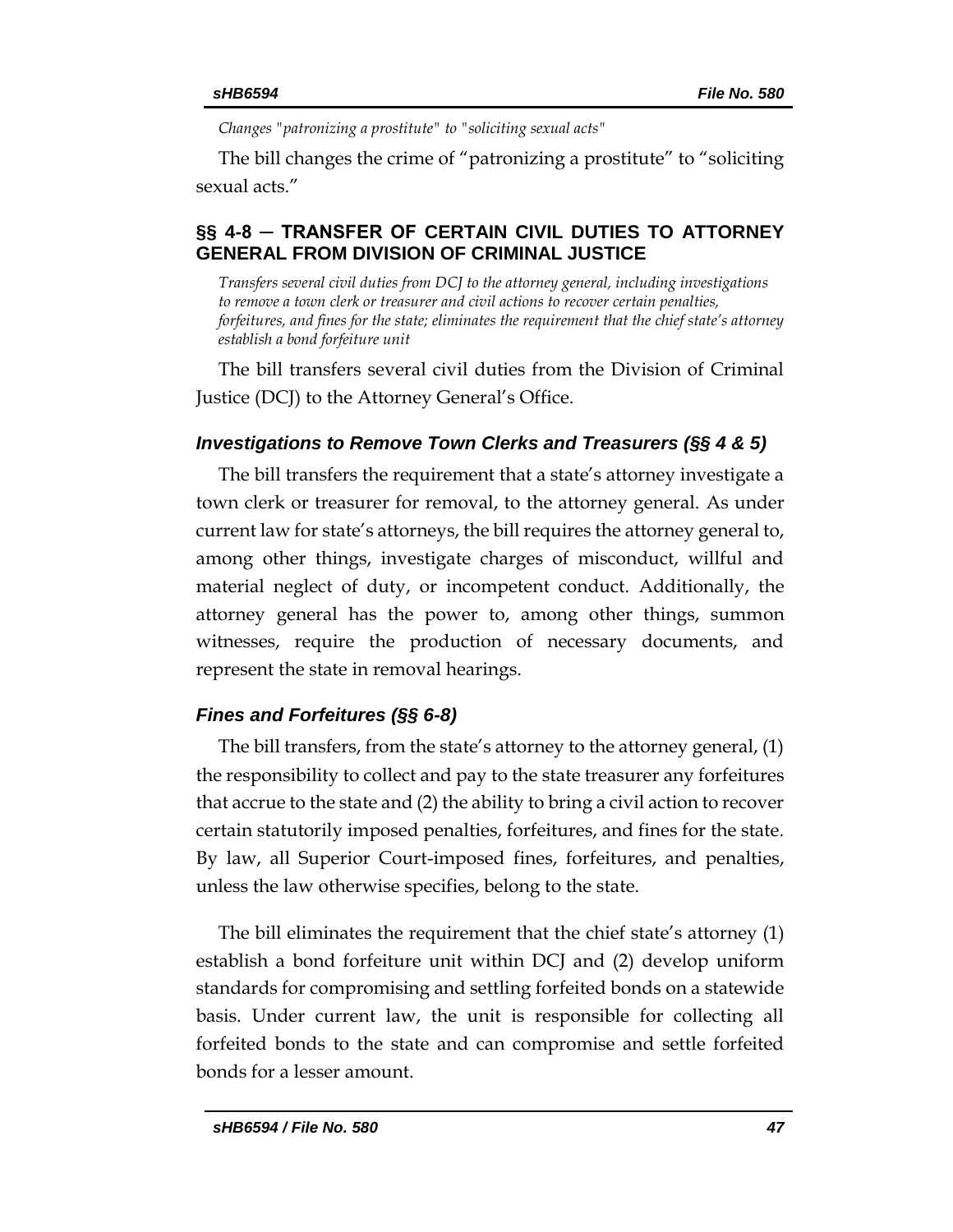## <span id="page-47-3"></span>**§ 9 ─ PENSION REVOCATION NOTICE**

<span id="page-47-0"></span>*Requires prosecutors to notify the attorney general of certain proceedings involving pension revocation for public employees and eliminates this notice requirement for federal court proceedings*

Under current law, the attorney general must notify the prosecutor when the defendant in a state or federal court criminal proceeding is a public official or state or municipal employee charged with a crime related to his or her office for purposes of pension revocation. The bill instead requires the prosecutor to notify the attorney general of the proceeding and eliminates the requirement for this notice for federal court proceedings. It also requires the attorney general to pursue the remedies under the pension revocation law (e.g., fines, restitutions, or other monetary orders paid from the official's or employee's pension).

## <span id="page-47-1"></span>**§ 10 ─ VENDOR FRAUD**

<span id="page-47-2"></span>*Expands the definition of vendor fraud to include instances where the person has intent to defraud the state or the beneficiary and has knowledge of an event that would result in lower benefit payments* 

Under current law, vendor fraud is when a person, acting on their own or on an entity's behalf, provides goods or services to public assistance beneficiaries (including Medicaid) with the intent to defraud either the state or the beneficiary. The bill expands the circumstances that constitute vendor fraud to include instances where the person has knowledge of the occurrence of any event affecting (1) his or her initial or continued right to the benefit or payment, or (2) the initial or continued right to the benefit or payment of any beneficiary he or she applied for or is receiving the benefit or payment for, and the person conceals or does not disclose the event intending to fraudulently secure the benefit or payment either in a greater amount or quantity than is due or when no benefit or payment is allowed.

By law, there are six degrees of vendor fraud, with penalties ranging from a class C misdemeanor (punishable by up to three months imprisonment, up to a \$500 fine, or both) to a class B felony (punishable by up to 20 years imprisonment, up to a \$15,000 fine, or both), depending on the amount of goods or services involved.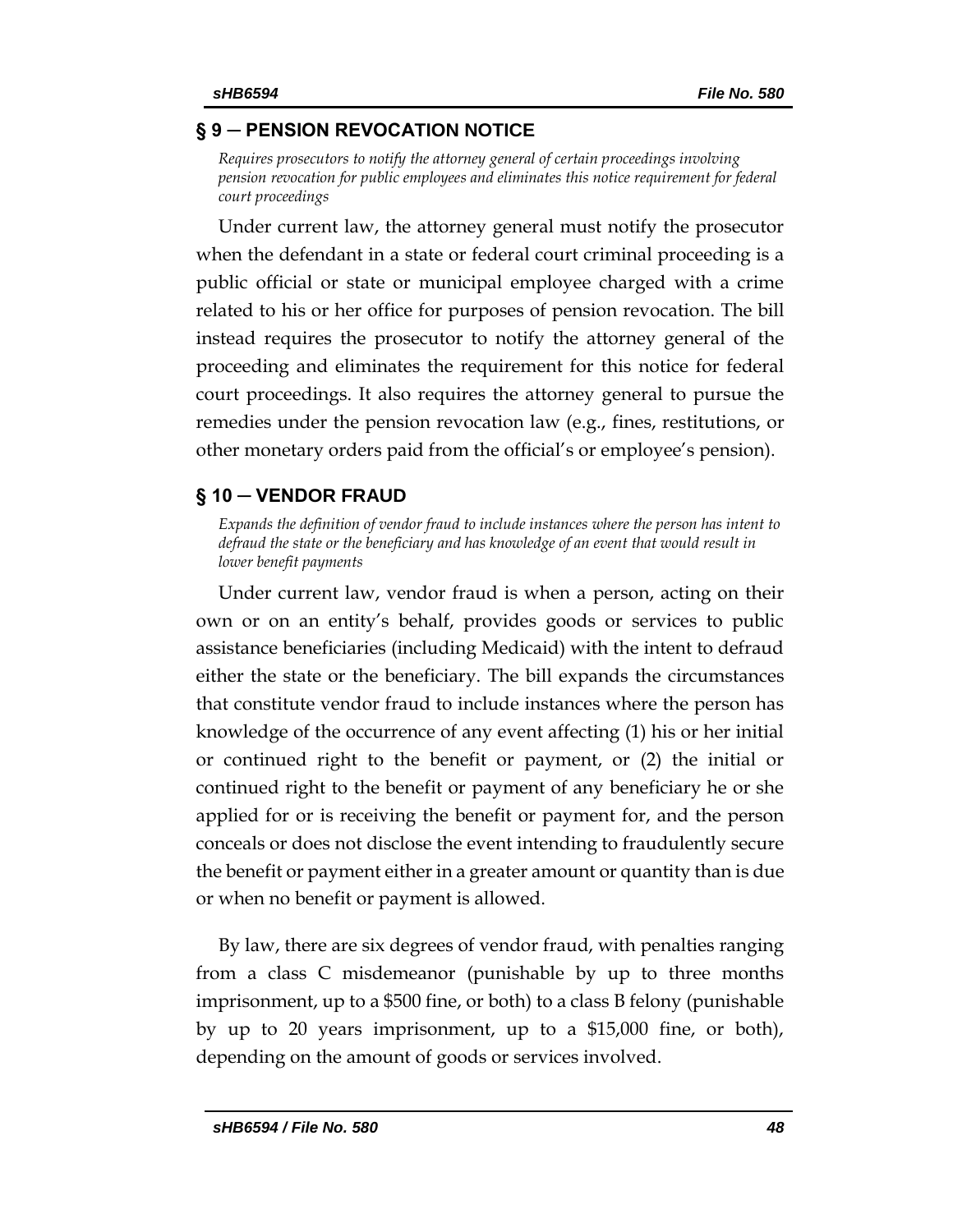## **§ 11 ─ ELECTRONIC STALKING**

*Increases the penalty for electronic stalking and requires a person to intentionally take certain actions to be considered guilty*

Under current law, a person is guilty of electronic stalking when he or she recklessly causes another person to reasonably fear for his or her physical safety by willfully and repeatedly using a global positioning system or similar electronic monitoring system to remotely determine or track the person's position or movement. The bill instead requires a person to intend to kill, injure, harass, intimidate, or place under surveillance another person or use an interactive computer service or electronic communication service, electronic communication system, or electronic monitoring system to (1) place the other person or the other person's immediate family member or intimate partner in a reasonable fear of death of or serious bodily injury or (2) cause, attempt to cause, or be reasonably expected to cause substantial emotional distress to the other person.

The bill increases the penalty from a class B misdemeanor (punishable by up to six months imprisonment, up to a \$1,000 fine, or both) to a class D felony (punishable by up to five years imprisonment, up to a \$5,000 fine, or both).

## <span id="page-48-0"></span>**§ 12 ─ INTIMATE IMAGES**

<span id="page-48-1"></span>*Specifies what is considered "harm" for distributing intimate images; prohibits dissemination when the other person is not identifiable but there is other identifying information included; and increases the penalty when dissemination is to more than one person over certain electronic platforms*

## *"Harm"*

By law, a person is guilty of unlawful dissemination of an intimate image when the person intentionally disseminates an intimate image without the other person's consent, knowing that the other person believed the image would not be disseminated, and the other person suffers harm because of the dissemination.

The bill specifies "harm" includes subjecting the other person to hatred, contempt, ridicule, physical or financial injury, psychological harm, or serious emotional distress.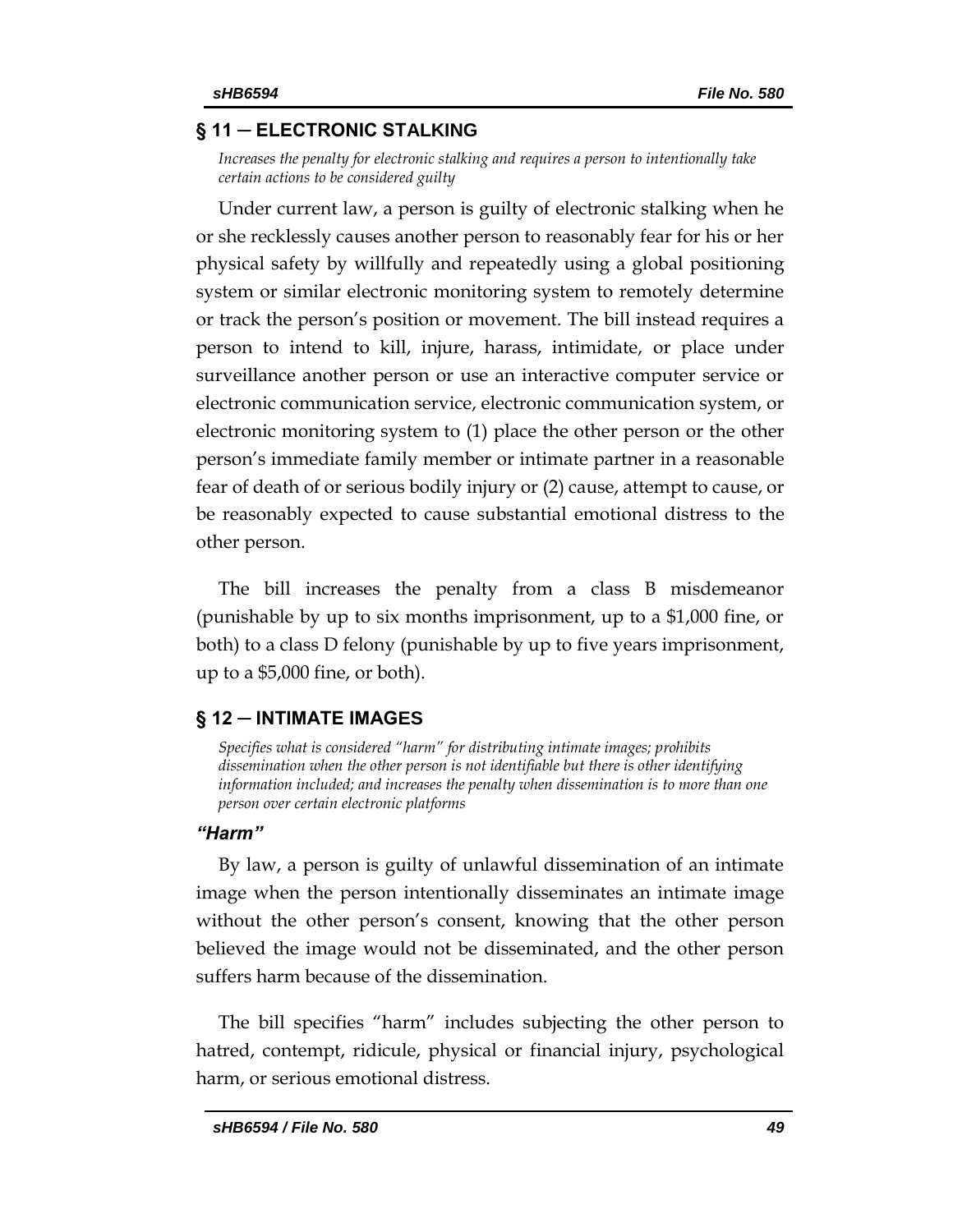## *Identifiable Information*

Under current law, there are certain circumstances where disseminating these images is not a crime, including, among others, when the other person is not clearly identifiable. But under the bill, the exemption does not apply if there is personally identifying information associated with or accompanying the image.

## *Increased Penalty*

The bill increases the penalty, from a class A misdemeanor (punishable by up to one yearimprisonment, up to a \$2,000 fine, or both) to a class D felony if the unlawful dissemination is to more than one person by means of an interactive computer service, an information service, or a telecommunications service.

Under the bill, "interactive computer service" means any information service, system, or access software provider that provides or enables computer access by multiple users to a computer server, including a service or system that provides access to the Internet, and the systems libraries or educational institutions operate or offer services for (47 U.S.C. § 230).

"Information service" means the offering of a capability for generating, acquiring, storing, transforming, processing, retrieving, utilizing, or making available information via telecommunications, and includes electronic publishing, but excludes any use of any such capability for managing, controlling, or operating a telecommunications system or managing a telecommunications service (47 U.S.C. § 153).

"Telecommunications service" means any transmission in one or more geographic areas (1) between or among points the user specifies; (2) of information of the user's choosing; (3) without change in the information's form or content as sent and received; (4) by electromagnetic transmission means, including fiber optics, microwave, and satellite; (5) with or without benefit of any closed transmission medium; and (6) including all instrumentalities, facilities, apparatus, and services, except customer premises equipment, which are used for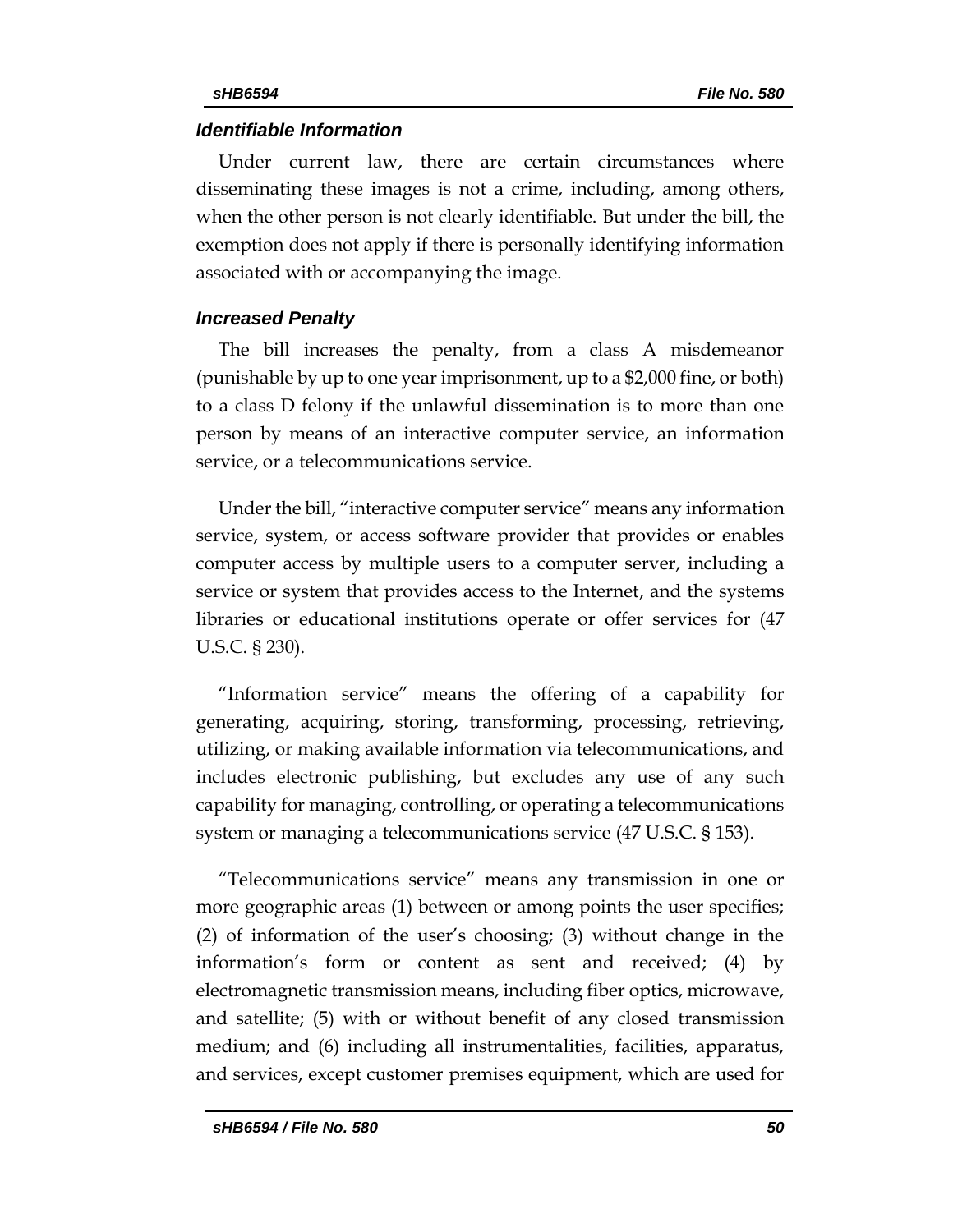collecting, storing, forwarding, switching, and delivering such information and are essential to the transmission (CGS § 16-247a).

# <span id="page-50-0"></span>**§ 13 ─ SENTENCING PERSISTENT OFFENDERS**

<span id="page-50-1"></span>*Limits the look-back period for controlled substance possession and certain felonies to 10 years for persistent offenders and expands the exemption for these felony offenders to include class E felonies*

By law, to be considered a persistent offender a person must (1) stand convicted of certain crimes and (2) have a prior conviction of certain crimes. The bill limits the look-back period for qualifying felonies for prior convictions to 10 years for controlled substance possession violations and certain felonies.

Under current law, a persistent offender for possession of a controlled substance is someone convicted of a controlled substance possession violation who has two prior controlled substance possession convictions. The bill limits the look-back to 10 years.

Under current law, a persistent felony offender is someone convicted of a felony, other than a class D felony, and who has been convicted twice previously of these felonies. The bill (1) extends the exemption to also include class E felonies (punishable by up to three years imprisonment, up to a \$3,500 fine, or both) and (2) limits the look-back period to 10 years.

# <span id="page-50-2"></span>**§§ 14-21 ─ FEE WAIVERS FOR DIVERSIONARY PROGRAMS OR TREATMENTS**

<span id="page-50-3"></span>*Waives, for certain indigent individuals a public defender represents, the fee for certain diversionary programs and treatments and prohibits courts from requiring community service in lieu of any fees for indigent persons*

## *Fee Waivers*

For individuals, and students' parents or guardians, as applicable, who are indigent and eligible for a public defender, the bill waives the fees for certain diversionary programs. In certain programs, it also eliminates the requirement that good cause be shown or that the fee would cause economic hardship. The bill waives the fees for the following programs: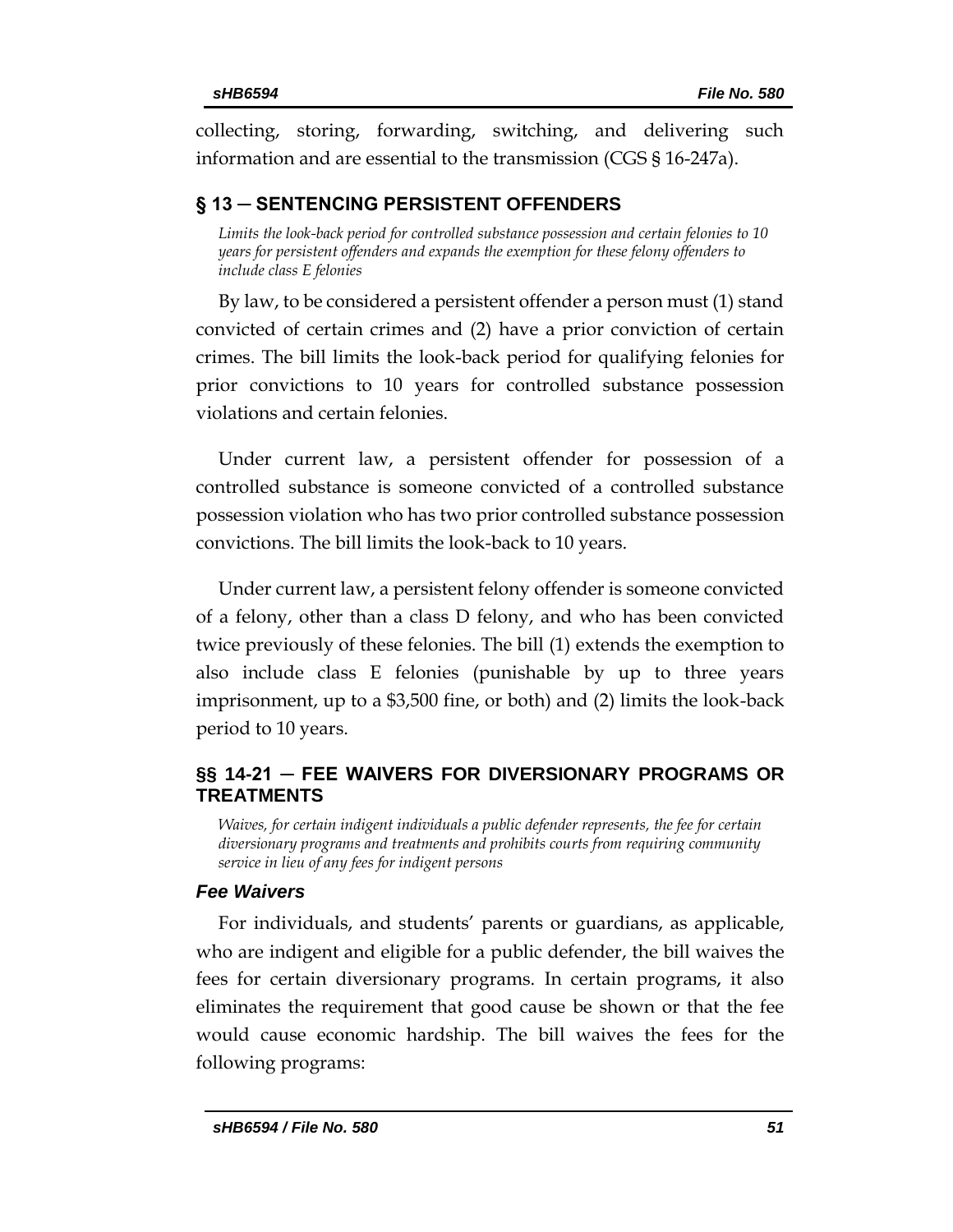- <span id="page-51-1"></span>1. community service labor program (CGS § 53a-39c),
- 2. accelerated pretrial rehabilitation (CGS § 54-56e),
- 3. pretrial alcohol education programs for certain motor vehicle violations (CGS § 54-56g),
- 4. pretrial drug education and community service program for certain dependency-producing drug offenses (CGS § 54-56i),
- 5. pretrial school violence prevention program (CGS § 54-56j), and
- 6. pretrial family violence education program (CGS § 46b-38c).

Under existing law, indigent individuals are exempt from these program fees upon the filing of indigent status, its confirmation, and entering the finding.

The bill prohibits anyone from being denied a Department of Mental Health and Addiction Services clinical examiner examination due to inability to pay the associated fees or costs of the exam or program. The bill waives the fees though the processes described above.

Under current law, a person granted suspended prosecution for drug or alcohol dependence treatment may be deemed indigent if the court determines the person has an estate insufficient to provide for the person's support or there is no other person legally liable or able to support the person. The bill also allows individuals to be deemed indigent if they have been determined indigent and eligible for a public defender to be appointed on their behalf.

The bill makes minor, technical, and conforming changes.

### *Community Service Prohibition*

Additionally, the bill prohibits the court from requiring community service in lieu of paying the fee if waived for any of the programs described above.

## <span id="page-51-0"></span>**§§ 17 & 22 ─ NARCOTIC DRUG STORAGE**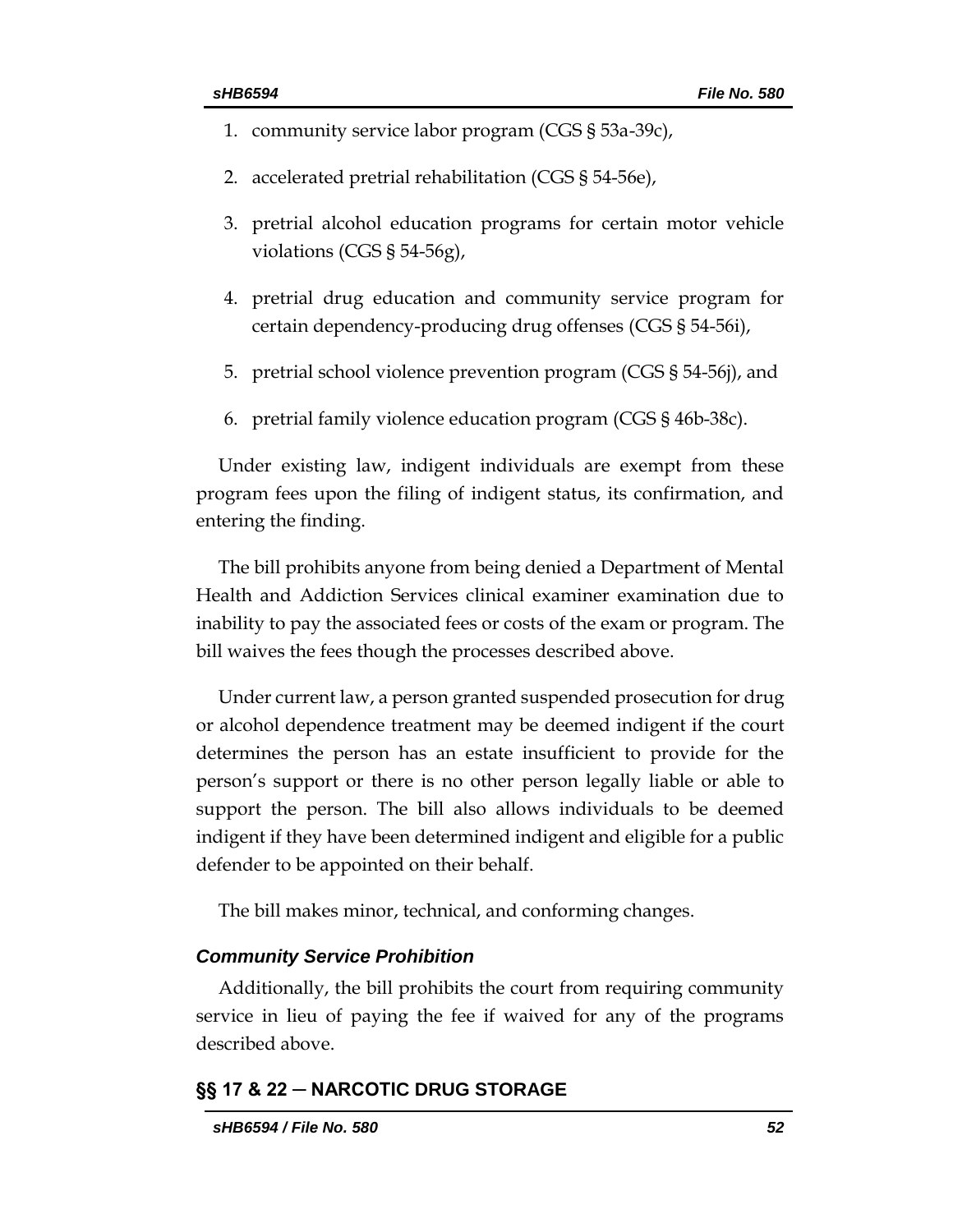*Adds a penalty for failure to keep a narcotic in the original container and allows violators to take the pretrial drug education and community service program*

## *Penalty*

By law, a person who legally has any narcotic drug may only possess it in the container was delivered in. The bill makes anyone who fails to do this guilty of a class D misdemeanor (punishable by up to 30 days imprisonment, up to a \$250 fine, or both). Under current law, a person violating a dependency-producing drug provision without a specified penalty is subject to, for (1) a first offense, a fine of up to \$3,500, imprisonment of up to two years, or both; and (2) any subsequent offense, a class C felony (punishable by up to 10 years imprisonment, up to a \$10,000 fine, or both).

The bill's penalties do not apply to anyone who in good faith places the narcotic in either a (1) pill box, case, or organizer stored within his or her residence, or (2) secured or locked pill box, case, or organizer, if these objects are accompanied by proof of the person's prescription.

## *Pretrial Drug Education and Community Service Program*

The bill allows certain individuals charged with improper storage to take the pretrial drug education and community service program. As under existing law, individuals are generally ineligible to participate if they have already previously participated twice in this program, or its predecessor or community service programs. The program has a \$100 application fee, \$150 evaluation fee, and \$600 program fee, unless waived (see above).

Among other things, the program consists of 15 sessions of drug education, at least 15 sessions of substance abuse treatment, and community service. As under existing law, if a person successfully completes the program, the court dismisses the charges, but those who do not complete the program must return to court to face the original charges.

## <span id="page-52-0"></span>**§ 23 ─ FINE FOR FAILING TO PAY OR ACT FOR CERTAIN INFRACTIONS OR VIOLATIONS**

<span id="page-52-1"></span>*Reduces certain penalties when a person fails to pay or respond to infractions or violations*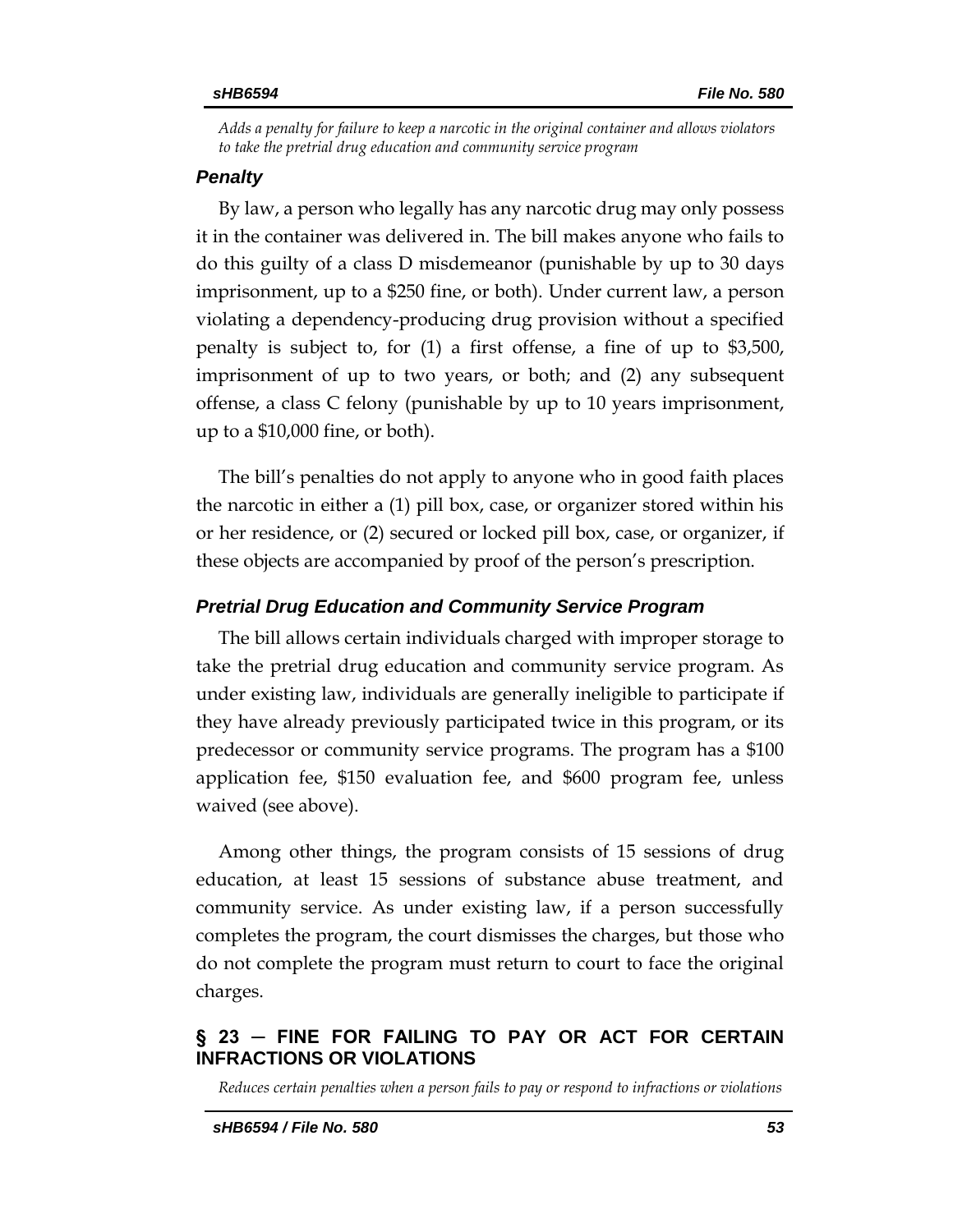<span id="page-53-2"></span>Under current law, a person charged with an infraction who fails to pay the fine and additional fee, fails to send in a plea of not guilty by the answer date, or willfully fails to appear at a required scheduled court appearance date is guilty of a class C misdemeanor. But for certain infractions or violations, failing to pay the fine and fees, failing to send in a timely plea, or willfully failing to appear in court is a class A misdemeanor. The bill reduces these penalties to an unclassified misdemeanor for which violators may be subject to up to 10 days imprisonment.

## <span id="page-53-0"></span>**§ 24 ─ PRE-SENTENCE CONFINEMENT CREDIT**

<span id="page-53-1"></span>*Allows for pre-sentence confinement credit on concurrent sentences and that consecutive sentences are only counted once* 

Under the bill, anyone who is confined in a community correctional center or a correctional institution for an offense committed on or after October 1, 2021, under a mittimus (an order to arrest and bring a person before the court) or because the person is unable to obtain bail or is denied bail, must, if subsequently imprisoned, have their sentence reduced by the number of days they spent in pre-sentence confinement.

In calculating these credits, each day of pre-sentence confinement is counted (1) equally in reducing any concurrent sentence imposed for any offense pending at the time the sentence was imposed, but (2) only once in reducing any imposed consecutive sentence.

These provisions apply only to people whose inability to obtain bail or bail denial is the sole reason for their presentence confinement. However, if a person is imprisoned at the same time he or she is in presentence confinement on another charge and the conviction for the imprisonment is reversed on appeal, the person is entitled, in any subsequent sentencing, to a reduction based on the presentence confinement.

Under the bill, in the case of a fine, each day spent confined before sentencing is credited against the sentence at a per diem rate equal to the average daily cost of incarceration as the correction commissioner determines.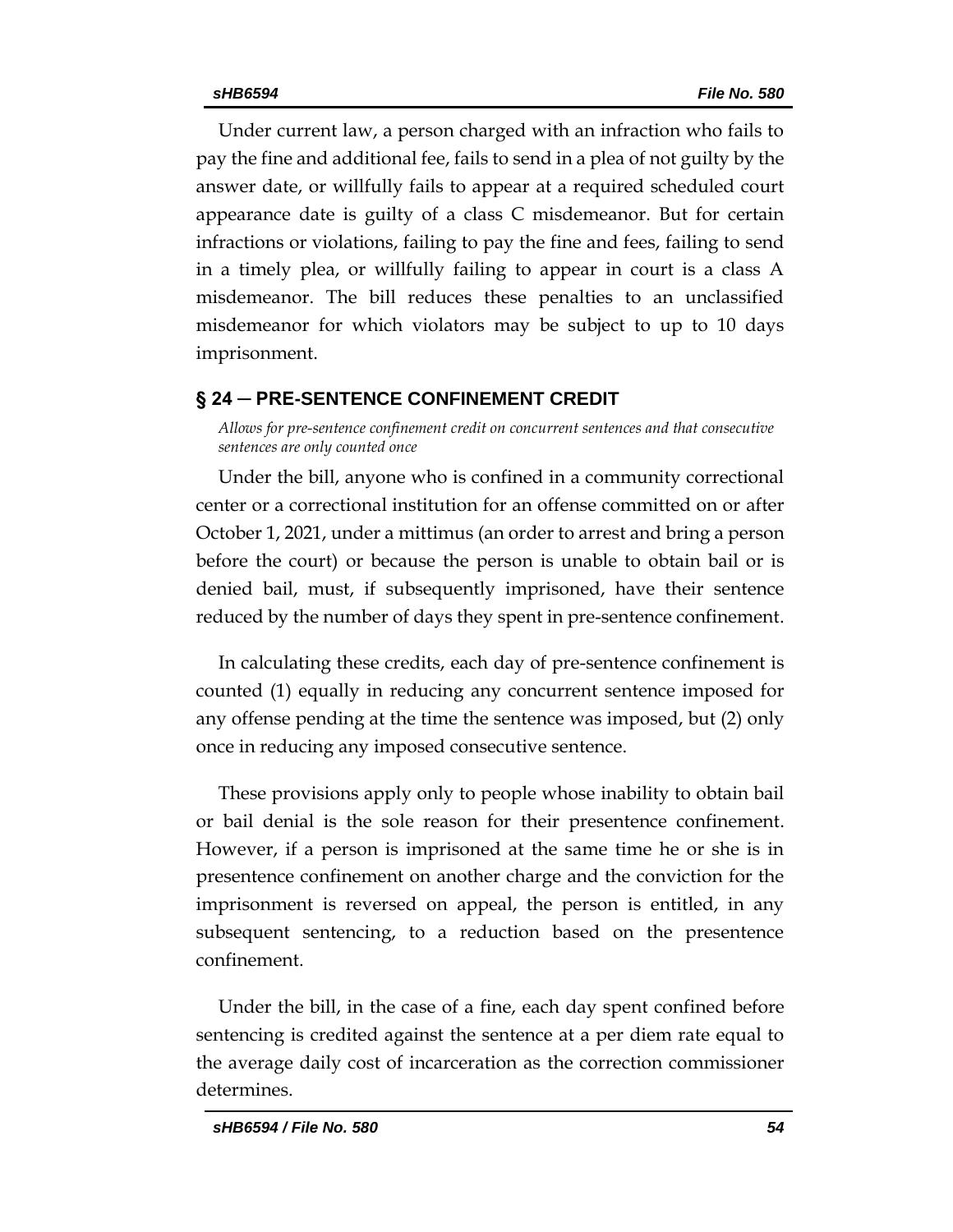## **§§ 25-27 ─ SALE OR POSSESSION OF DRUGS IN DRUG-FREE ZONES**

<span id="page-54-0"></span>*Reduces the (1) scope of laws enhancing the penalties for illegal drug activities in drugfree zones and (2) size of these zones from 1,500 to 200 feet* 

This bill reduces the scope of laws enhancing the penalties for illegal drug activities near schools, licensed child care centers, and public housing projects (i.e., drug-free zones). It reduces the size of these zones from 1,500 to 200 feet and specifies that they are measured from the perimeter of the property.

The bill also provides that for the enhanced penalty to apply for some of these crimes, the offender must commit the crime with the intent to do so in a specific location which the trier of fact (i.e., the jury or judge) determines is within the zone. This applies to violations involving drug paraphernalia or illegal drug sales and related crimes (such as possession with intent to sell), but not to illegal possession. To the extent this provision applies to illegal drug sales and related crimes, it codifies case law (see *Background- Related Cases*).

Drug-free zones, which the bill reduces from 1,500 to 200 feet, generally require a mandatory sentence, in addition and consecutive to any prison term imposed for the underlying crime, as follows:

- 1. one year for various drug paraphernalia crimes near a public or private elementary or secondary school when the defendant is not enrolled as a student there;
- 2. class A misdemeanor with a required prison and probation sentence for possessing illegal drugs near a public or private elementary or secondary school when the defendant is not enrolled as a student there, or near a licensed child care center identified by a conspicuous sign; or
- 3. three years for selling illegal drugs, transporting or possessing them with intent to sell, or related crimes near a (a) public or private elementary or secondary school, (b) licensed child care center identified by a conspicuous sign, or (c) public housing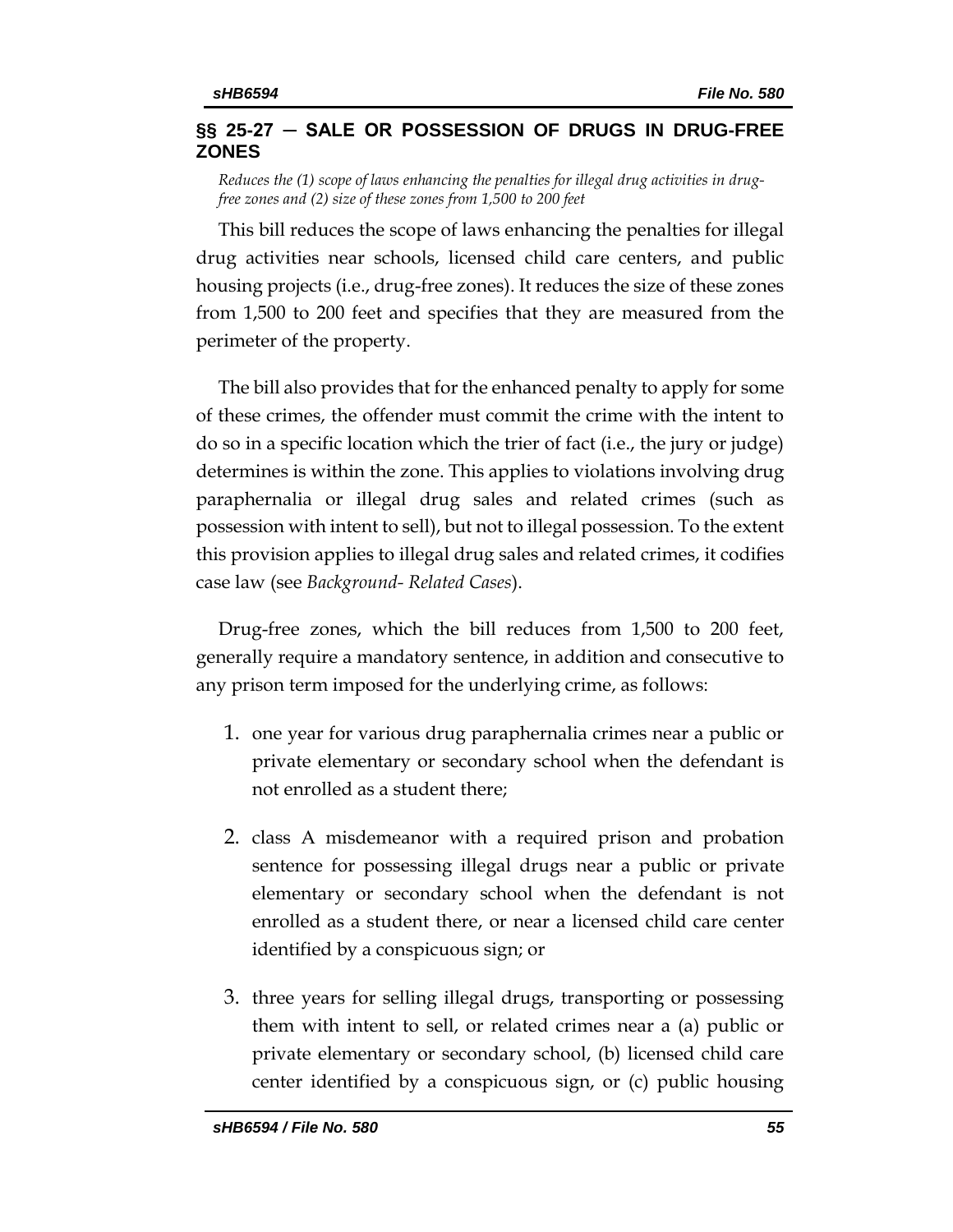project.

# *Exceptions to Enhanced Penalties; Departing From a Mandatory Minimum*

By law, the enhanced penalties do not apply to (1) drug paraphernalia-related actions involving less than one-half ounce of marijuana or (2) possessing less than one-half ounce of marijuana.

Also, judges can impose less than the law's mandatory minimum sentence under the laws described above when no one was hurt during the crime and the defendant (1) did not use or attempt or threaten to use physical force; (2) was unarmed; and (3) did not threaten to use or suggest that he or she had a firearm, other deadly weapon, or other instrument that could cause death or serious injury. Defendants must show good cause and can invoke these provisions only once. Judges must state at sentencing hearings their reasons for (1) imposing the sentence and (2) departing from the mandatory minimum (CGS § 21a-283a).

# *Background - Related Cases*

In a series of cases, the Connecticut Supreme Court has interpreted the statute setting enhanced penalties for drug sales and related crimes in drug-free zones as requiring the state to prove that the defendant intended to sell drugs at a specific location within such a zone. The state does not have to prove that the defendant knew that the location was within such a zone (see *State v. Denby*, 235 Conn. 477 (1995); *State v. Hedge*, 297 Conn. 621 (2010); *State v. Lewis*, 303 Conn. 760 (2012)).

# <span id="page-55-0"></span>**§ 28 ─ SENTENCE MODIFICATIONS**

<span id="page-55-1"></span>*Expands eligibility for sentence modification by allowing the court, without an agreement between the defendant and the state, to modify sentences, including those under plea agreements with seven years or less of actual incarceration*

The bill expands eligibility for sentence modification (i.e., sentence reduction, defendant discharge, or placement of the defendant on probation or conditional discharge). Current law requires both the defendant and prosecutors to agree for the court to hold a modification hearing when the defendant's entire sentence exceeds three years.